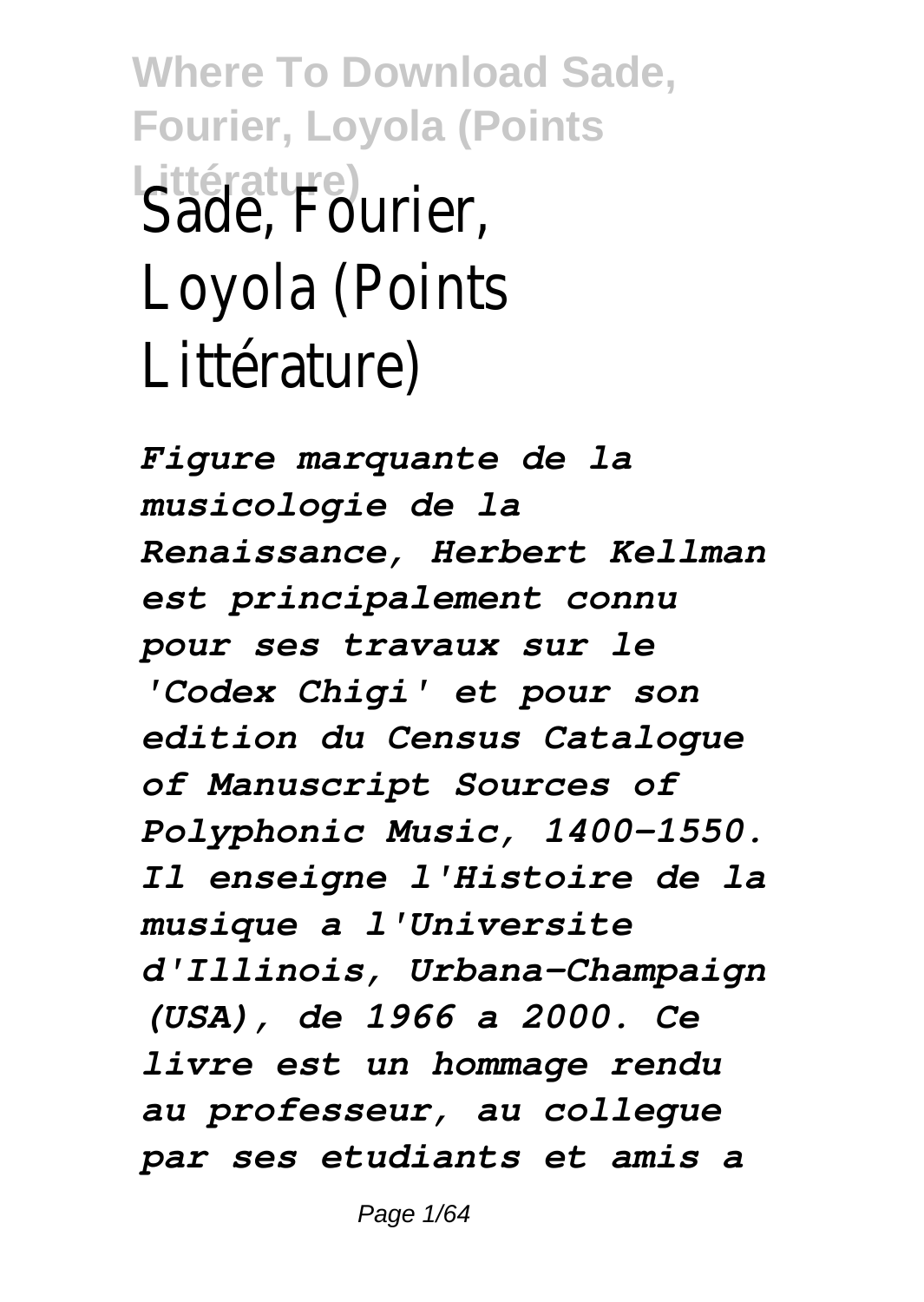**Littérature)** *l'occasion de son soixantedixieme anniversaire. This textbook is an anthology of significant theoretical discussions of biography as a genre and as a literary-historical practice. Covering the 18th to the 21st centuries, the reader includes programmatic texts by authors such as Herder, Carlyle, Dilthey, Proust, Freud, Kracauer, Woolf and Bourdieu. Each text is accompanied by a commentary placing its contribution in critical context. Ideal for use in undergraduate seminars, this reader may also be of interest for academic researchers in the areas of* Page 2/64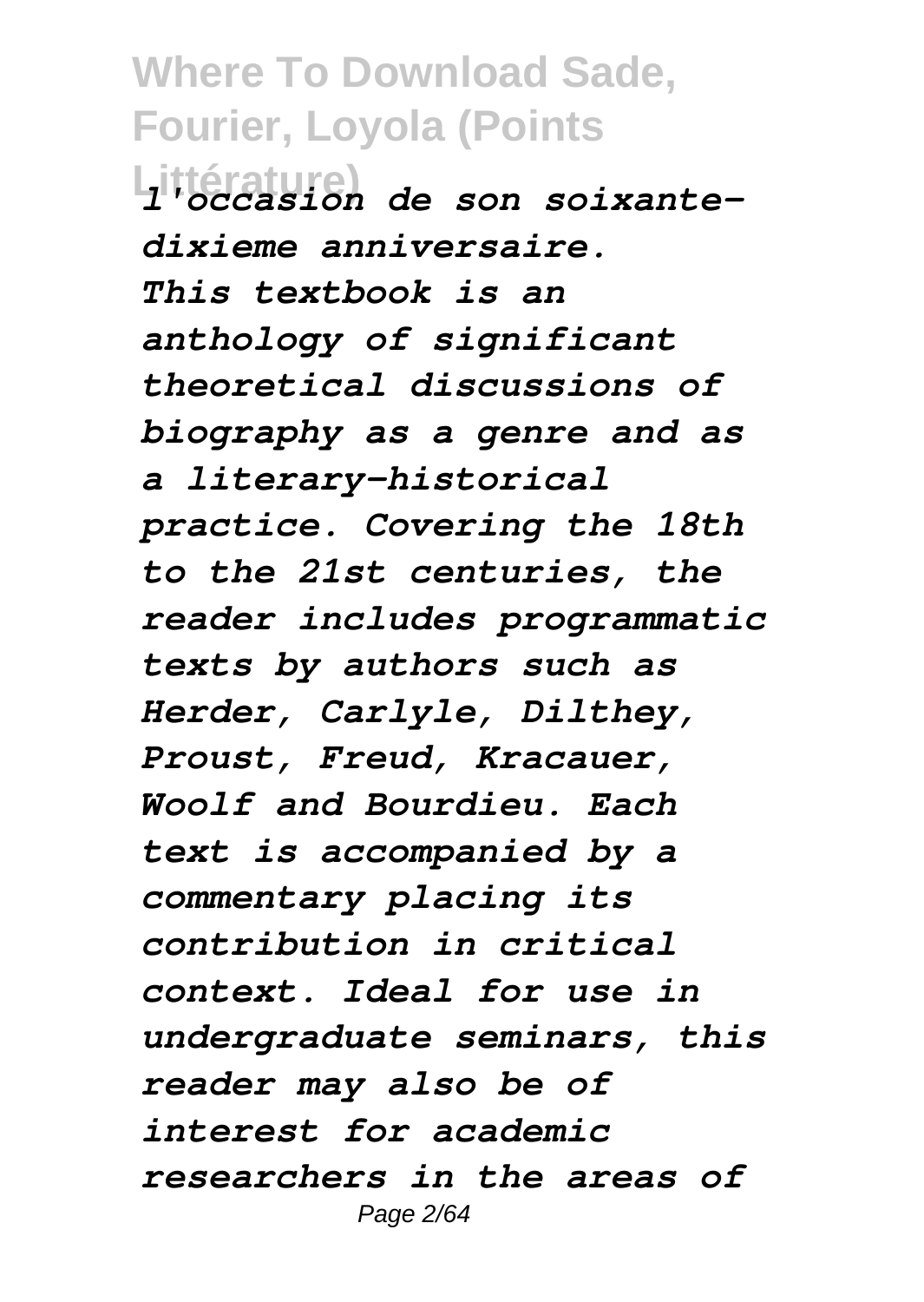**Littérature)** *literary studies and history aiming to get an overview of historical questions in biographical theory. This revised and updated English language edition also includes new translations of texts by J. G. Herder and Stefan Zweig, as well as an introductory discussion on the possibility of a 'theory of biography'. Note: Due to copyright reasons, the chapter "Sade, Fourier, Loyola [Extract] (1971)" (pp. 175–177) by Roland Barthes could not be included in the ebook. Stories of violence — such as the account in Genesis of Cain's jealousy and murder of Abel — have been with us* Page 3/64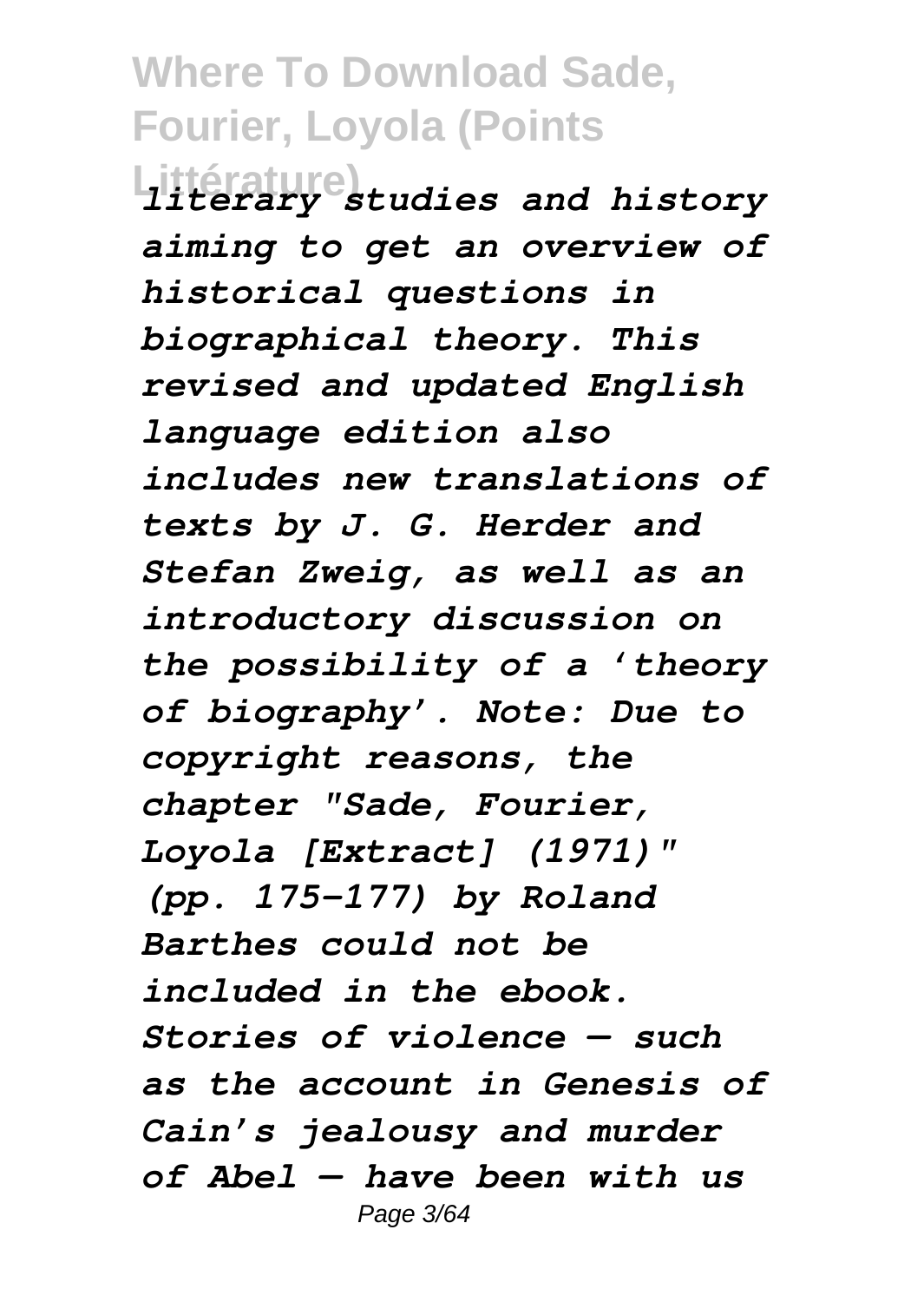**Littérature)** *since the time of the earliest recorded texts. Undeniably, the scourge of violence fascinates, confounds, and saddens. What are its uses in literature its appeal, forms, and consequences? Anchored by Alice Kaplan's substantial contribution, the thirteen articles in this volume cover diverse epochs, lands, and motives. One scholar ponders whether accounts of Huguenot martyrdom in the sixteenth-century might suggest more pride than piety. Another assesses the real versus the true with respect to a rape scene in The Heptameron. Female violence in fairy tales by* Page 4/64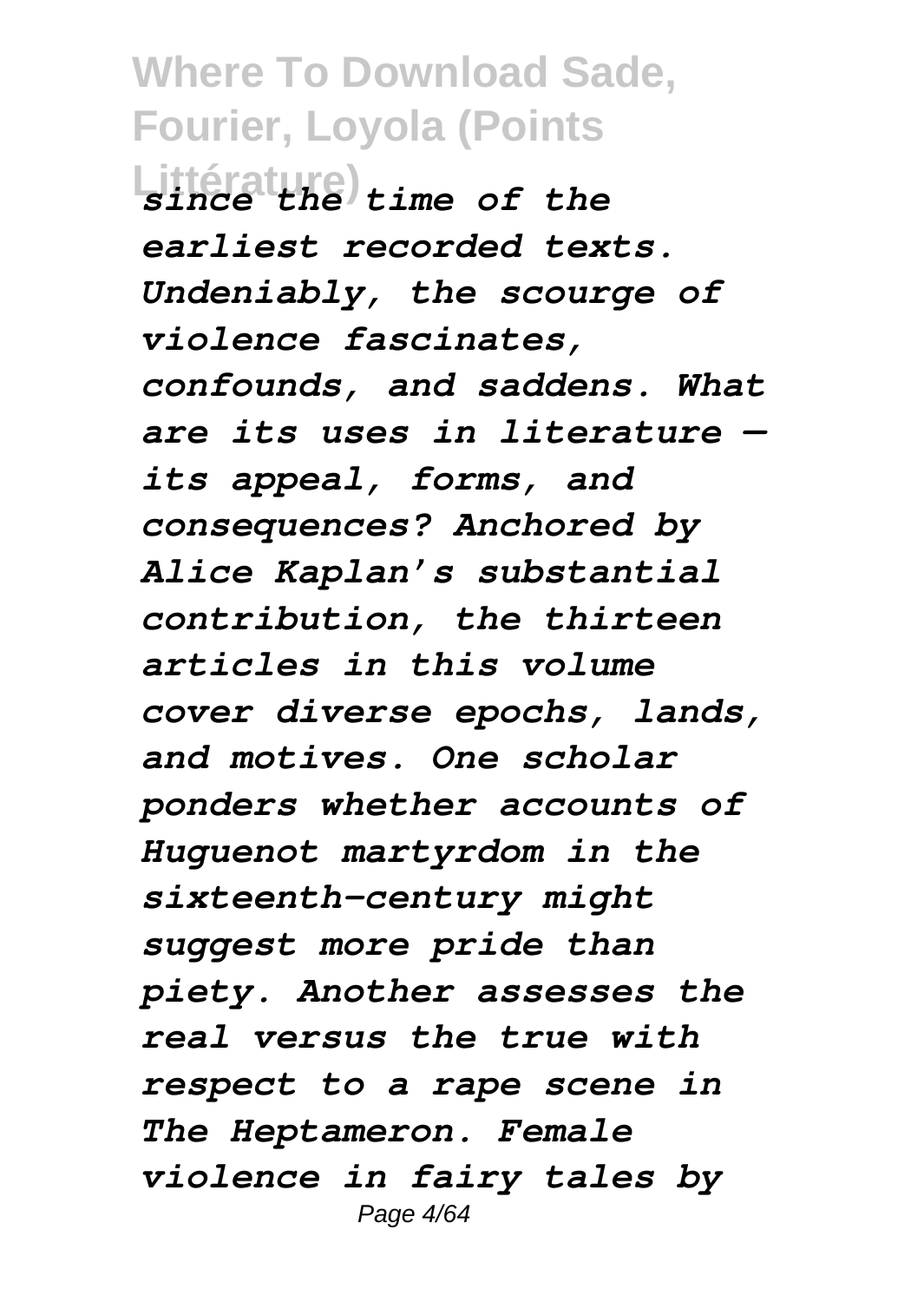**Littérature)** *Madame d'Aulnoy points to gender politics and the fragility of female solidarity, while another article examines similar issues in the context of Ananda Devi's works in present-day Mauritius. Other studies address the question of sadism in Flaubert, the unstable point of view of Emmanuel Carrère's L'Adversaire, the ambivalence toward violence in Chamoiseau's Texaco, the notions of "terror" and "tabula rasa" in the writings of Blanchot, the undoing of traditions of narrative continuity and authority in the 1998 film, À vendre, and consequences* Page 5/64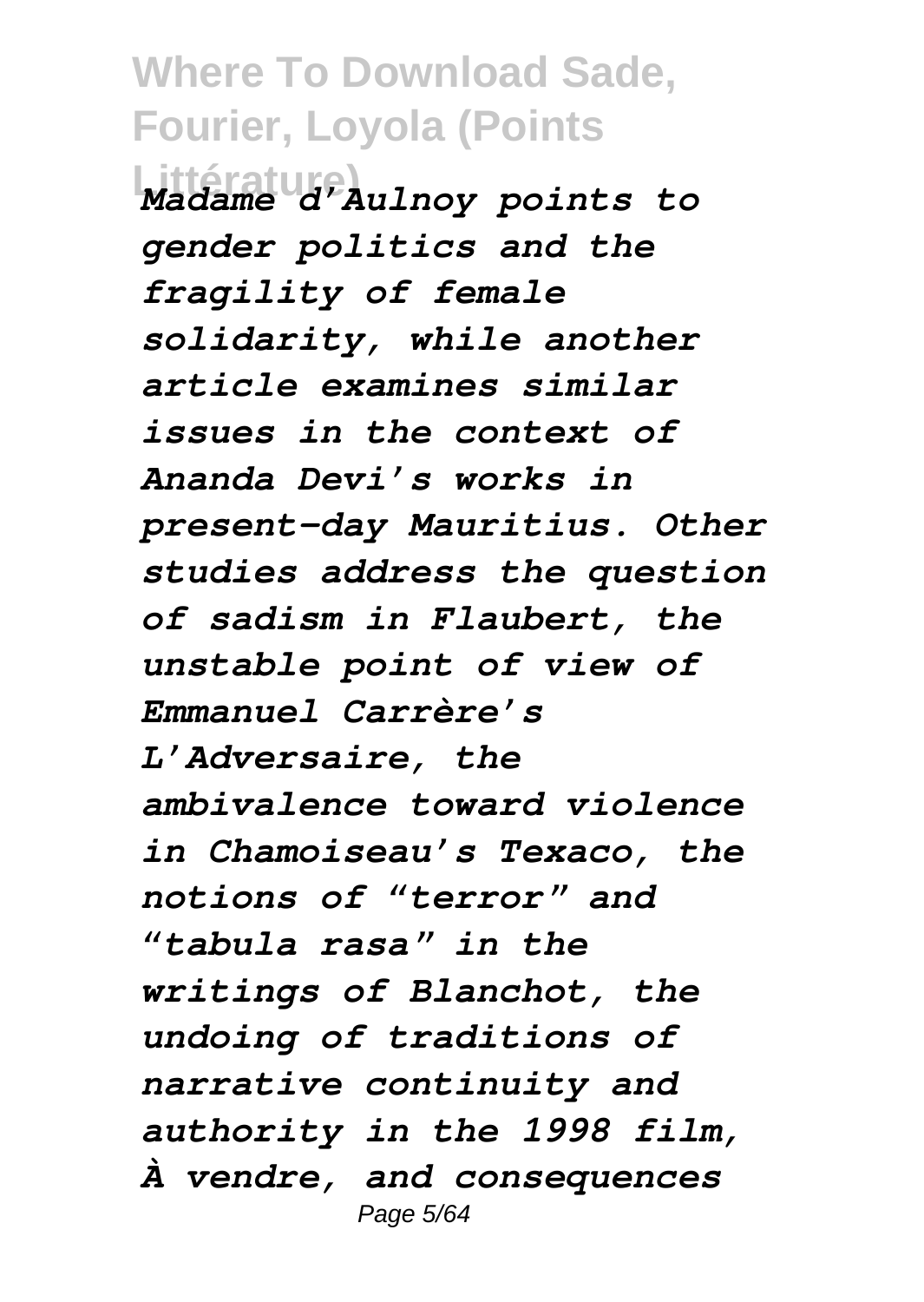**Littérature)** *of the power differential in a repressive Haiti as depicted in the film Vers le Sud (2005). Paradoxes emerge in several studies of works where victims may become perpetrators, or vice versa. This collection of essays offers a rich variety of texts written on secrets and conspiracies. They investigate and analyse the various kinds of theories there are and analyse them further by casting a look at historical as well contemporary phenomena. Thinking Back Through Technology and Politics The Return of the Author The Figures of Writing Reading "Adam Smith"* Page 6/64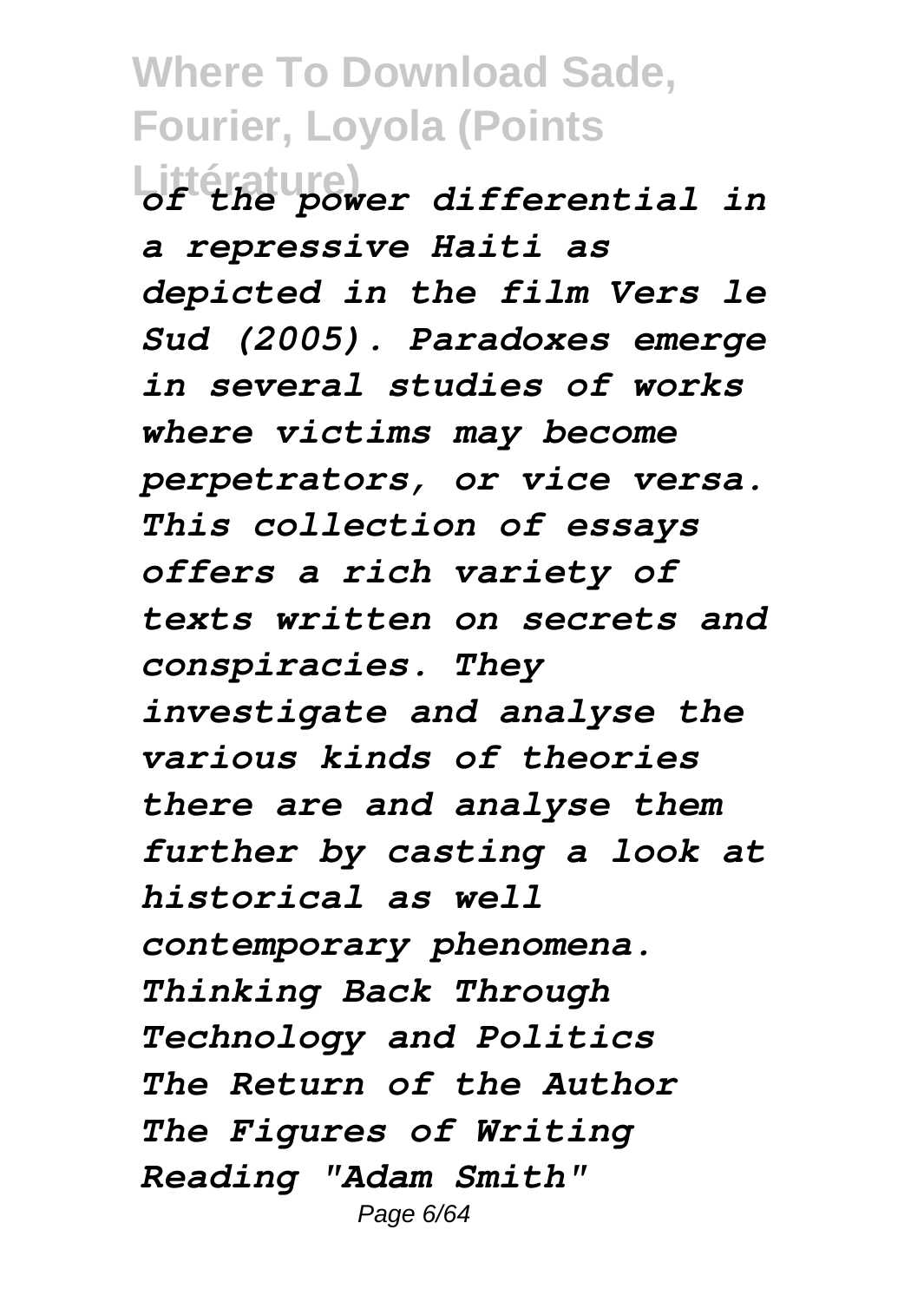# **Littérature)** *Roland Barthes et*

#### *l'étymologie*

*Discourses of Sexuality*

#### *A Companion to Ignatius of Loyola*

The first serious analysis of Barthes as a writer with specific aesthetic techniques, this fresh and original study focuses on some of the ways he discusses the nature of his own writing. The first two chapters examine the key but ambiguous term of "derive" ("drift"), a word which raises questions about how exactly Barthes's writing develops across three decades, about the "scientific" legitimacy of his concepts, and about his own frequently fraught relation to the scientific discourses around him, especially psychoanalysis. Two typical discursive maneuvers that structure his writing, "naming" and "framing," are then shown to generate particular aesthetic effects which cause Page 7/64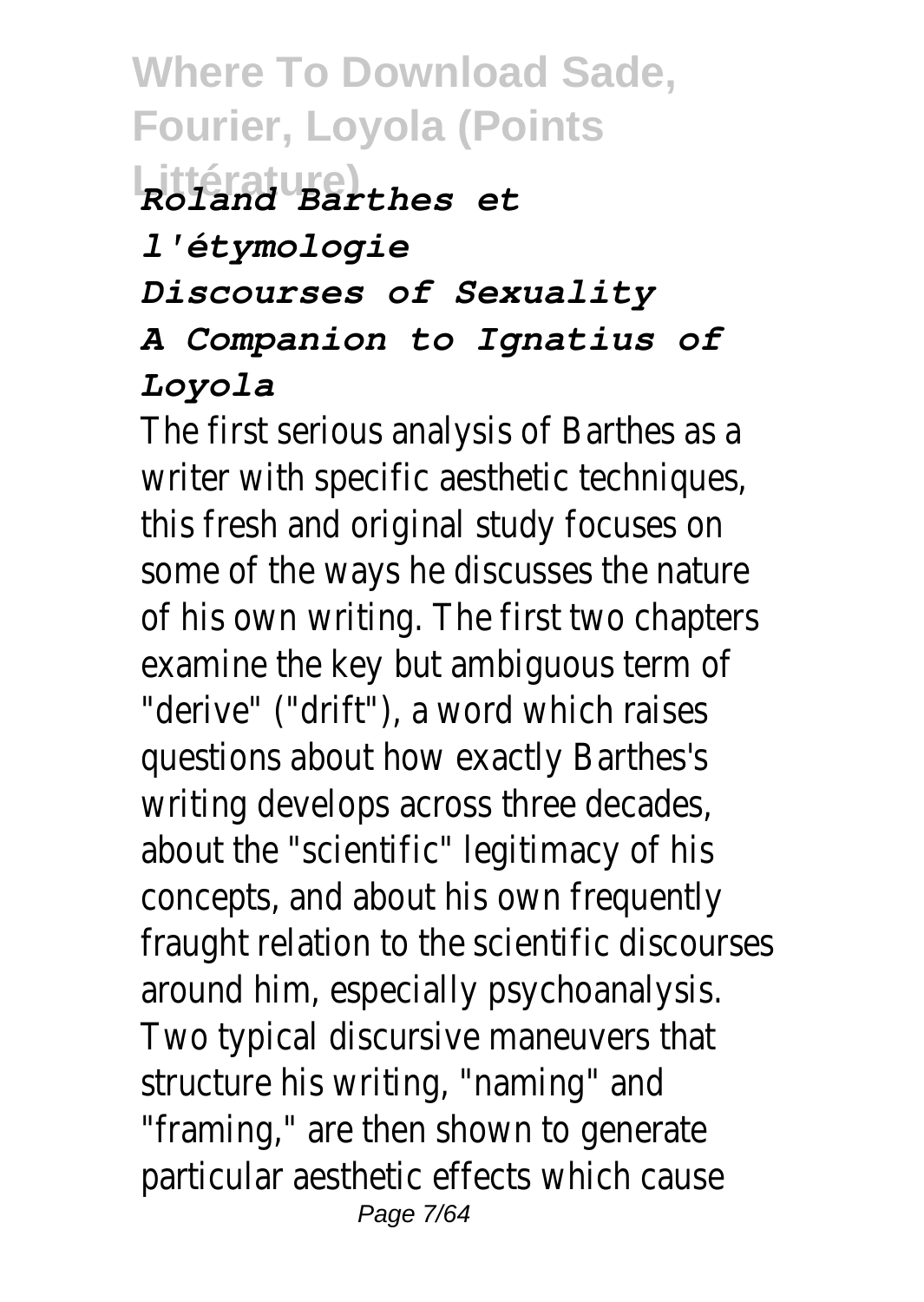complications for some of his theoretical stances. Barthes's fascination for the idea that all writing is a kind of scribble, closer to the visual arts than to speech, is investigated in depth, and his latent animosity against speech as such is made manifest. The final chapter suggests that, for Barthes, "the real" can leave its mark on writing only as a disturbing, indeed traumatic trace.

Concerning itself with biography and biofiction written in English and in French and also taking in American and Australian subjects, Outsider Biographies focuses on writers who have a criminal record and on notorious criminals who authors of bio-fiction consider as writers. It pursues an understanding of the formal effects of life-writers' struggles between championing their subjects and a deep ambivalence towards their subjects' crimes. The book analyses the challenge Page 8/64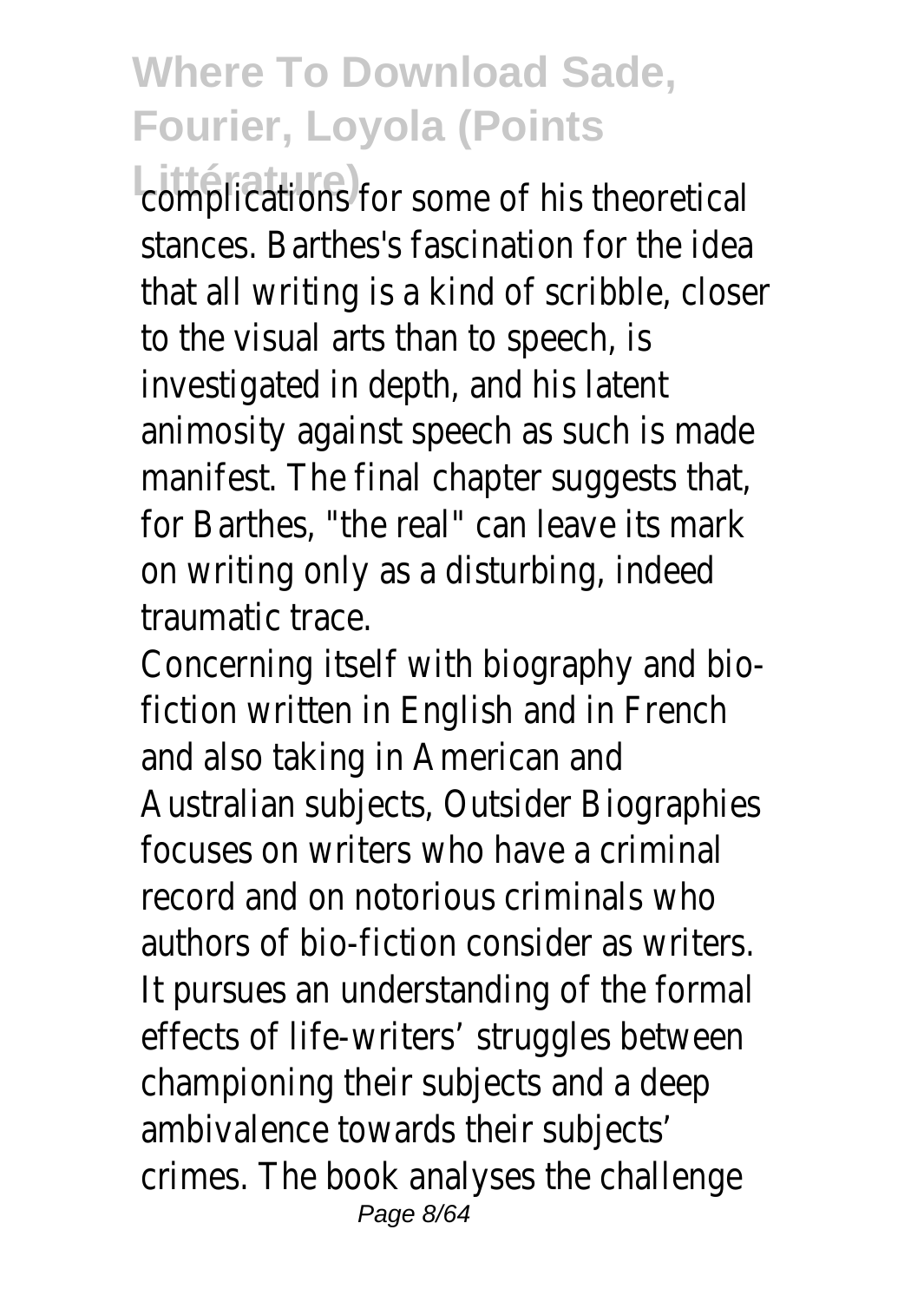**Littérature)** that these literary outsiders present to the mainstream French- and Englishlanguage traditions where many biographers assign merit to productive lives well lived. The book's approach illuminates both differences in those traditions from the mid-eighteenth, to the twenty-first century and a convergence between them, evident in the experimentalcum-fictional devices in recent Englishlanguage biography. Outsider Biographies advances wide-ranging new

interpretations of the biographical writing on each of its seven subjects, but does so in a way that invites the reader picking up the book out of a passion for just one of those subjects, to follow the thread onto another and yet another.

A collection of case-studies on Ritual and Performance spanning four continents, this book offers an insightful travel guide through a thick forest of approaches and Page 9/64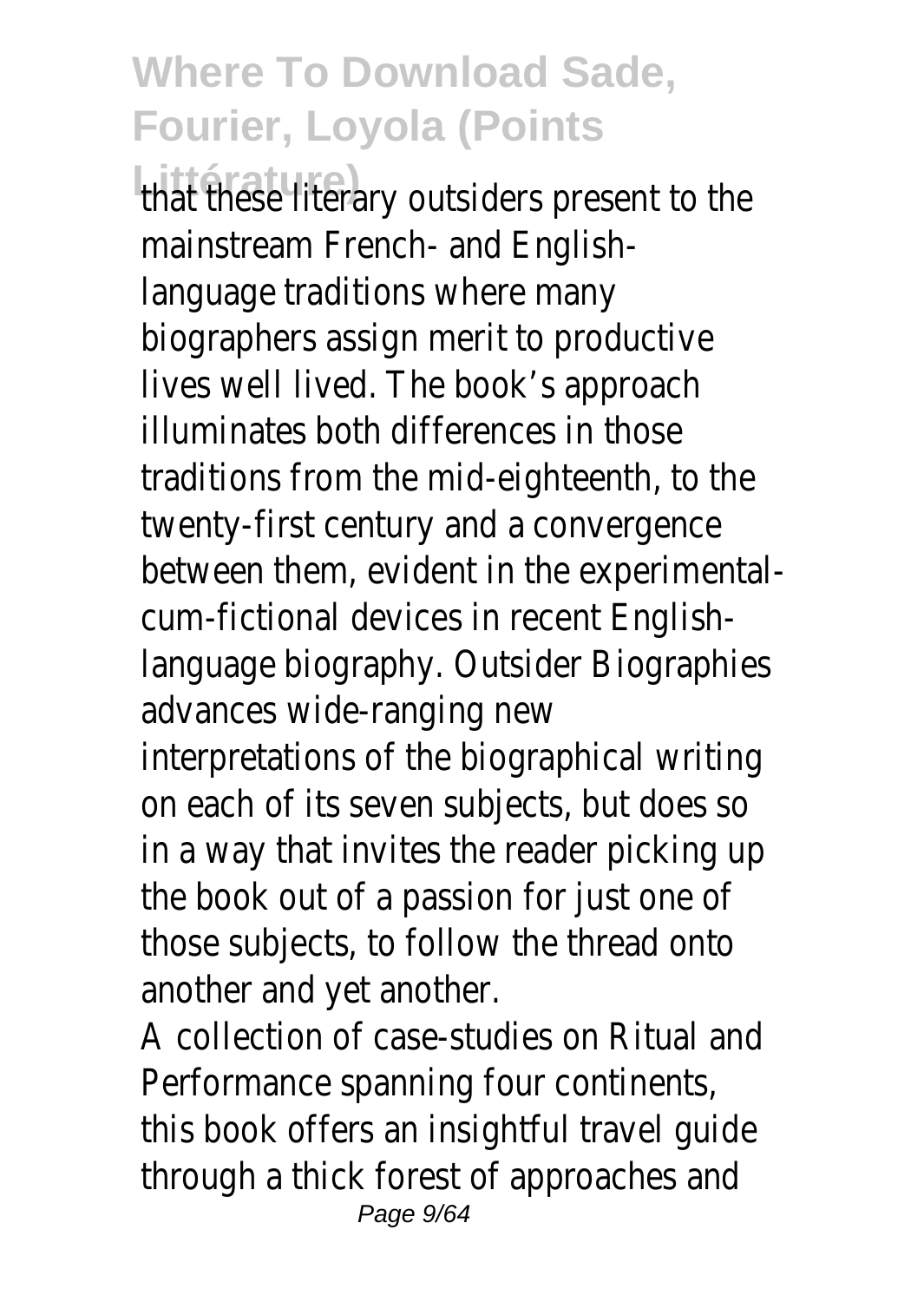**Littérature**) field that has increasingly weighed on the research agenda in the Humanities and the Social Sciences. Argues that Sade's orgy scenes represent not only the subversion but the re-creation of a social order and hierarchy under a phallic, unifying economy. Discusses his use of the erotic body as both represented and representing through the ritualistic scenario of the orgy scene, and addresses the intricate relation between the erotic and the textual body. Paper edition (unseen), \$18.95. Annotation copyright by Book News, Inc., Portland, OR Intertextual Readings Utopia and Its Afterlives Metaphor, Fairy-tale and the Feminine of the Text Sadian Reflections Animal Body, Literary Corpus Nathalie Sarraute Icons - Texts - Iconotexts Page 10/64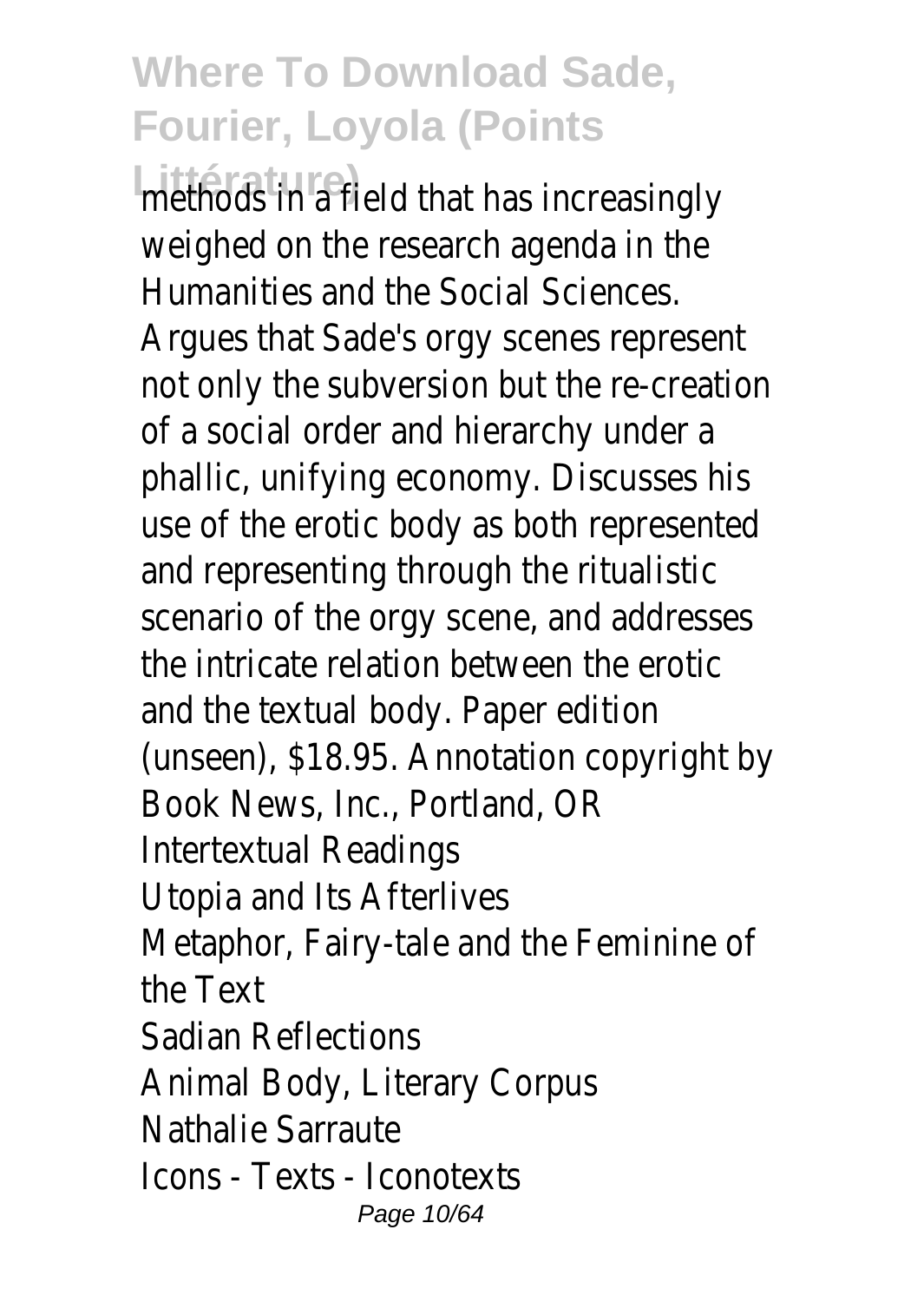**Littérature)** *This book offers foundations for a literary criticism which seeks to mediate between writers and readers belonging to different historical periods or social groupings. This makes it, among other things, a timely intervention in the postmodern "culture wars," though the theory put forward will be of interest not only to students of literature and culture, but also to linguists. Sell describes communication in general as strongly interactive, as very much affected by the disparate situationalities of "sending" and "receiving," yet as by no means* Page 11/64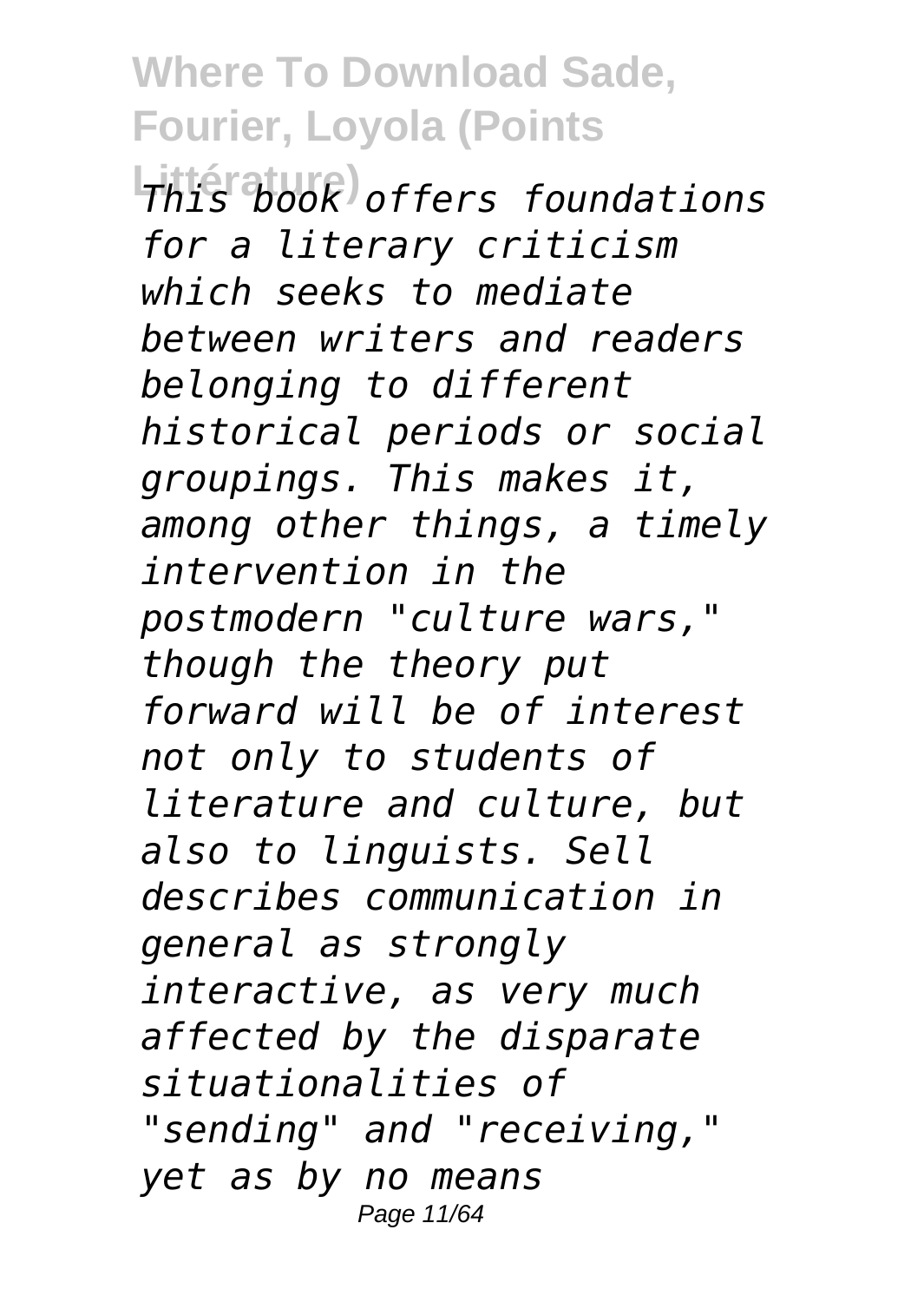**Littérature)** *completely determined by them. Seen this way, men and women are both social beings and individuals, capable of empathizing with sociohistorical formations which are alien to them, sometimes even to the extent of changing their own lifeworld. By treating literary activity as communicational in this same dynamic sense, Sell radically modifies the main paradigms of twentiethcentury literary theory, casting much new light on questions of genre, interpretation, affect and ethics. Abstract: This volume places Loyola's life, his writings, and*

Page 12/64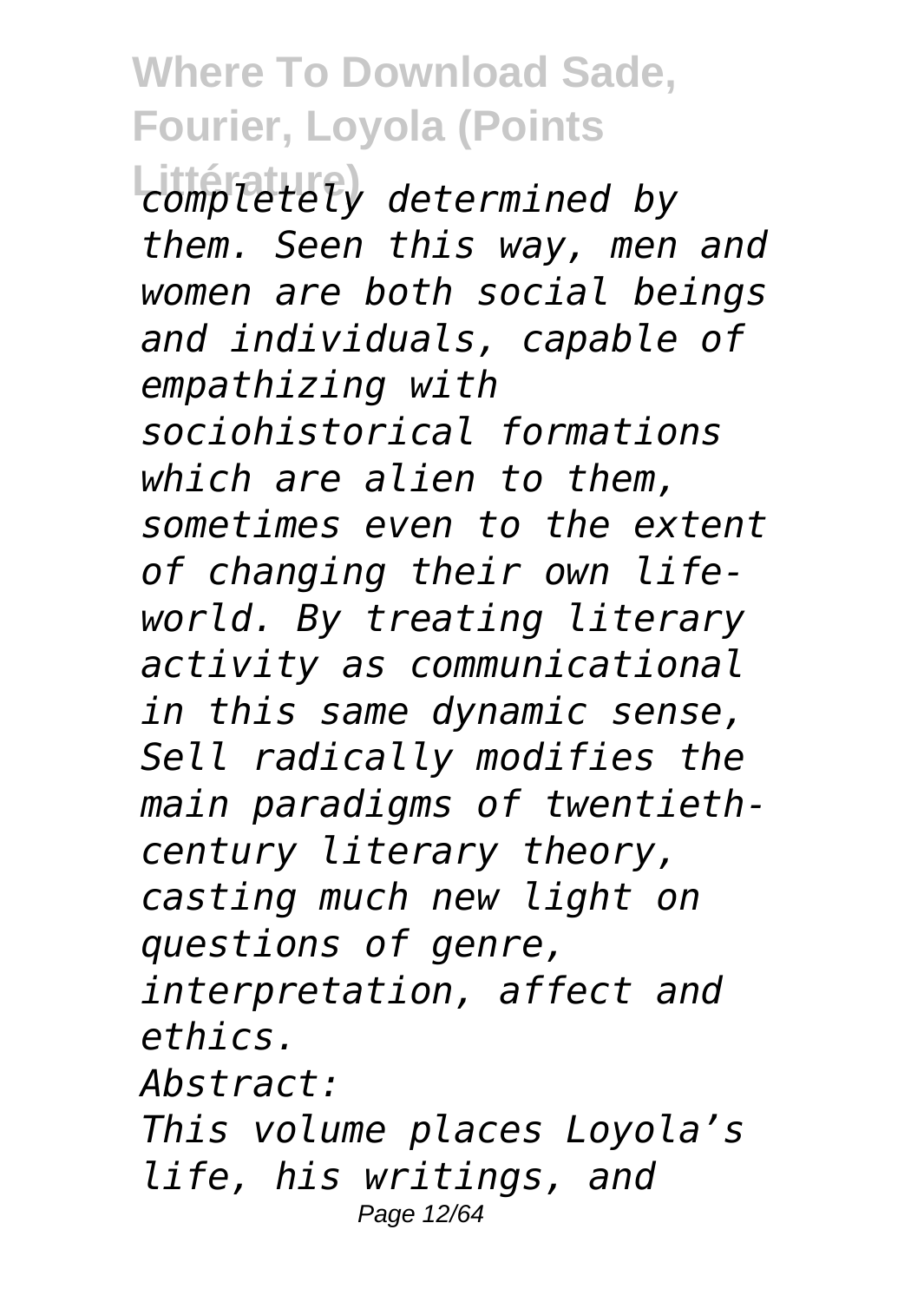**Littérature)** *spirituality in a broader context of important late medieval and early modern movements and processes that have been appreciated too little by historians who explored Ignatius more as the colossal icon of the socalled Counterreformation than as a man influenced by the dramatic and revolutionary period in which he lived. This volume consists of several contributions to a refined understanding of religious experience in view of contemporary theological epistemology. Diverse sample studies taken from the extensive field of religion, theology and religious* Page 13/64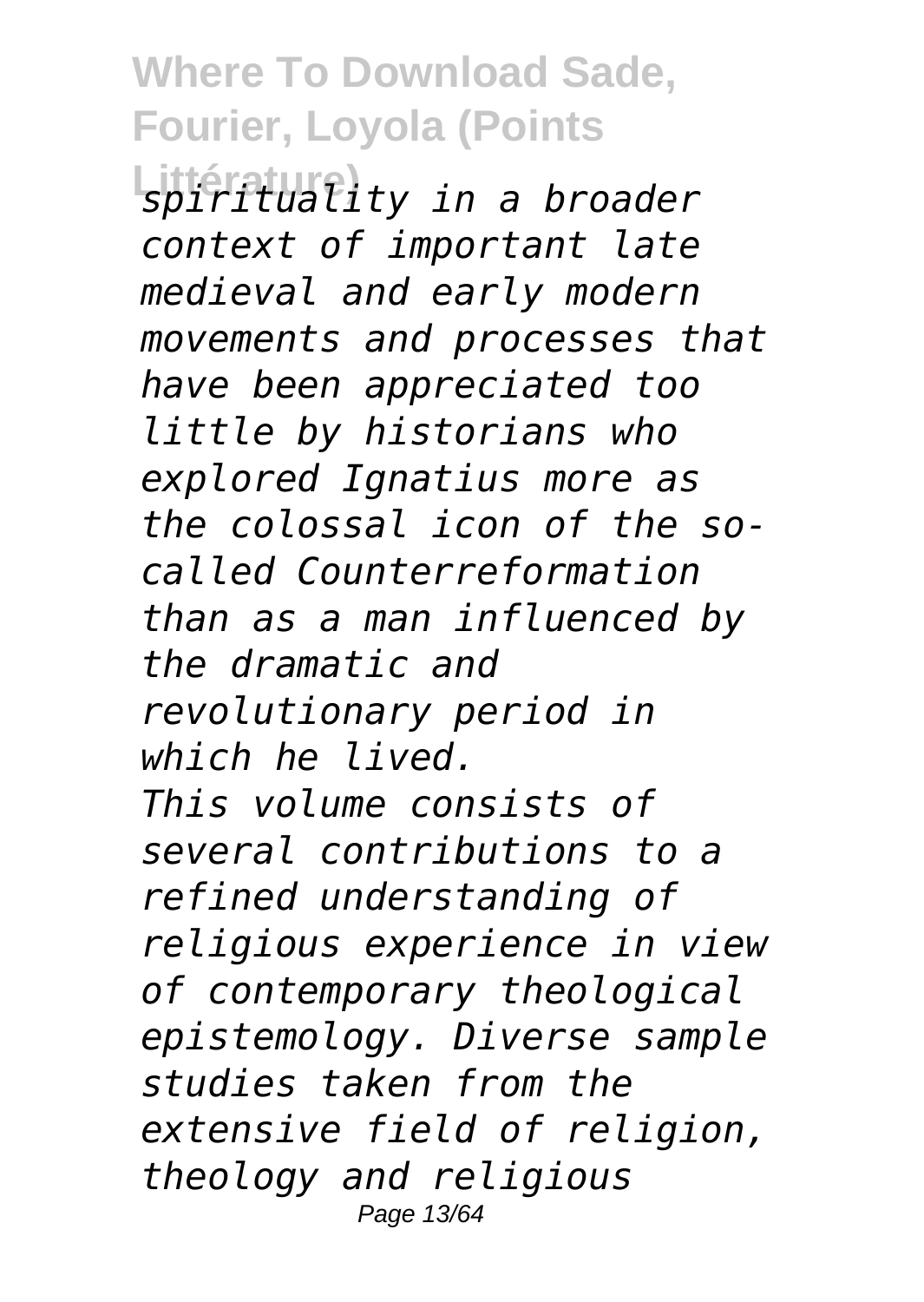**Where To Download Sade, Fourier, Loyola (Points Littérature)** *studies reveal that 'religious experience' is today clearly a pivotal*

*issue. More specifically, this is made evident in modern theological hermeneutics and in the antimodern and/or post-modern reactions thereto, the theology of world religions and inter-religious dialogue, the contemporary resurgence of religiosity in Western society and culture, and the so-called turn to religion in contemporary continental philosophy. It would appear from such studies that the category of 'religious experience' is frequently called upon to clarify or explain the* Page 14/64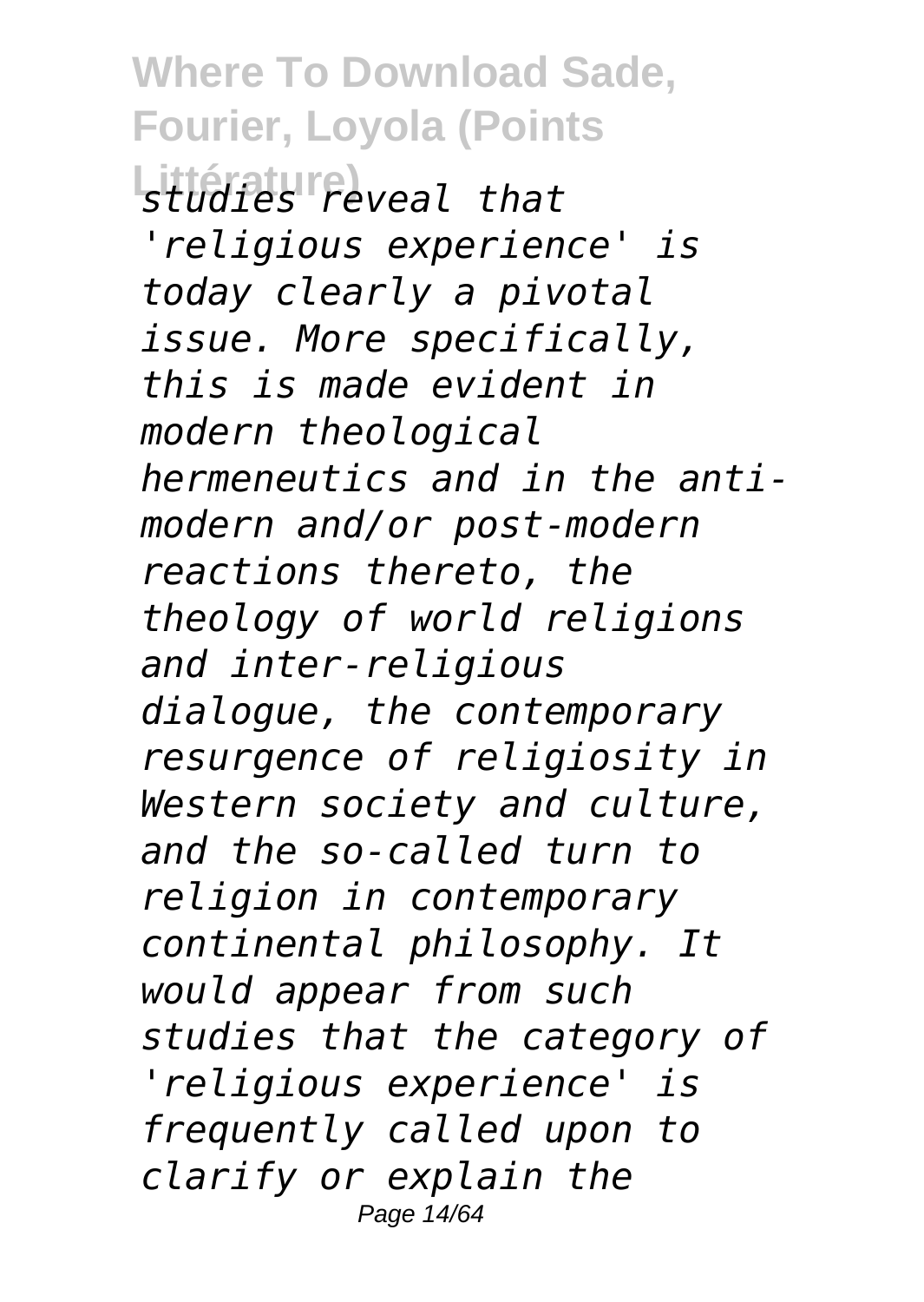**Littérature)** *phenomenon of religion and religiosity on the one hand and to support and legitimise religious positions or the critique thereof on the other. Because of the loss of plausibility of traditionbound religiosity and of foundational, so-called ontotheological schemes, 'religious experience' has come to constitute, for many, the last (or latest) point of departure and anchor for religion and religious thinking. This is certainly the case with respect to tendencies within contemporary Christian traditions and theological reflection. In a multitude* Page 15/64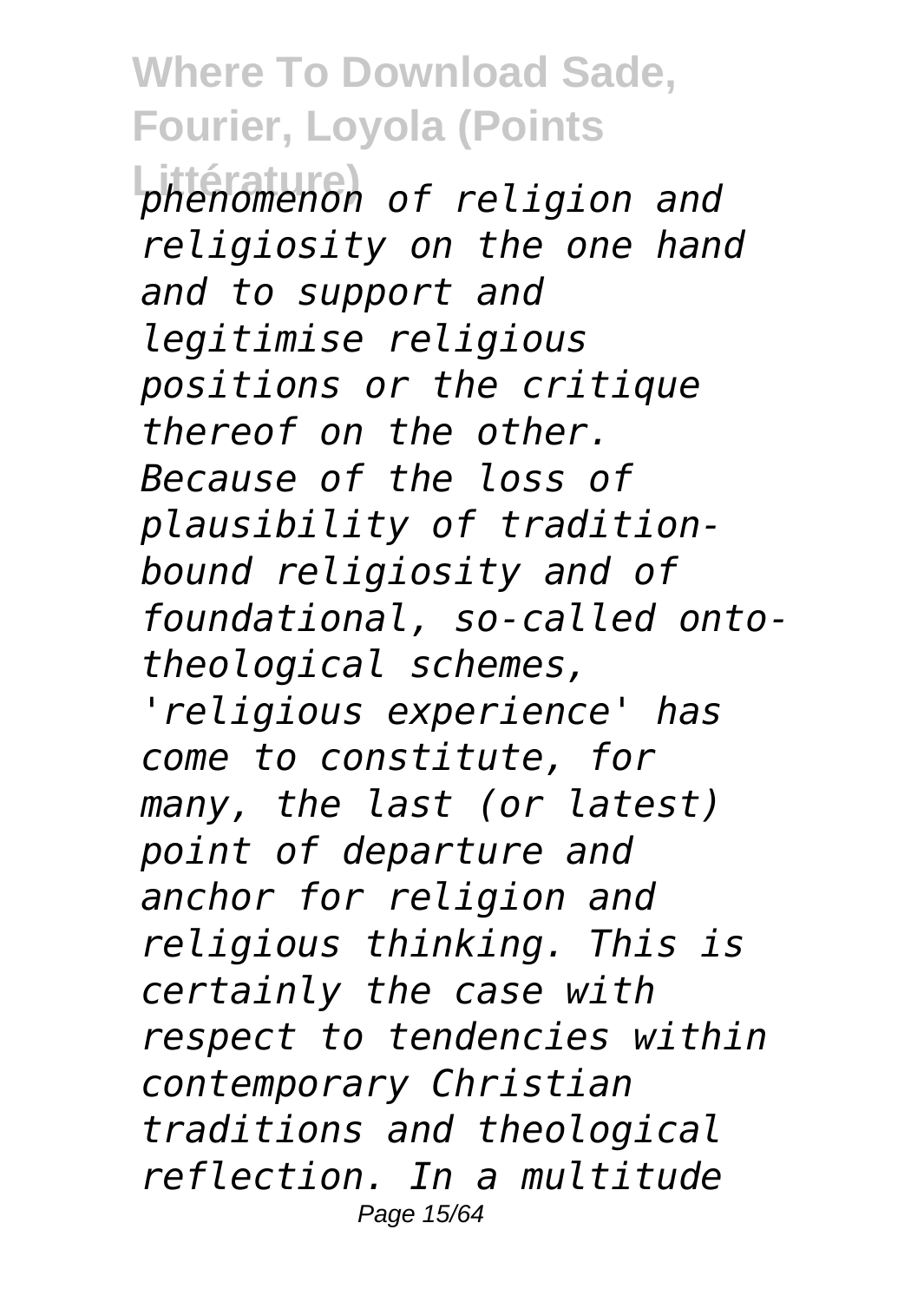**Littérature)** *of ways and from a variety of different perspectives, 'religious experience' and 'experience of transcendence' or 'of the divine' have gained a prominent place in philosophical and fundamental-theological conceptual schemes. In reaction to this, other authors have denied the very primacy given to religious experience in reflecting upon faith, pointing to the constitutive role of tradition and narrative without which there is no religious experience. From all this follows that the category of religious experience is in great need* Page 16/64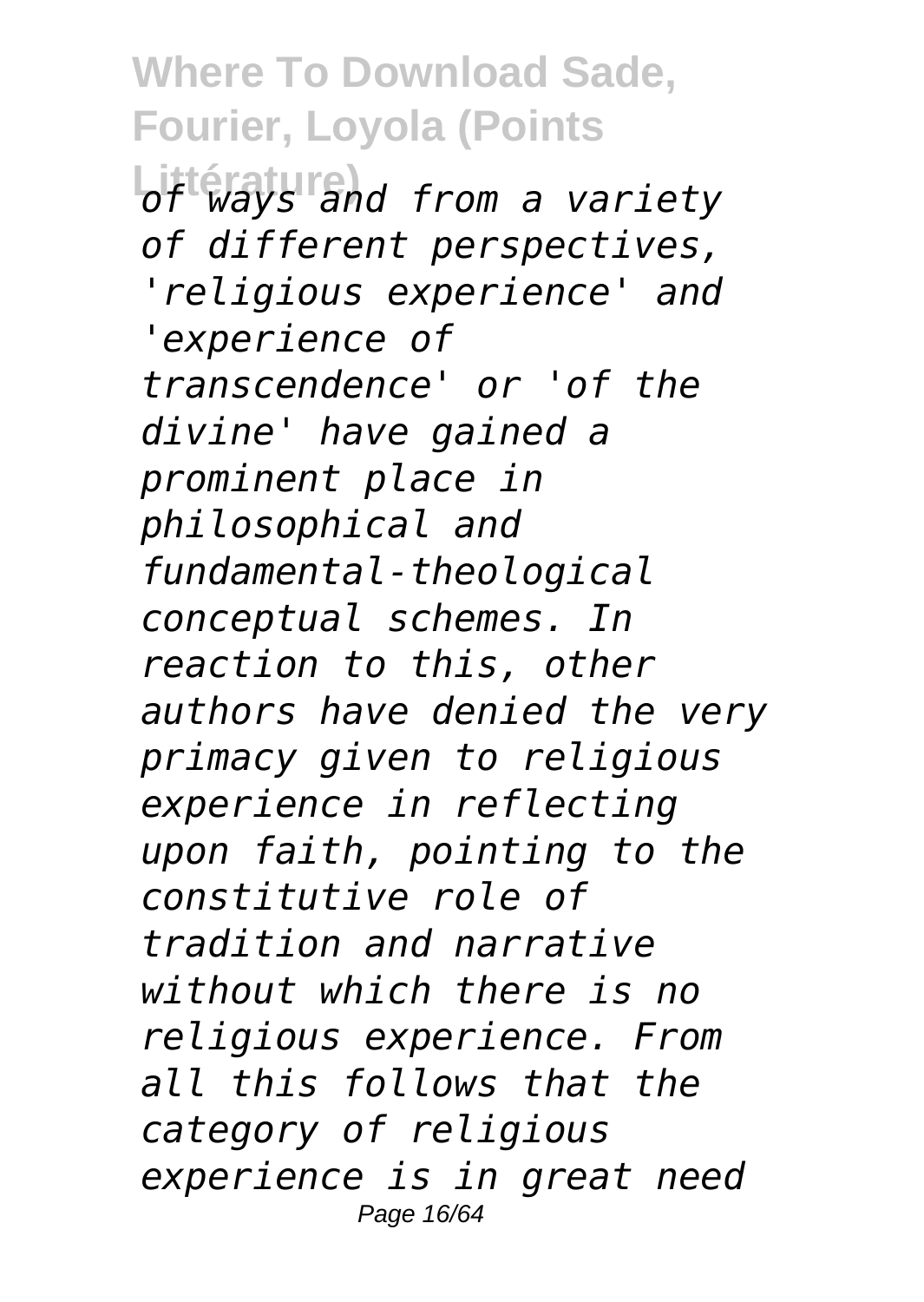**Littérature)** *of reconceptualisation, not least from a theological point of view. On the one hand, religious experience is all too easily called upon to legitimise religious claims (often against 'tradition') and on the other hand, the category has become misleading in so far as it is tainted by the modern scientific understanding of experience - in reaction to which 'tradition' is then easily invoked to protect the core of religion. Both young scholars at the preceding junior conference and senior scholars during the conference's paper sessions presented from diverse* Page 17/64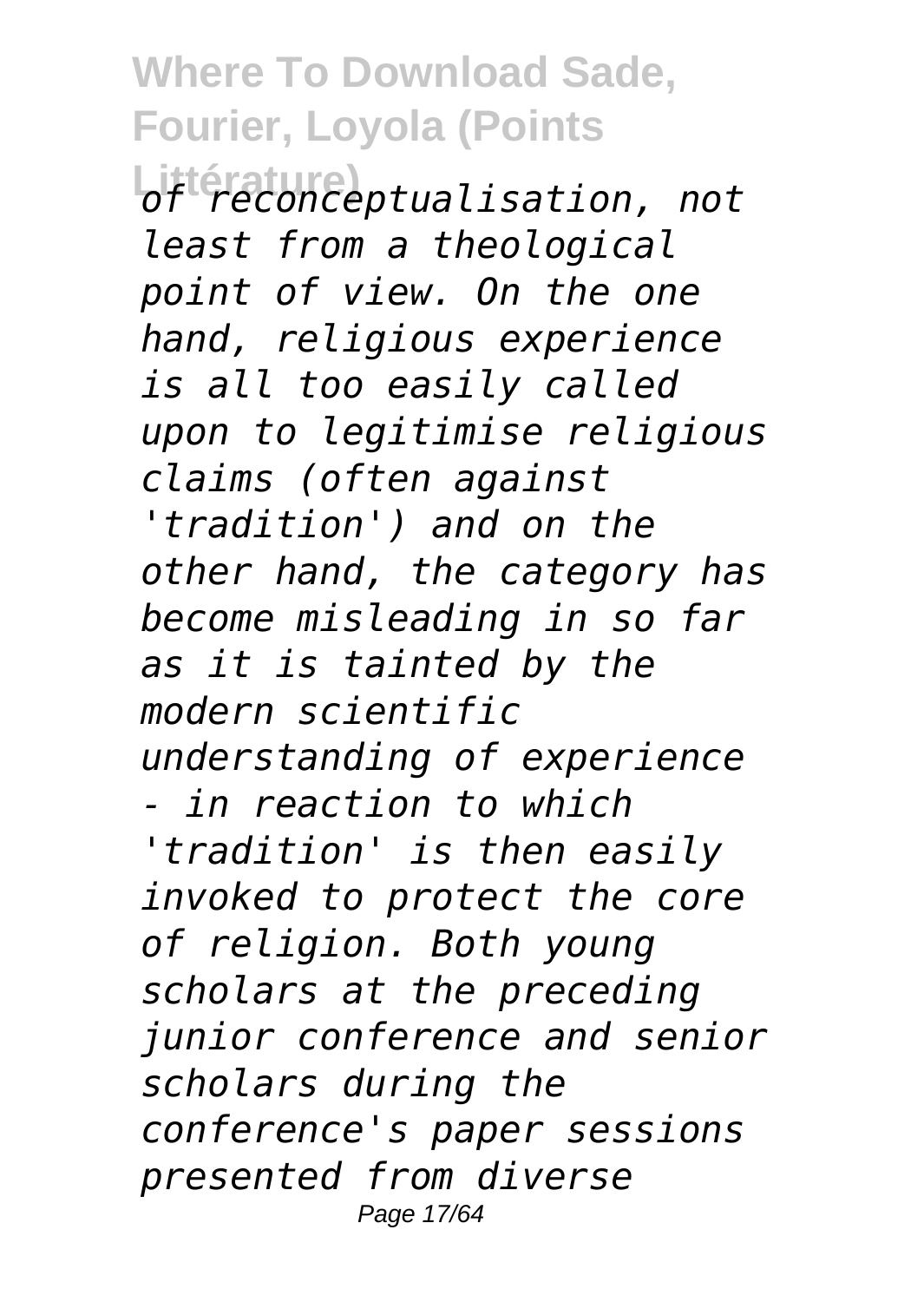**Littérature)** *perspectives new ways to conceive of religious experience in view of today's challenges of secularisation, religious plurality, the aestheticisation of religion, etc. The selected contributions have been arranged in four thematically oriented parts: 'Approaching Religious Experience in a Postmodern Age', 'Modern (re)Thinking of Religious Experience', 'Liberating Religious Experience', and 'Challenges for Spirituality'. The Foundations of Mediating Criticism The Thousand and One Nights and Twentieth-Century*

Page 18/64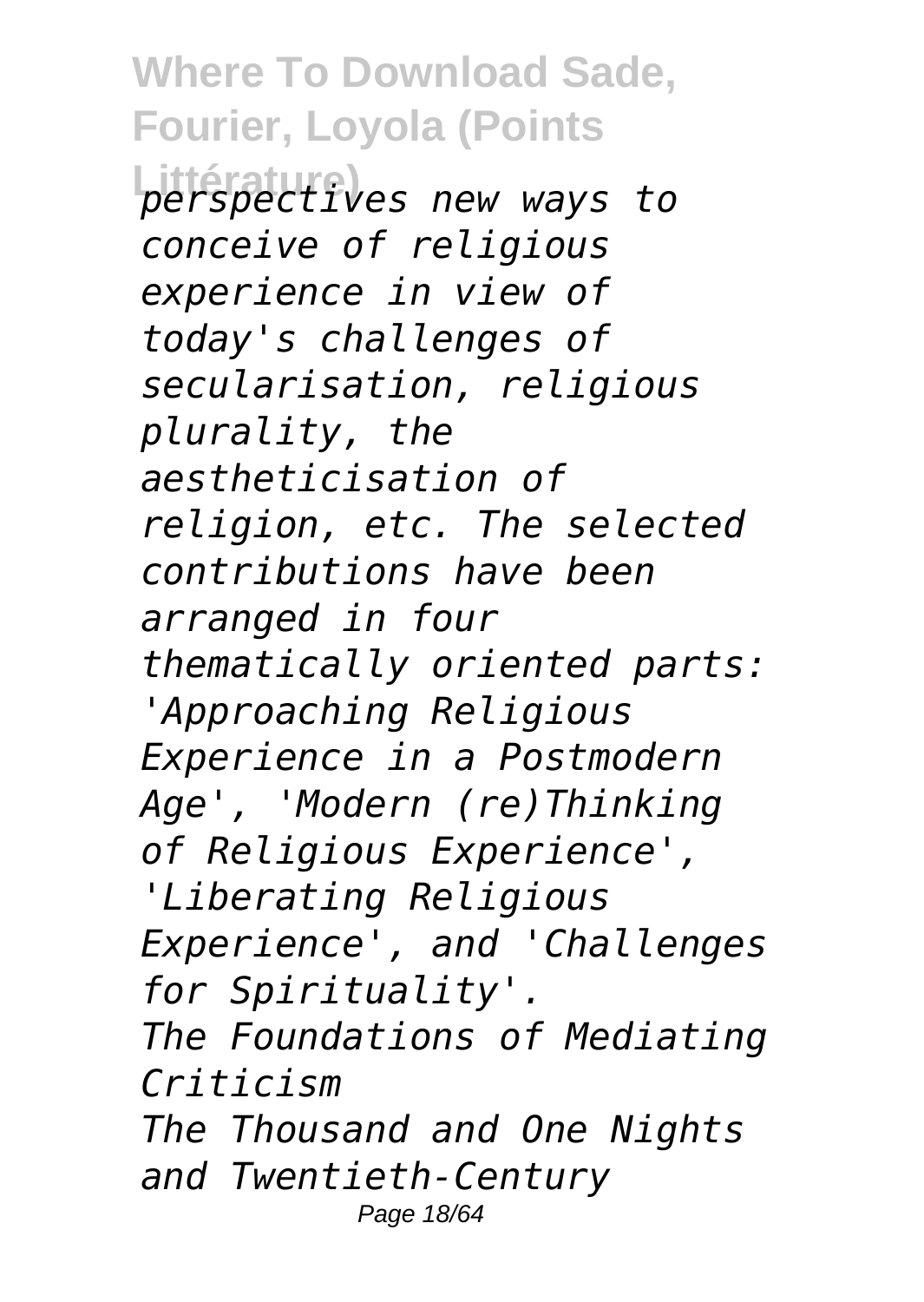**Where To Download Sade, Fourier, Loyola (Points Littérature)** *Fiction Desire, History and Value Writing the Orgy Socio-religious Models, Rituals, and the Performativity of Practice The Marquis de Sade and the Avant-Garde Secrets and Conspiracies* This work traces the debate of biographical criticism. Revolution must of necessity borrow, from what it wants to destroy, the very image of what it wants to possess.—Roland Barthes In the field of contemporary literary Page 19/64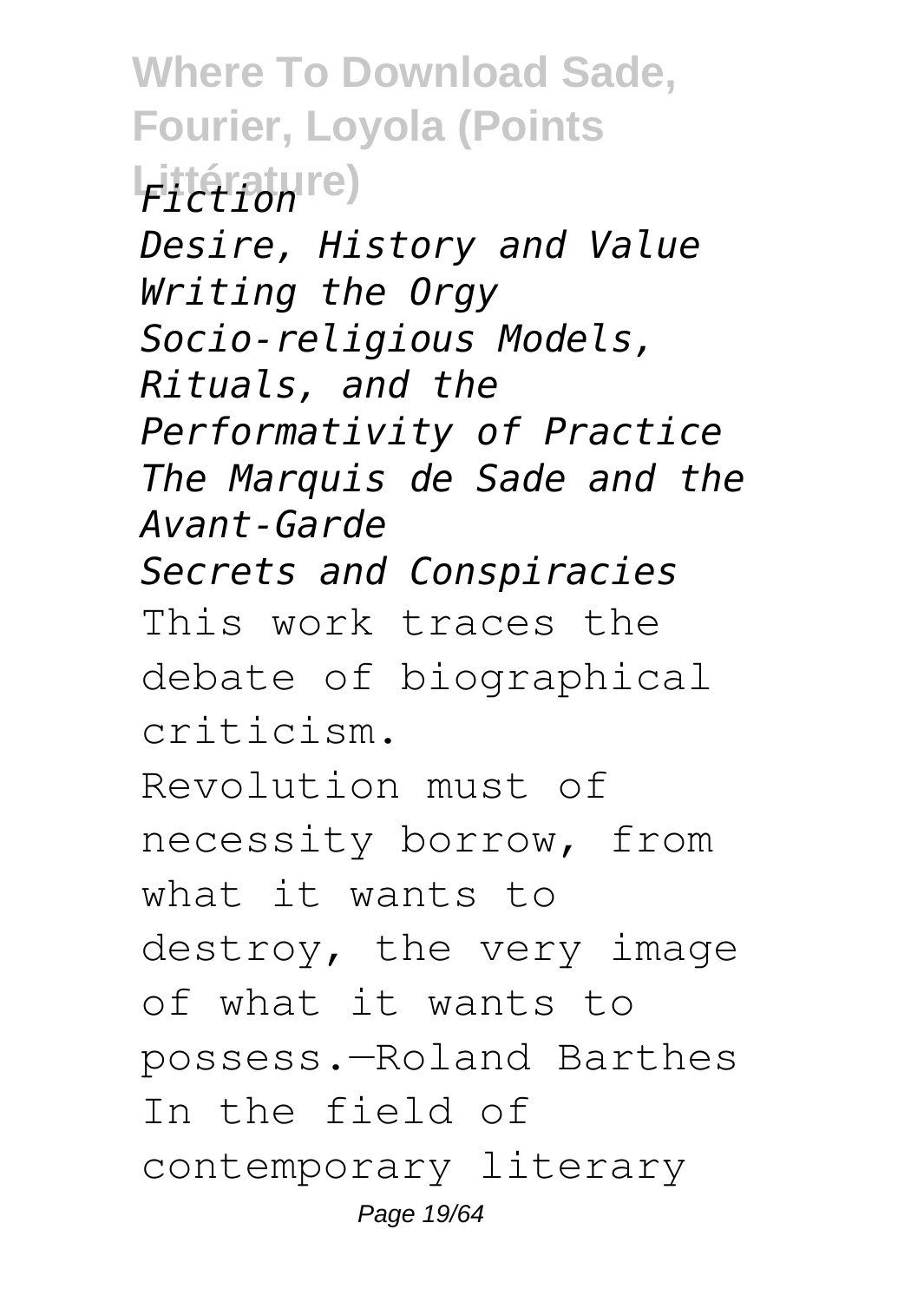**Where To Download Sade, Fourier, Loyola (Points** Littérature)<br>studies, Roland Barthes remains an inestimably influential figure—perhaps more influential in America than in his native France. The Three Paradoxes of Roland Barthes proposes a new method of viewing Barthes's critical enterprise. Patrizia Lombardo, who studied with Barthes, rejects an absolutist or developmental assessment of his career. Insisting that his world can best be understood in terms Page 20/64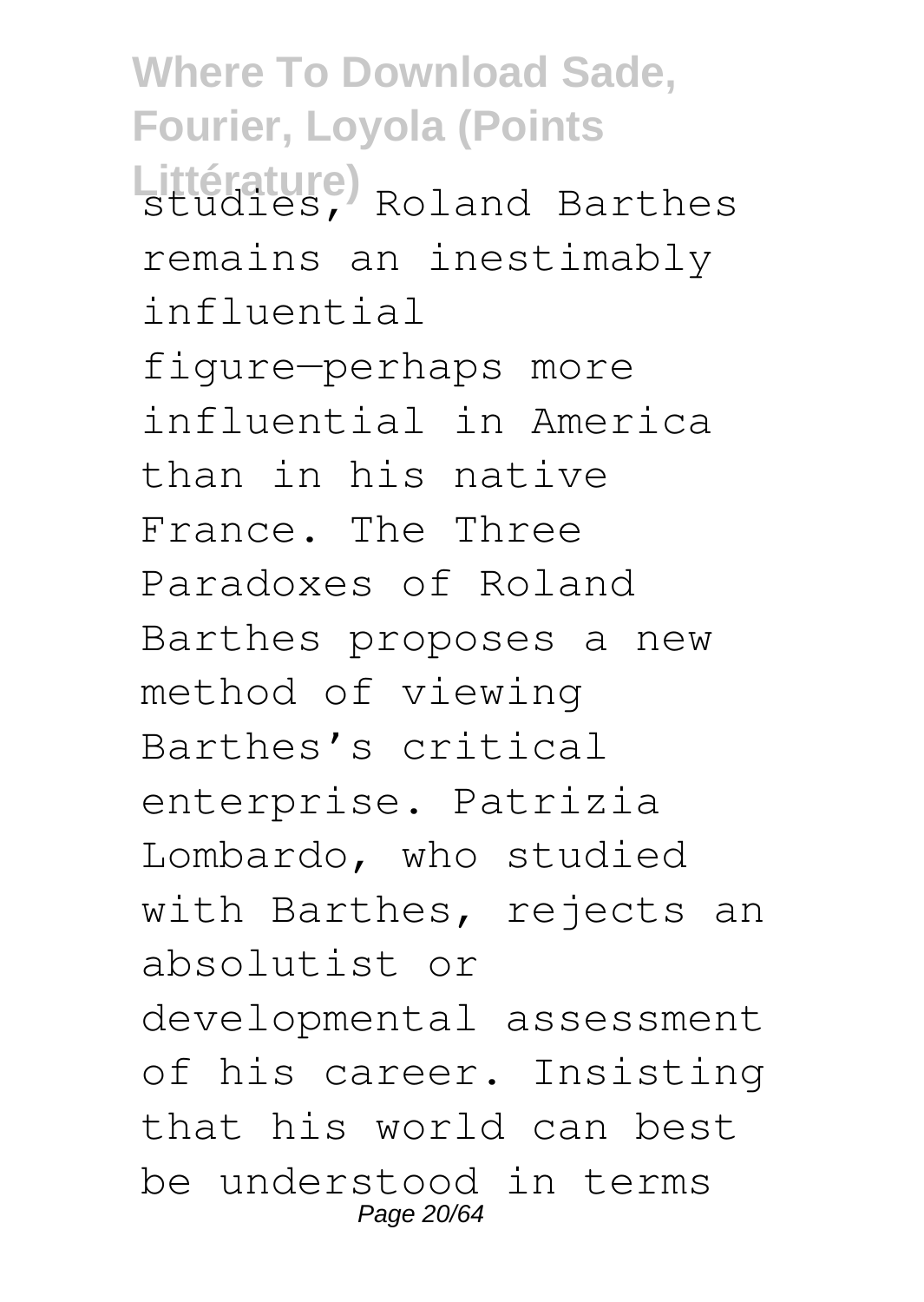**Where To Download Sade, Fourier, Loyola (Points Littérature)** of the paradoxes he perceived in the very activity of writing, Lombardo similarly sees in Barthes the crucial ambiguity that determines the modern writer—an irresistible attraction for something new, different, breaking with the past, yet also an unavoidable scorn for the contemporary world. Lombardo demonstrates that her mentor's critical endeavor was not a linear progression of thought but was, as Barthes described his Page 21/64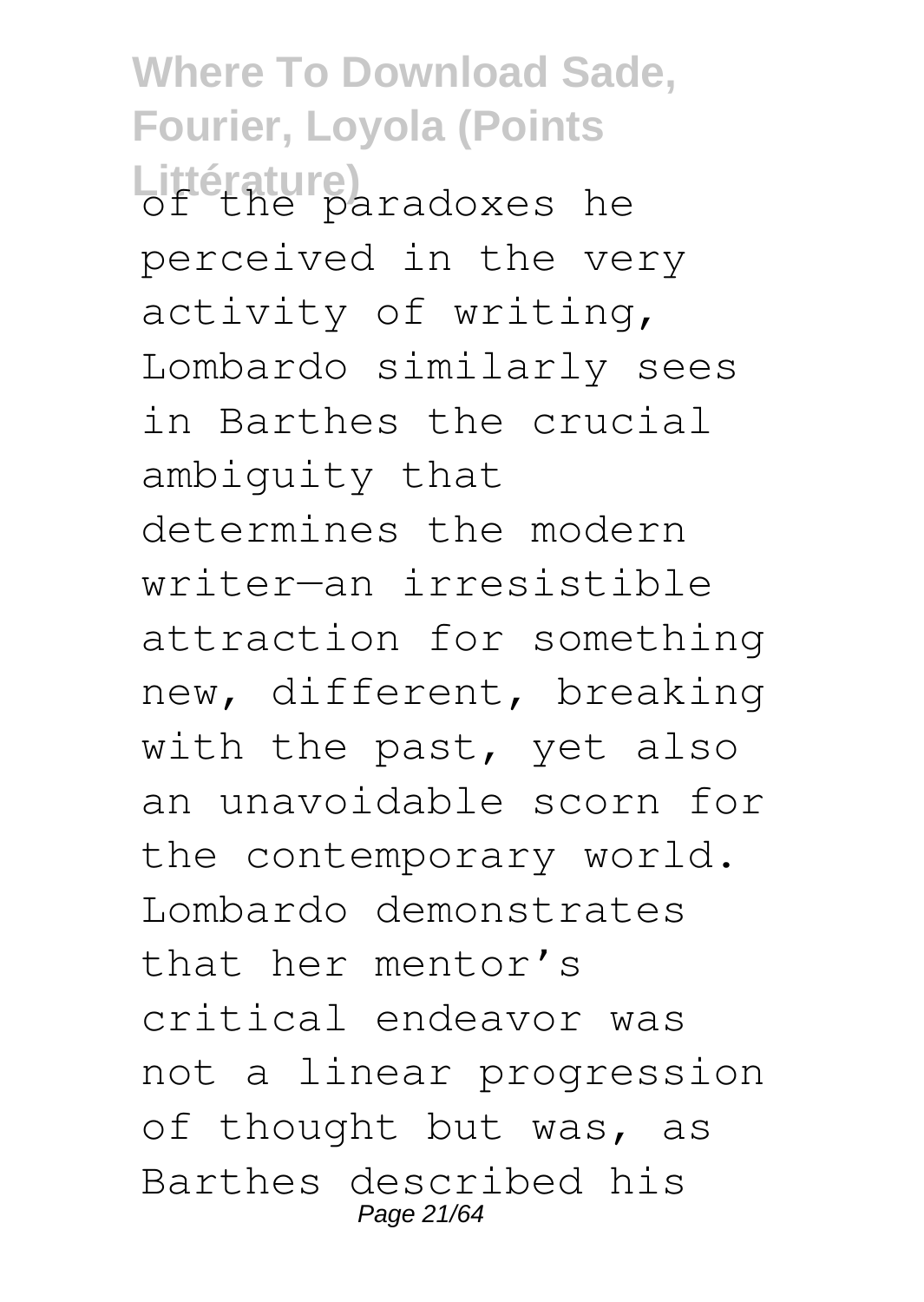**Where To Download Sade, Fourier, Loyola (Points Littérature)** work, a romance, a "dance with a pen." "This study encompasses many aspects of Sade's work: the role of the gaze and its importance, food in Sade's world, connections between literary genres and the Sadian worldview, interrelations of writing and masturbation, the link between sexuality and philosophy (especially in homosexual and lesbian contexts), the Sadian chain of violence, liberty, and .<br>Page 22/64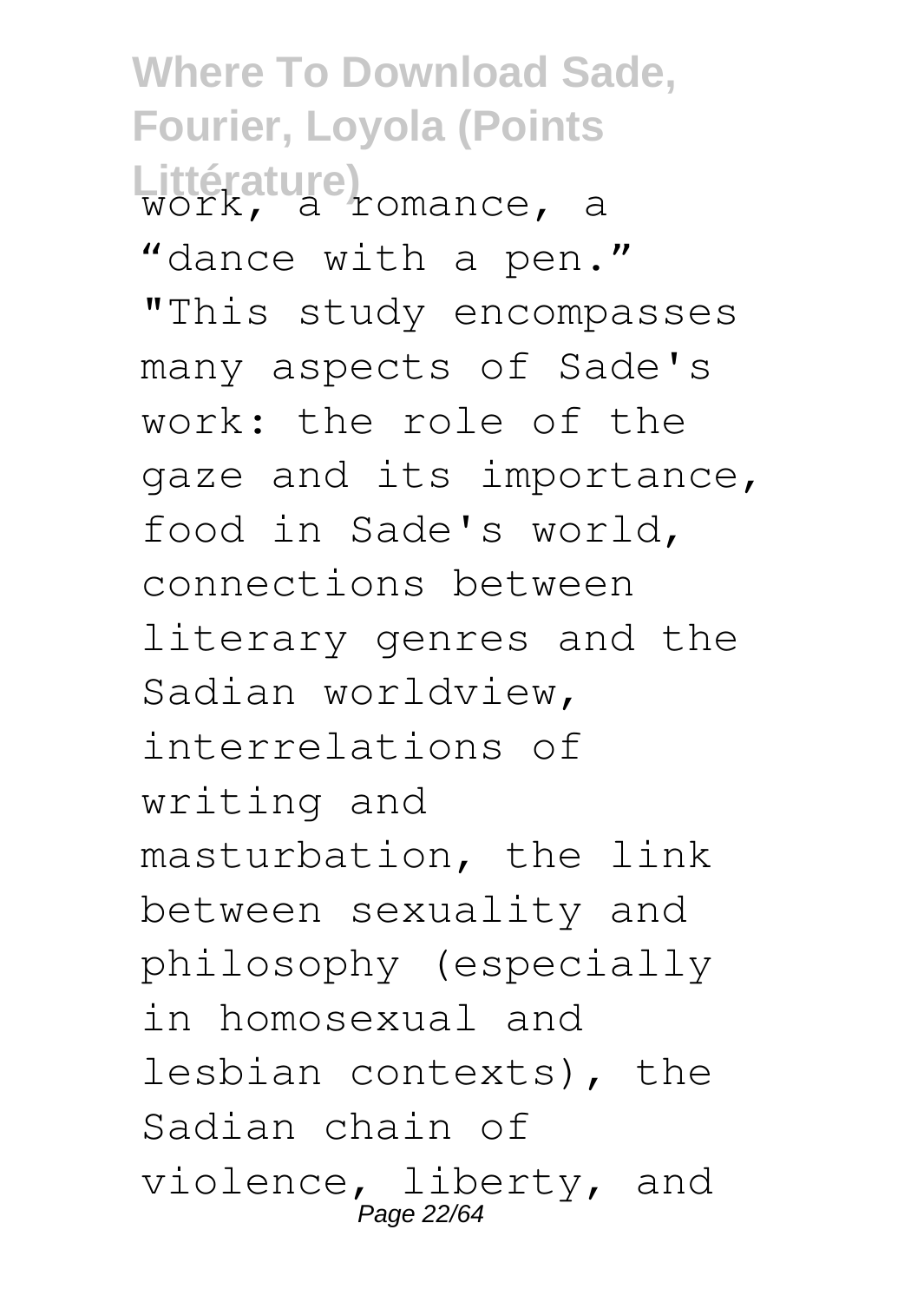**Where To Download Sade, Fourier, Loyola (Points Littérature)** happiness, and finally a discussion of love and its place in the savage and free world that Sade tried to create. In addition, the book bridges the gap between Sade's world and ours in a discussion of works by Lacan and Derrida, thus expressing hidden strata of Sadian notions and their critical role in shaping and constructing contemporary thought."--BOOK JACKET. "Ce temps qui est nécessaire au mouvement de la dialectique peut Page 23/64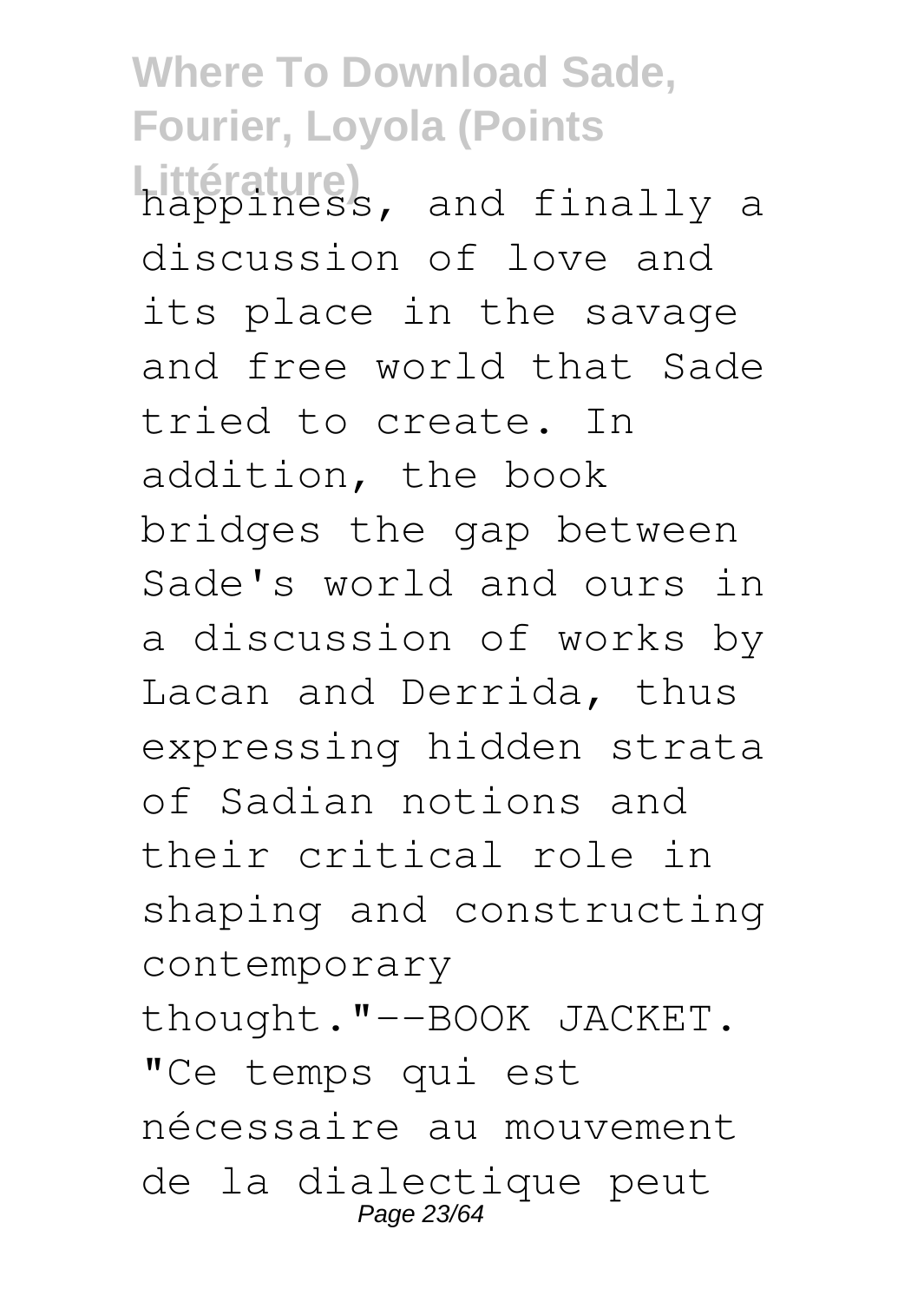**Where To Download Sade, Fourier, Loyola (Points** Littérature)<br>être celui de toute une vie : il a commencé, adolescent, par subir toute la Doxa littéraire, qui faisait de la vie d'un auteur, la matière originelle de son œuvre ; puis, il lui a fallu élaborer, pratiquer le Paradoxe de cette Doxa, liquider la Biographie ; et ce n'est qu'ensuite qu'il a pu faire revenir l'auteur à une autre place, sous forme de traits discontinus, de biographèmes : on tourne, en spirale, avec Page 24/64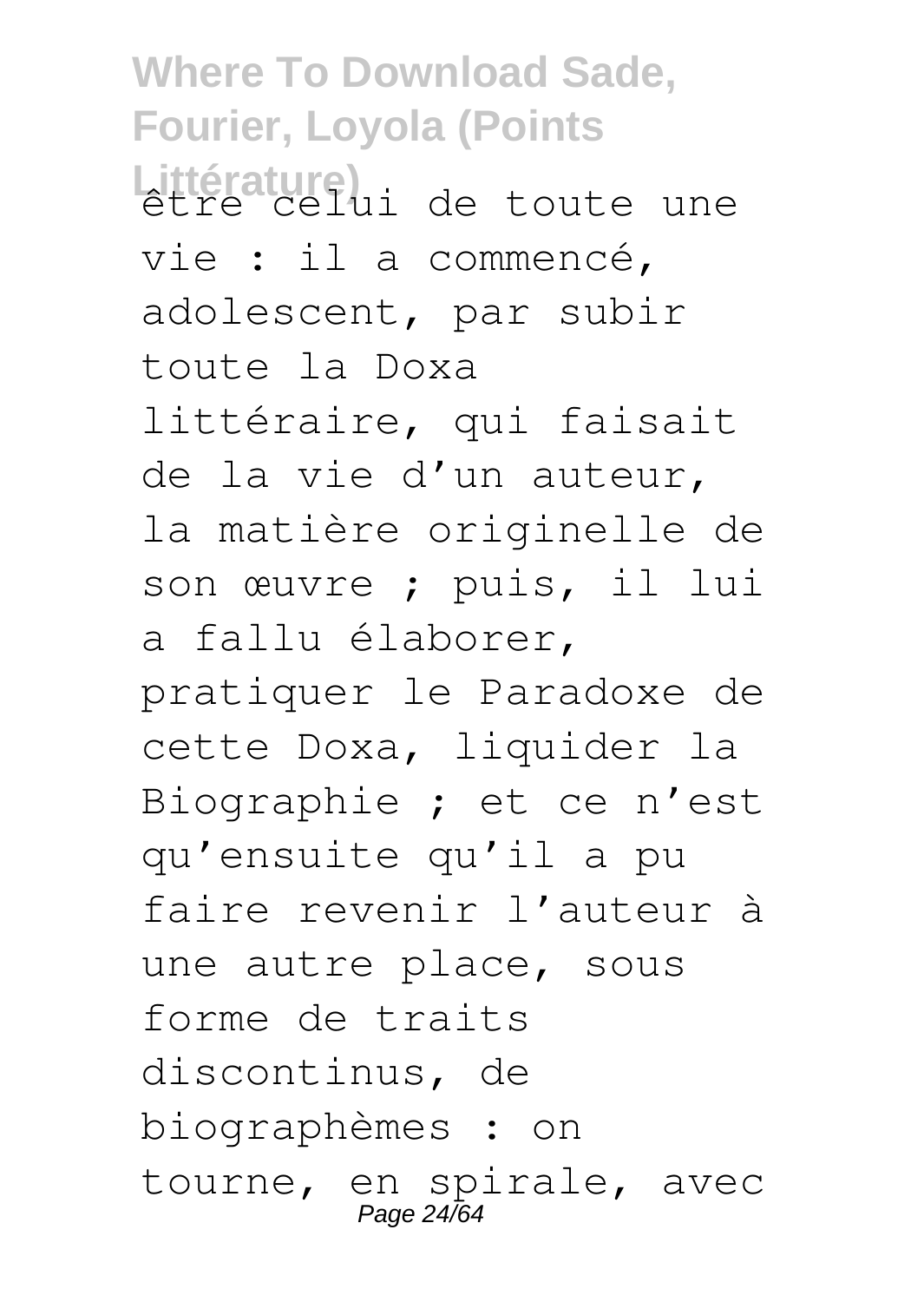**Where To Download Sade, Fourier, Loyola (Points** Littérature)<br>le même objet." (La spirale )R. B.Avantpropos d'Éric MartyPrésentation et édition d'Anne Herschberg-Pierrot The Death and Return of the Author Using Joyce's Text to Transform the Classroom Technologies of Gender in the Short Stories of Henry James Poetics of the Literary Self-Portrait Rethinking Literary Biography Séminaire à l'Ecole pratique des hautes Page 25/64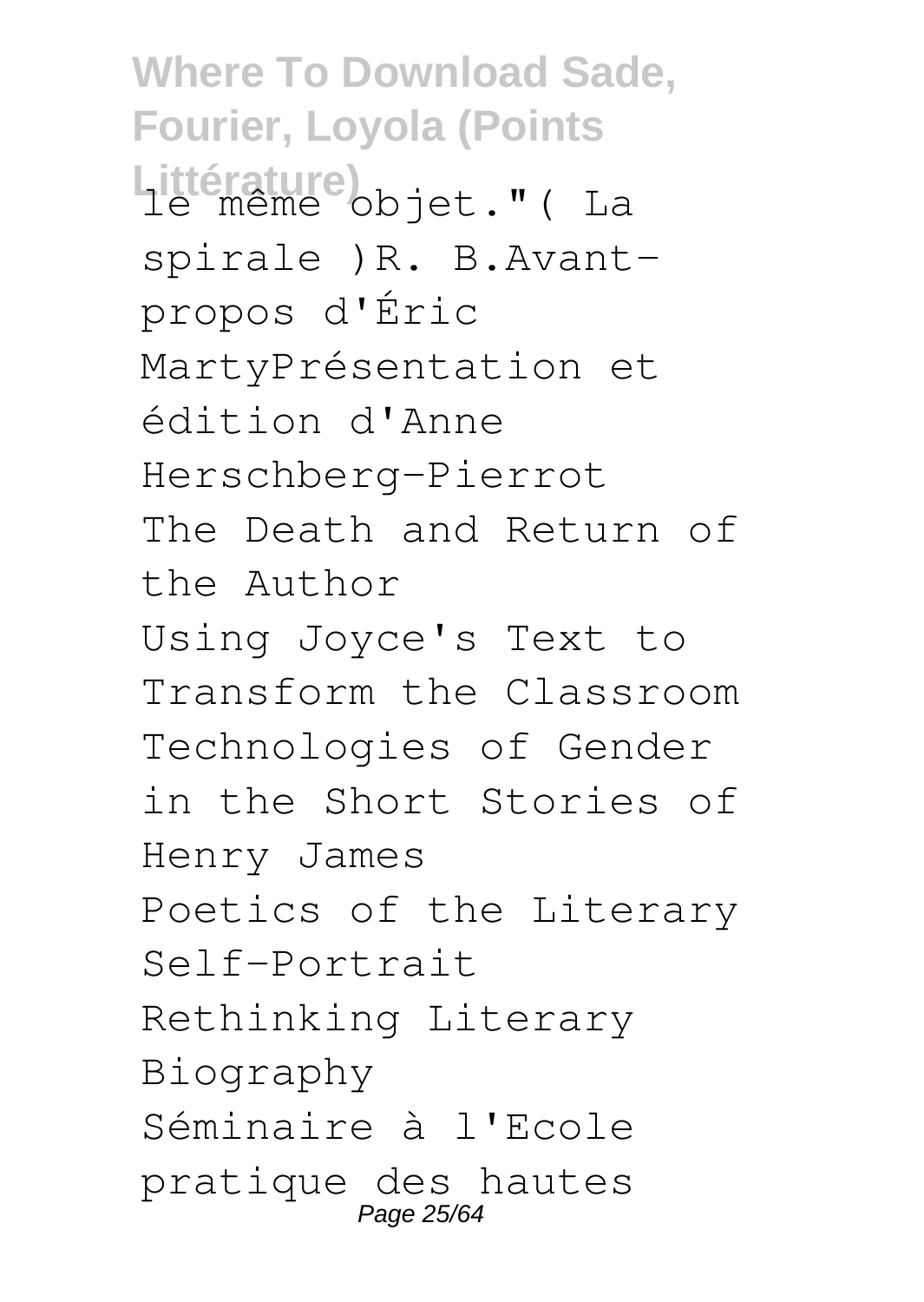**Where To Download Sade, Fourier, Loyola (Points** Littérature)<br>études (1973-1974), suivi de Fragments inédits du Roland Barthes par Roland Barthes Outsider Biographies **Much theoretical debate has occurred about James Joyce's Ulysses as a model for reading. Critics often cite it as the ideal writerly text, where, according to Barthes, the reader becomes actively involved in producing meaning rather than a mere consumer of words. Poststructuralist, Marxist, and feminist theorists variously see the novel as the place to** Page 26/64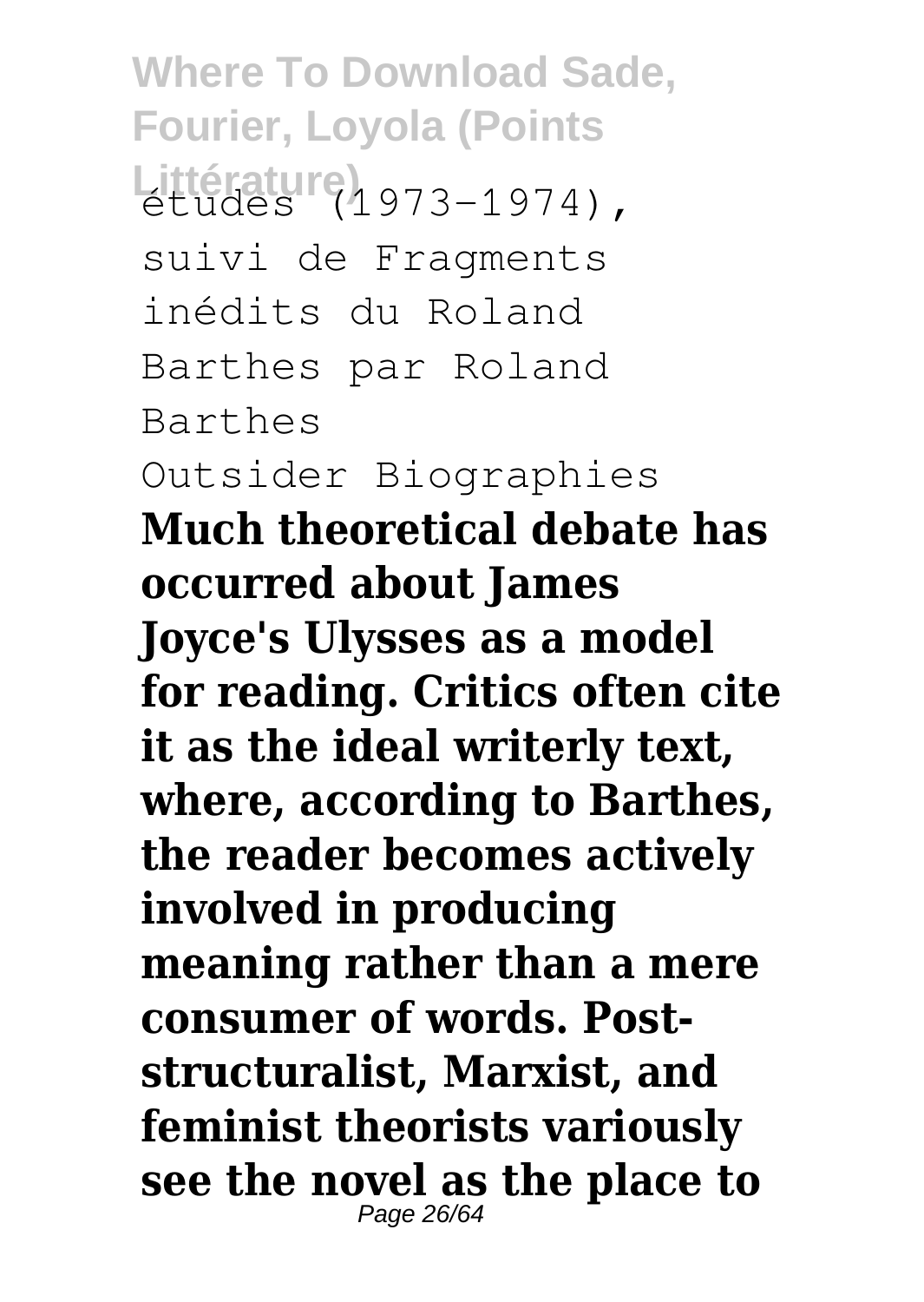**Where To Download Sade, Fourier, Loyola (Points Littérature) discover the infinite deferral of understanding, the polyphonic text that liberates the reader from narrow ideological meaning, or the work that undercuts prevalent psychoanalytical notions of language and offers new interpretive strategies. In many ways, Ulysses is a chameleon text, accommodating multiple interpretations while permitting infinite possibilities for discovery. Pedagogy, Praxis, Ulysses approaches Joyce's novel not simply as a text to be examined, but as a** Page 27/64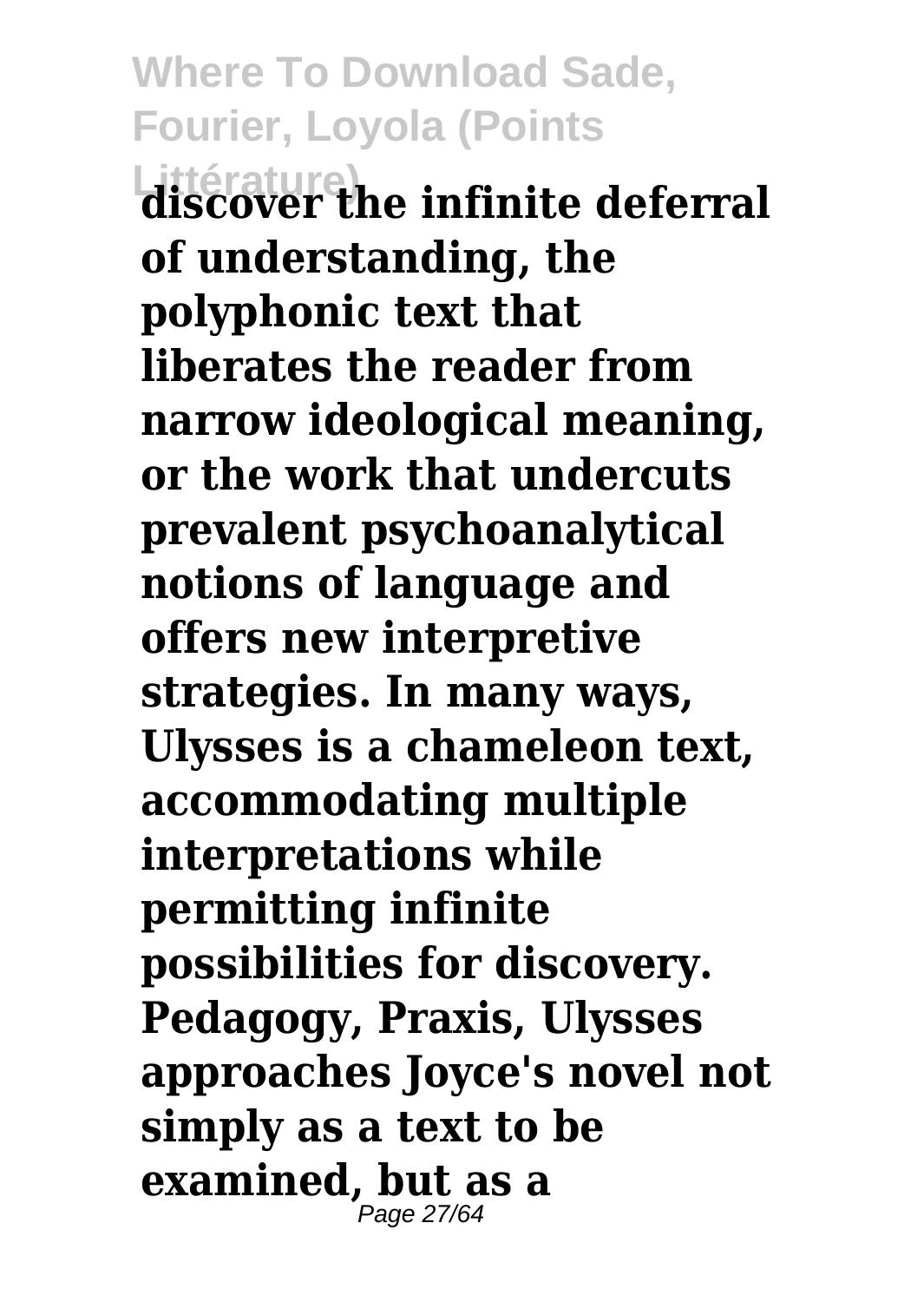**Where To Download Sade, Fourier, Loyola (Points Littérature) touchstone to generate theoretical and practical ideas for innovation in teaching. The collection employs Ulysses as a springboard for thoughtprovoking questions about how we read, learn, and teach--and about how new, open-minded approaches to pedagogy can communicate to students the value of interpreting as a strategy of survival, and questioning as a vital technique for experiencing life. Contributors to the volume are M. Keith Booker, Sheldon Brivic, Kevin** Page 28/64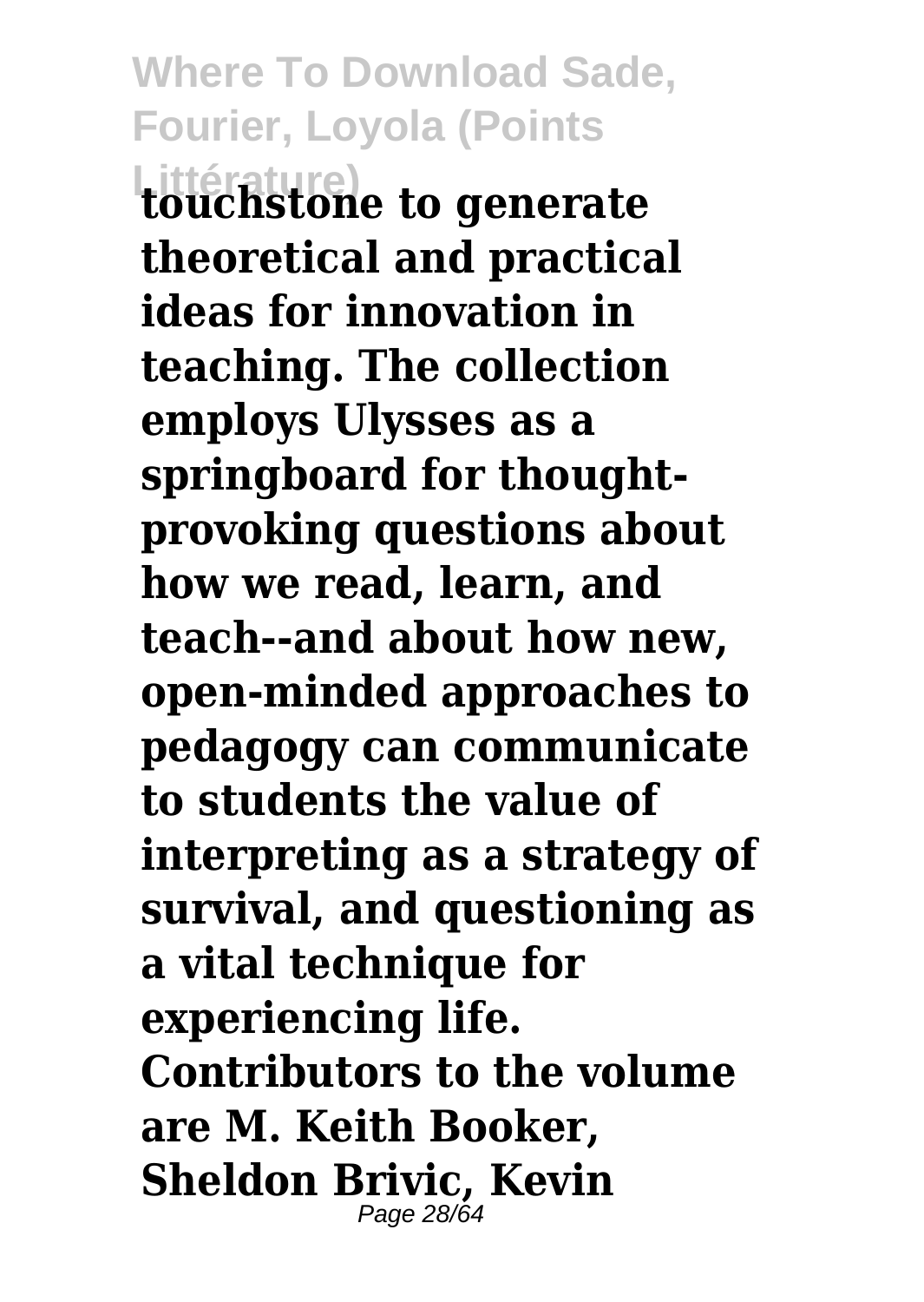**Where To Download Sade, Fourier, Loyola (Points Littérature) Dettmar, Michael Patrick Gillespie, Roy Gottfried, Margaret Mills Harper, R. Brandon Kershner, Archie Loss, Patrick Lynch, Robert Newman, Margot Norris, Jrg Rademacher, Susan Shaw Sailer, Brian Schaffer, Carol Schloss, Gregory Ulmer, E. P. Walkiewicz, Craig Werner, and Jennifer Wicke. "For anyone who cares about teaching Joyce--or teaching at all-- this volume is a rich, provocative, surprising, invigorating, and, above all, passionately argued collection. The essays are astonishingly different,** Page 29/64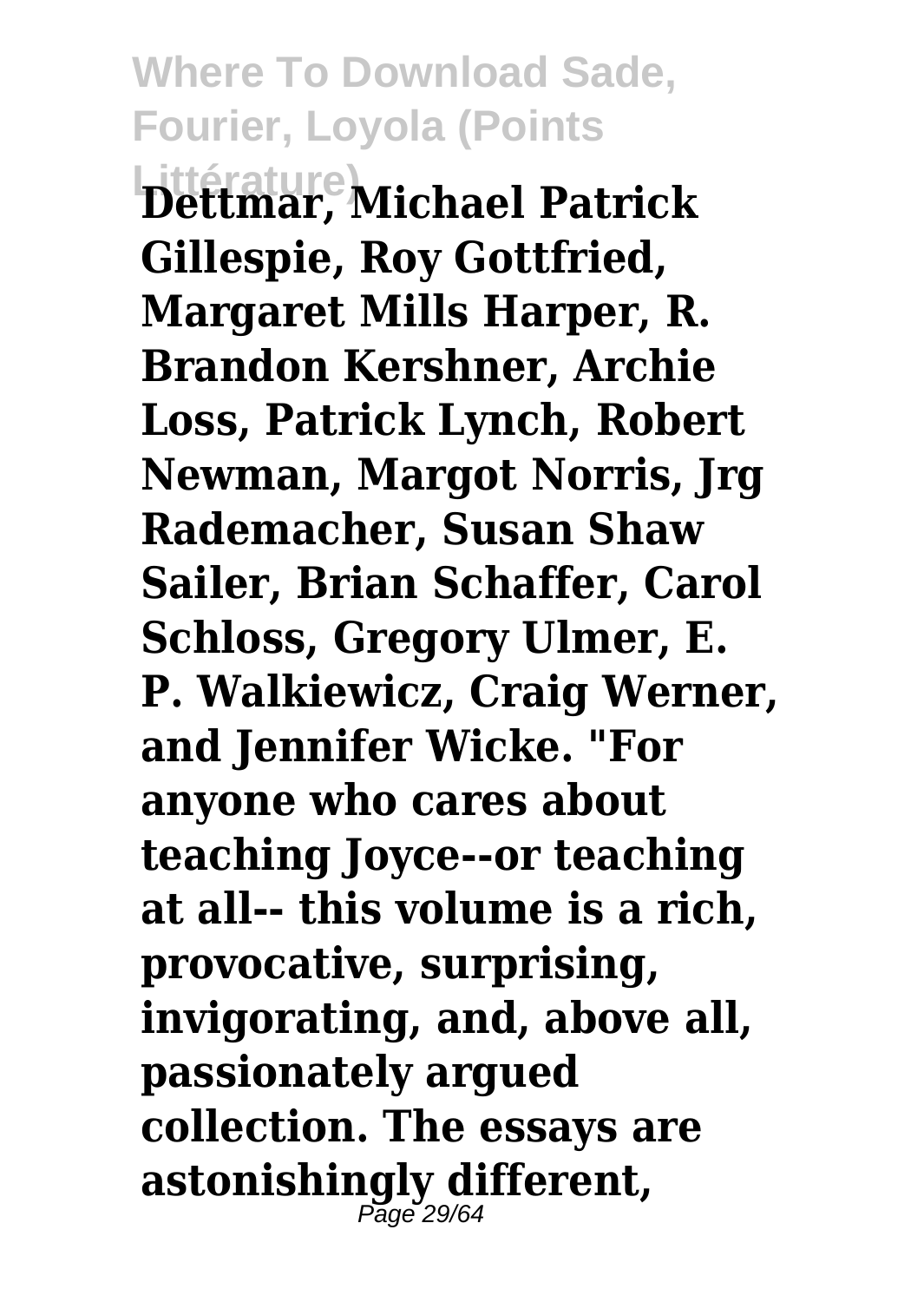**Where To Download Sade, Fourier, Loyola (Points Littérature) despite their common focus on Ulysses, but what they all share is a sense of the classroom as a powerful forum for challenging received ideas." --Garry Leonard, University of Toronto, Scarborough Robert Newman is Professor and Chair of the Department of English, University of South Carolina. Conceived as a second edition to Kawakami's acclaimed A Self-Conscious Art, which was the first fulllength study in English of Patrick Modiano's work, this book has been** Page 30/64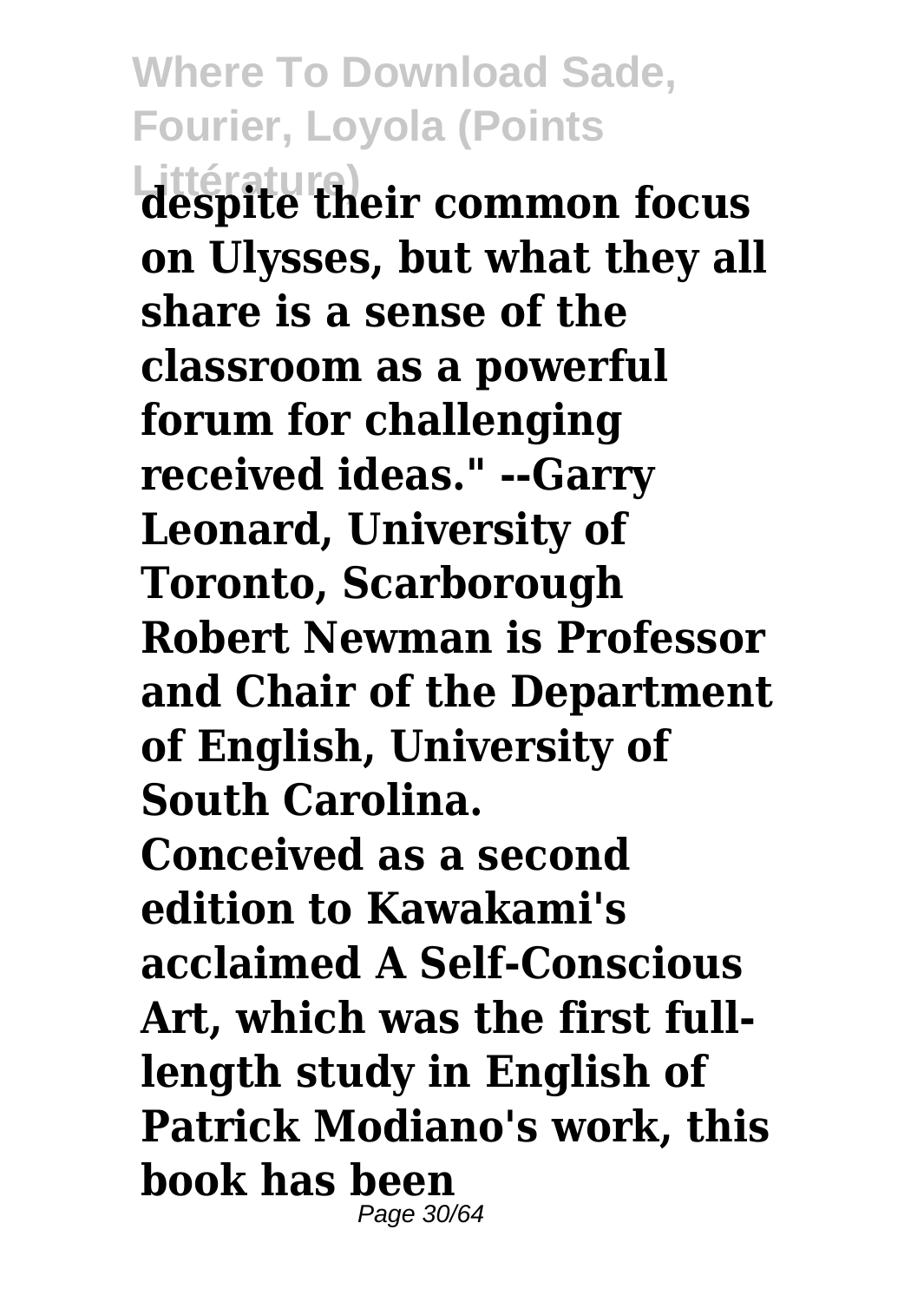**Where To Download Sade, Fourier, Loyola (Points Littérature) comprehensively updated with two new chapters, notably discussing the author's recent work and his Nobel Prize win. Kawakami shows how by parodying precursors such as Proust or the nouveau romanciers, Modiano's narratives are built around a profound lack of faith in the ability of writing to retrieve the past through memory, and this failure is acknowledged in the discreet playfulness that characterises his novels. This welcome update on the work of one of the most successful modern French** Page 31/64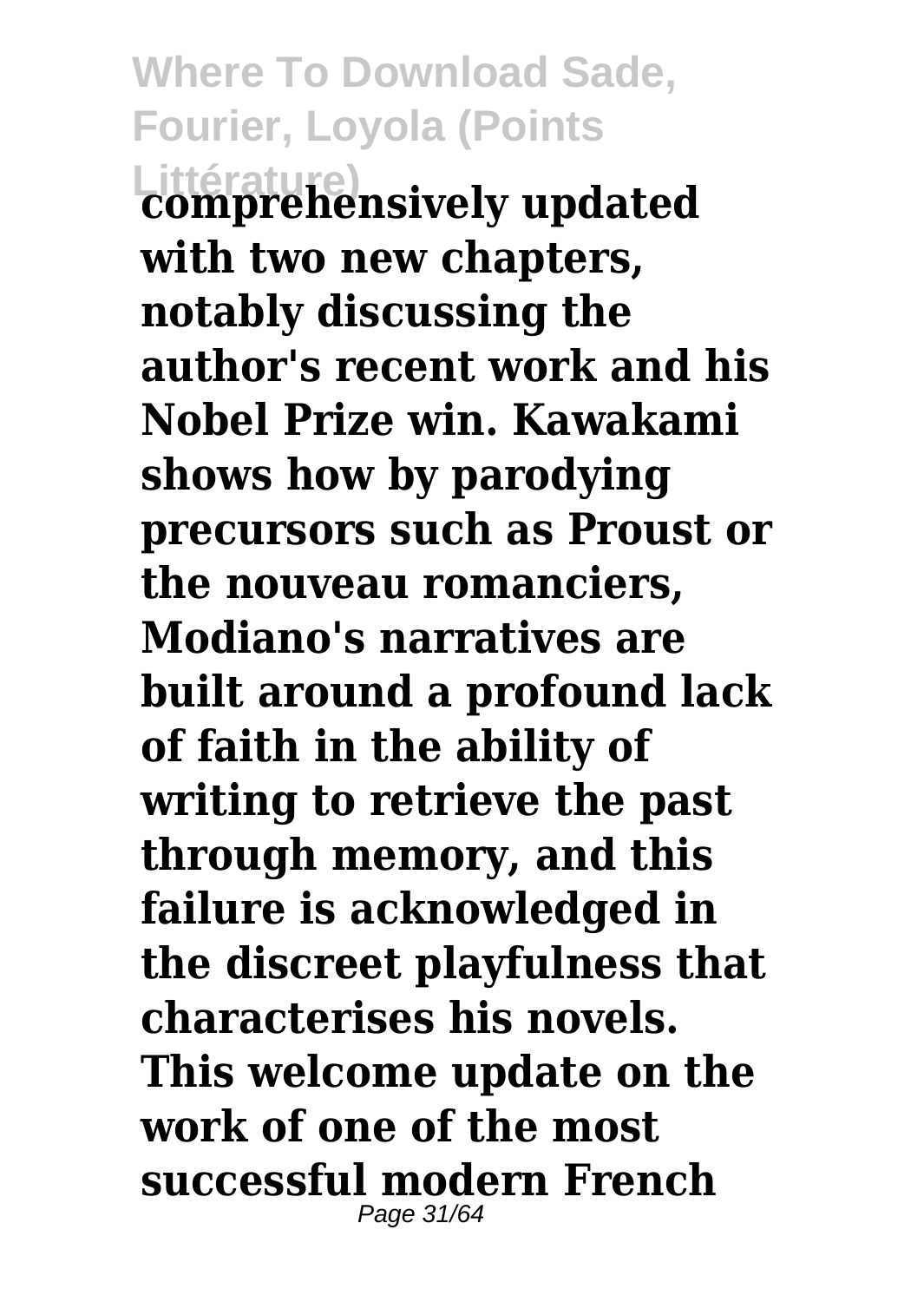**Littérature) novelists will be essential reading for scholars working on contemporary French writing.**

**Contemporary Literary and Cultural Theory: The Johns Hopkins Guide is a clear, accessible, and detailed overview of the most important thinkers and topics in the field. Written by specialists from across disciplines, its entries cover contemporary theory from Adorno to ?i?ek, providing an informative and reliable introduction to a vast, challenging area of inquiry. Materials include newly** Page 32/64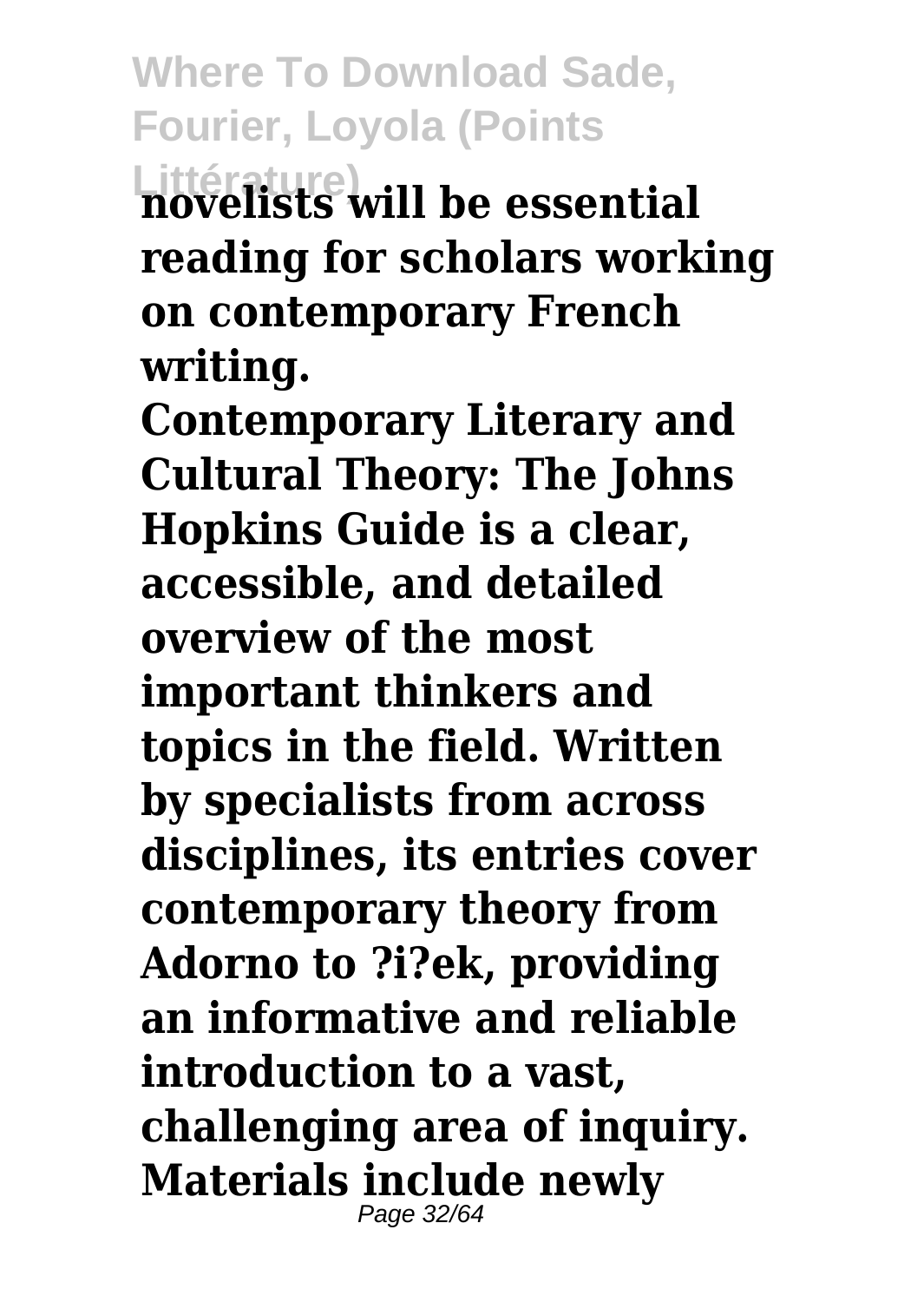**Where To Download Sade, Fourier, Loyola (Points Littérature) commissioned articles along with essays drawn from The Johns Hopkins Guide to Literary Theory and Criticism, known as the definitive resource for students and scholars of literary theory and for philosophical reflection on literature and culture. In works by filmmakers from Bertolucci to Spielberg, debauched images of nazi and fascist eroticism, symbols of violence and immorality, often bear an uncanny resemblance to the images and symbols once used by the fascists** Page 33/64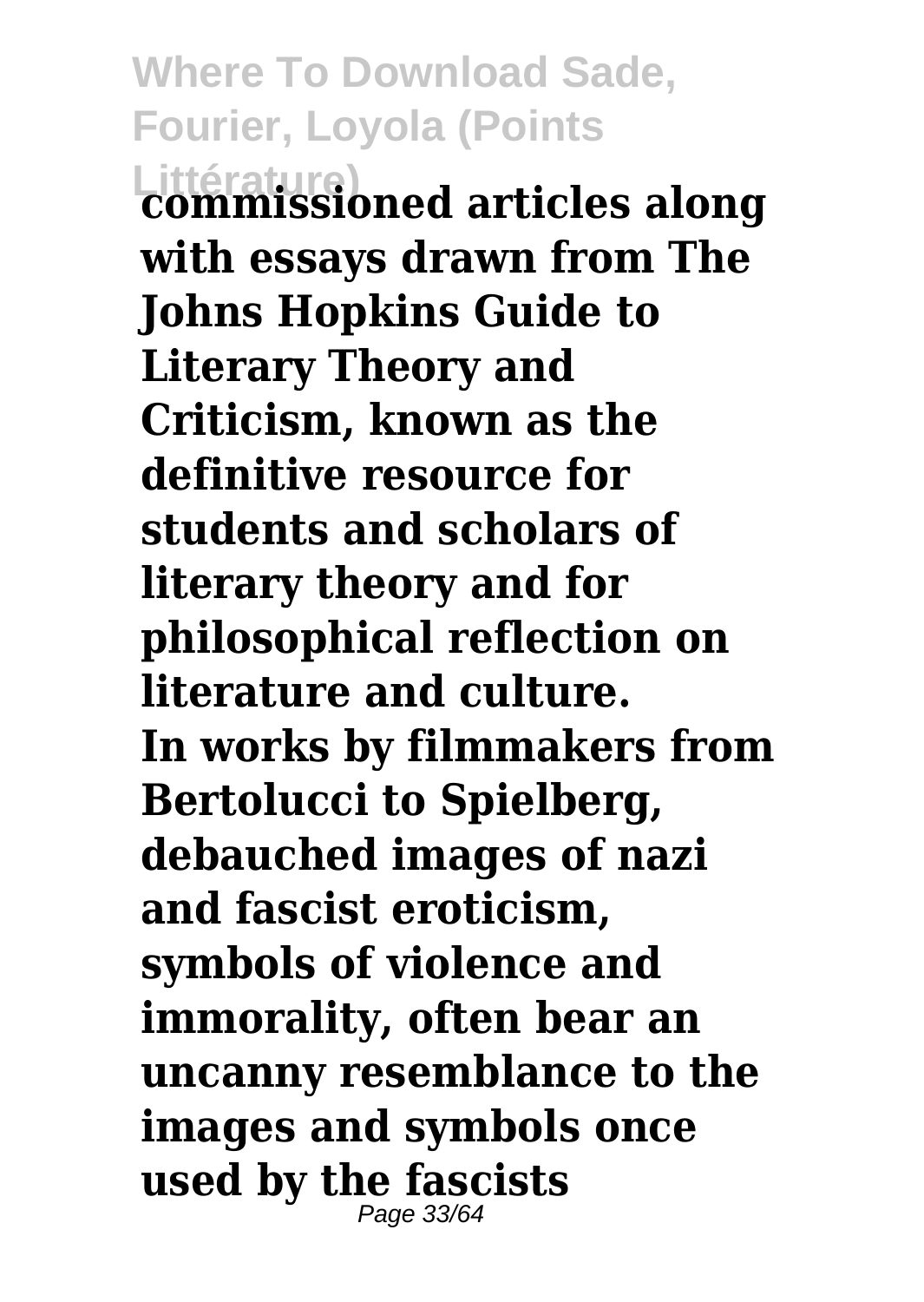**Littérature) themselves to demarcate racial, sexual, and political others. This book exposes the "madness" inherent in such a course, which attests to the impossibility of disengaging visual and rhetorical constructions from political, ideological, and moral codes. Kriss Ravetto argues that contemporary discourses using such devices actually continue unacknowledged rhetorical, moral, and visual analogies of the past. Against postwar fictional and historical accounts of World War II in which** Page 34/64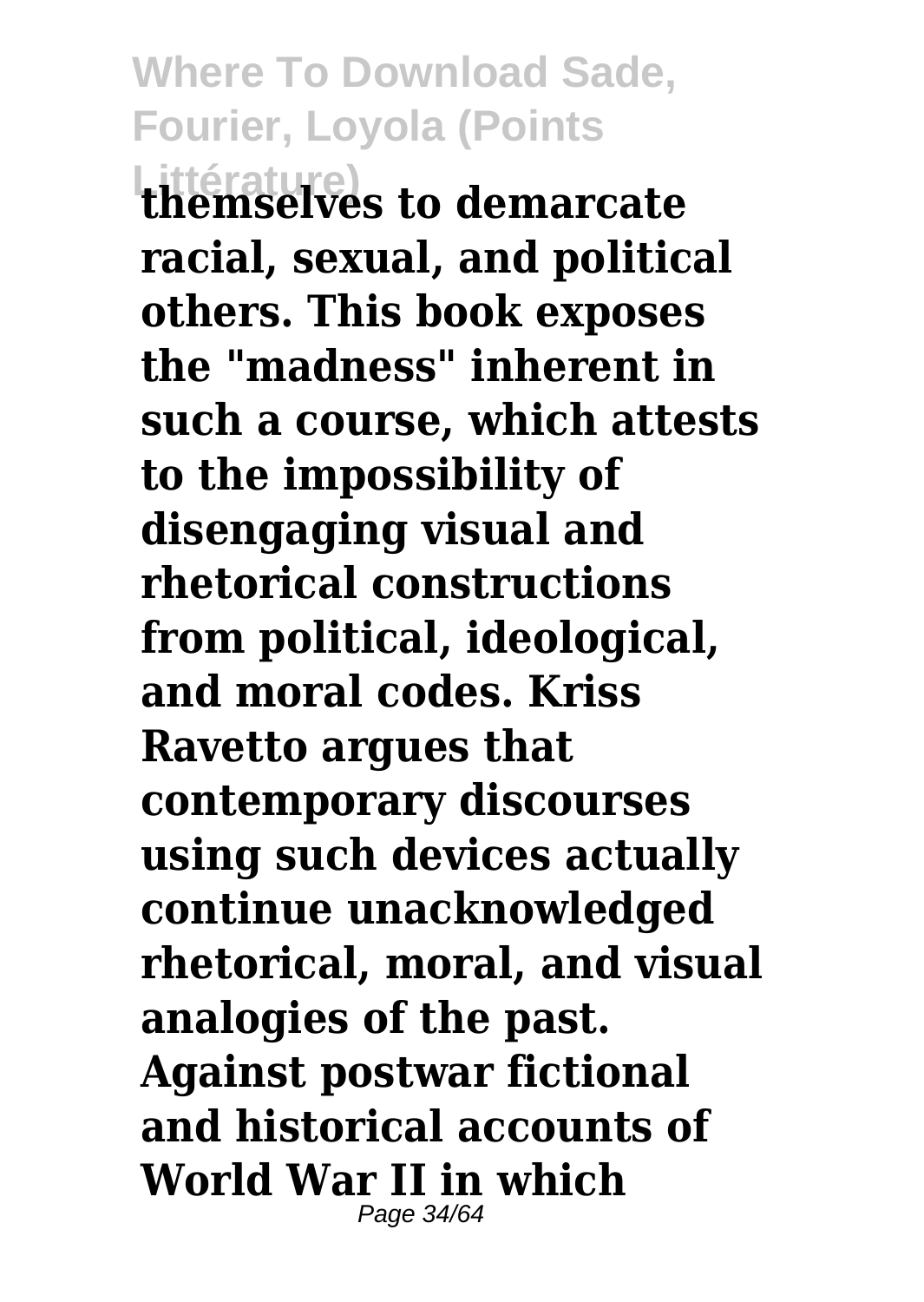**Where To Download Sade, Fourier, Loyola (Points Littérature) generic images of evil characterize the nazi and the fascist, Ravetto sets the more complex approach of such filmmakers as Pier Paolo Pasolini, Liliana Cavani, and Lina Wertmuller. Her book asks us to think deeply about what it means to say that we have conquered fascism, when the aesthetics of fascism still describe and determine how we look at political figures and global events. Book jacket. Text, Image, and the Problem with Perfection in Nineteenth-Century France** Page 35/64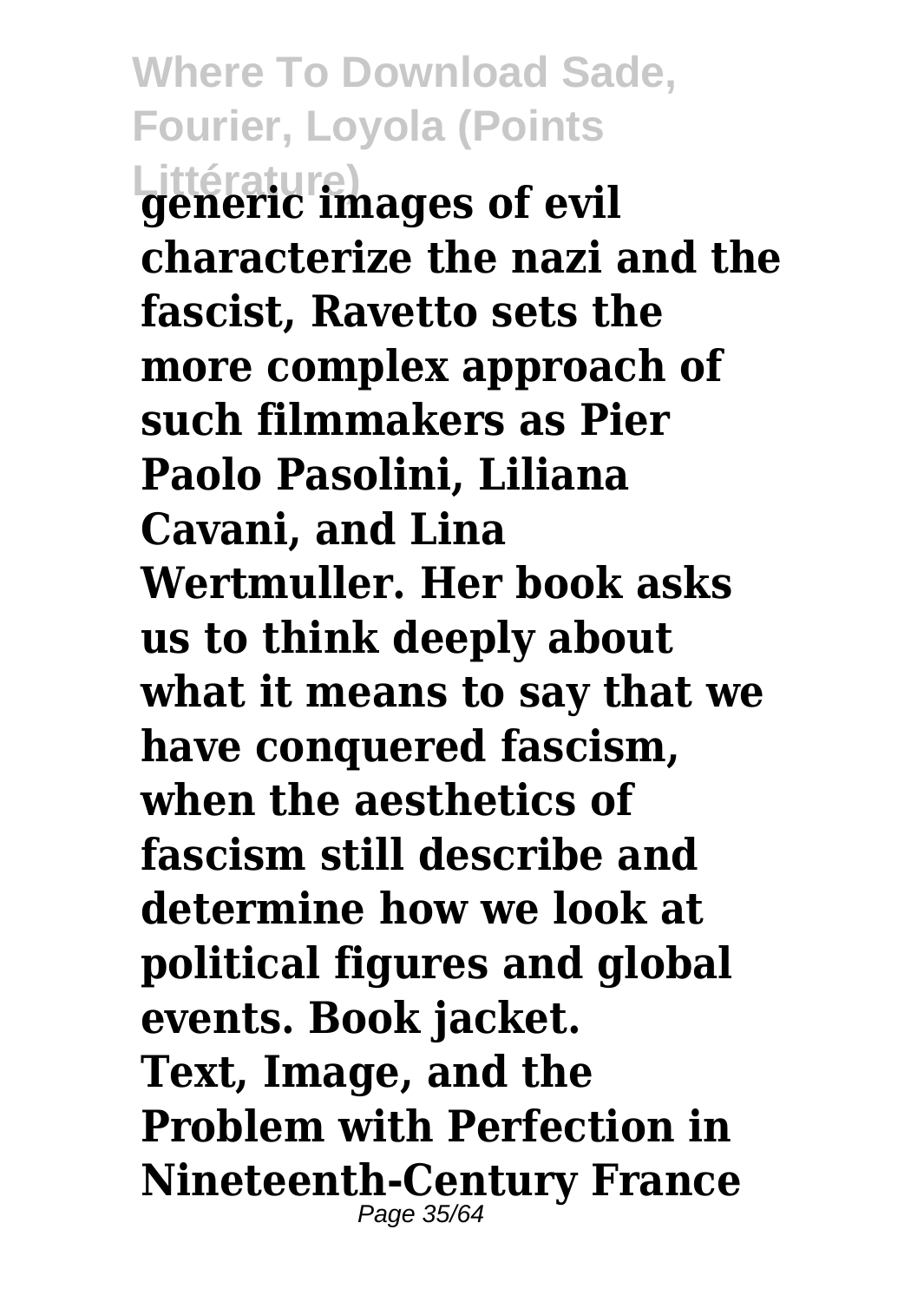**Where To Download Sade, Fourier, Loyola (Points Littérature)**

**Encountering Transcendence Contributions to a Theology of Christian Religious Experience Le Lexique de l'auteur MLA International Bibliography of Books and Articles on the Modern Languages and Literatures Criticism and Subjectivity in Barthes, Foucault and Derrida**

Roland Barthes at the Collège de France studies the four lecture courses given by Barthes in Paris between 1977 and 1980. This study, the first full-length<br> $\frac{P_{\text{age 36/64}}}{P_{\text{age 36/64}}}$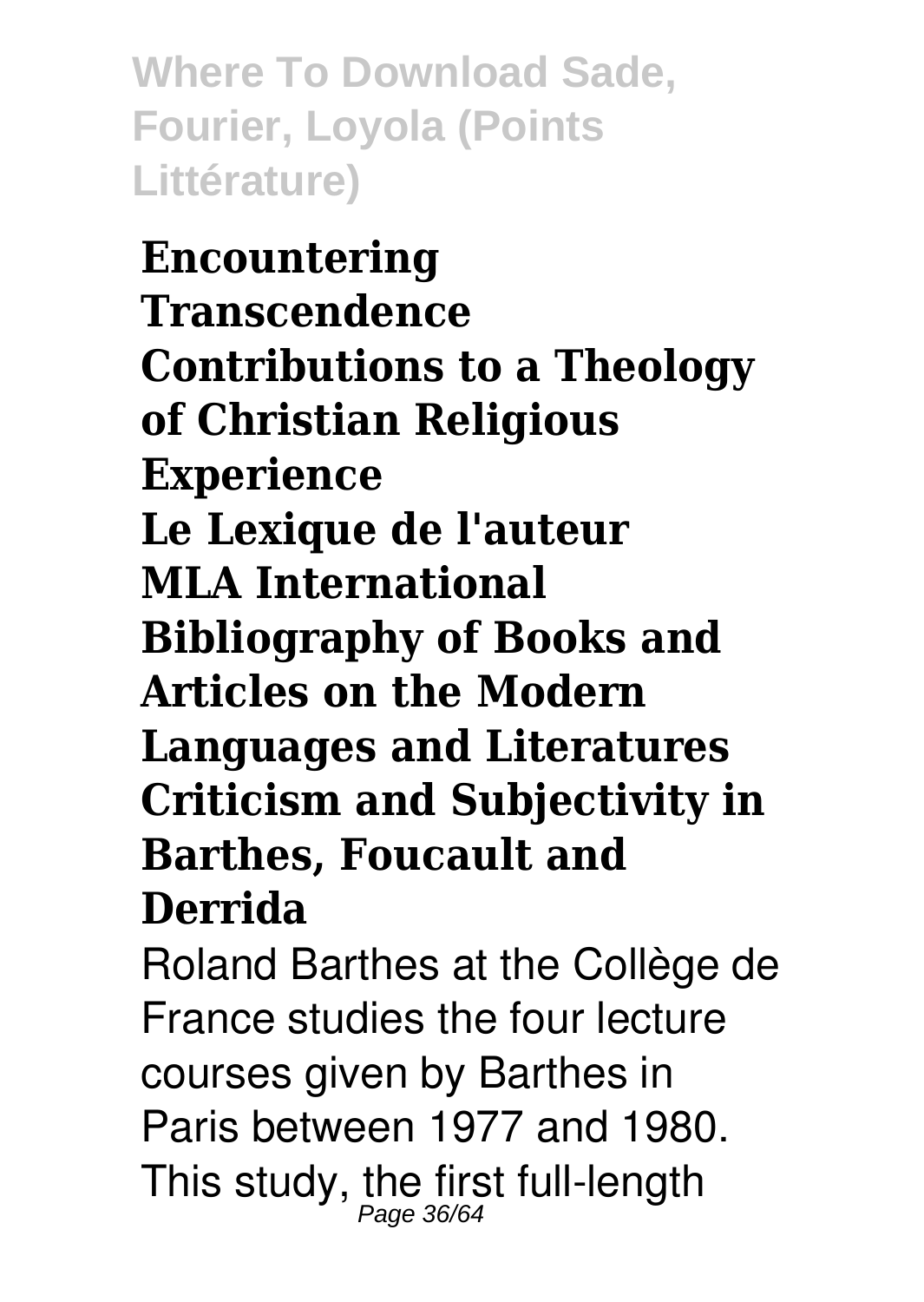**Littérature)** account of this material, places Barthes's teaching within institutional, intellectual and personal contexts. Analysing the texts and recordings of Comment vivre ensemble, Le Neutre and La Préparation du roman I et II in tandem with Barthes's 1970s output, the book brings together for the first time all the strands of Barthes's activity as writer, teacher and public intellectual. Theoretically wide-ranging in scope, Lucy O'Meara's study focuses particularly on Barthes's pedagogical style, addressing how his wilfully un-magisterial teaching links to the antisystematic, anti-dogmatic goals<br>*Page 37/64*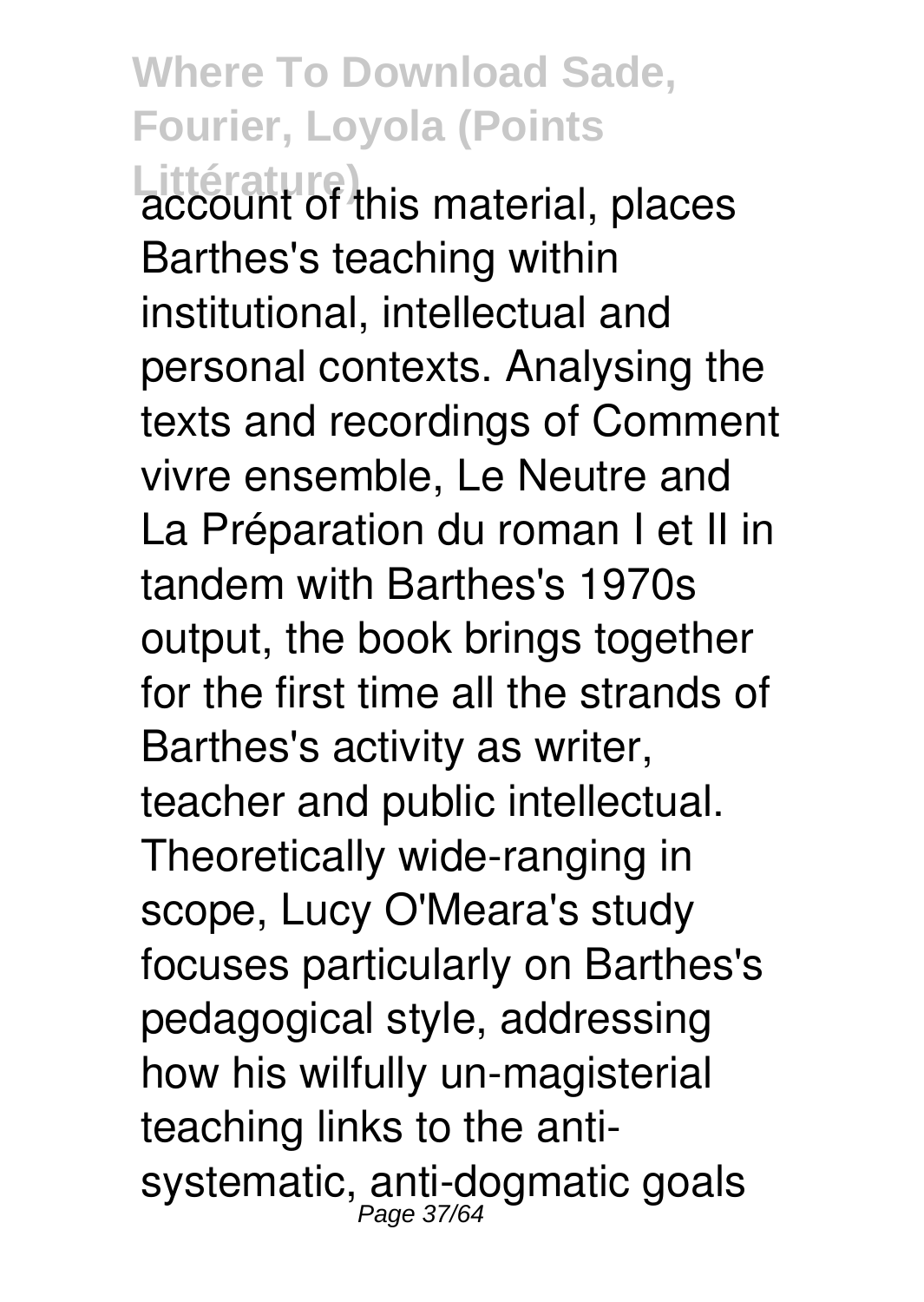Littérature)<br>of the rest of his work. Barthes's methodology sought to negotiate the balance between singularity and universality, and central to this endeavour are aesthetic thought and techniques of essayism and fragmentation. Barthes's strategies are here linked to broad intellectual influences, from the legacies of Montaigne, Kant, Schlegel and Adorno to the contemporary intellectual trends which Barthes sought to evade, and his attraction towards Eastern philosophies such as Zen and Tao. Barthes's lectures discuss ideal forms of community life, 'neutral' modes of discourse and Page 38/64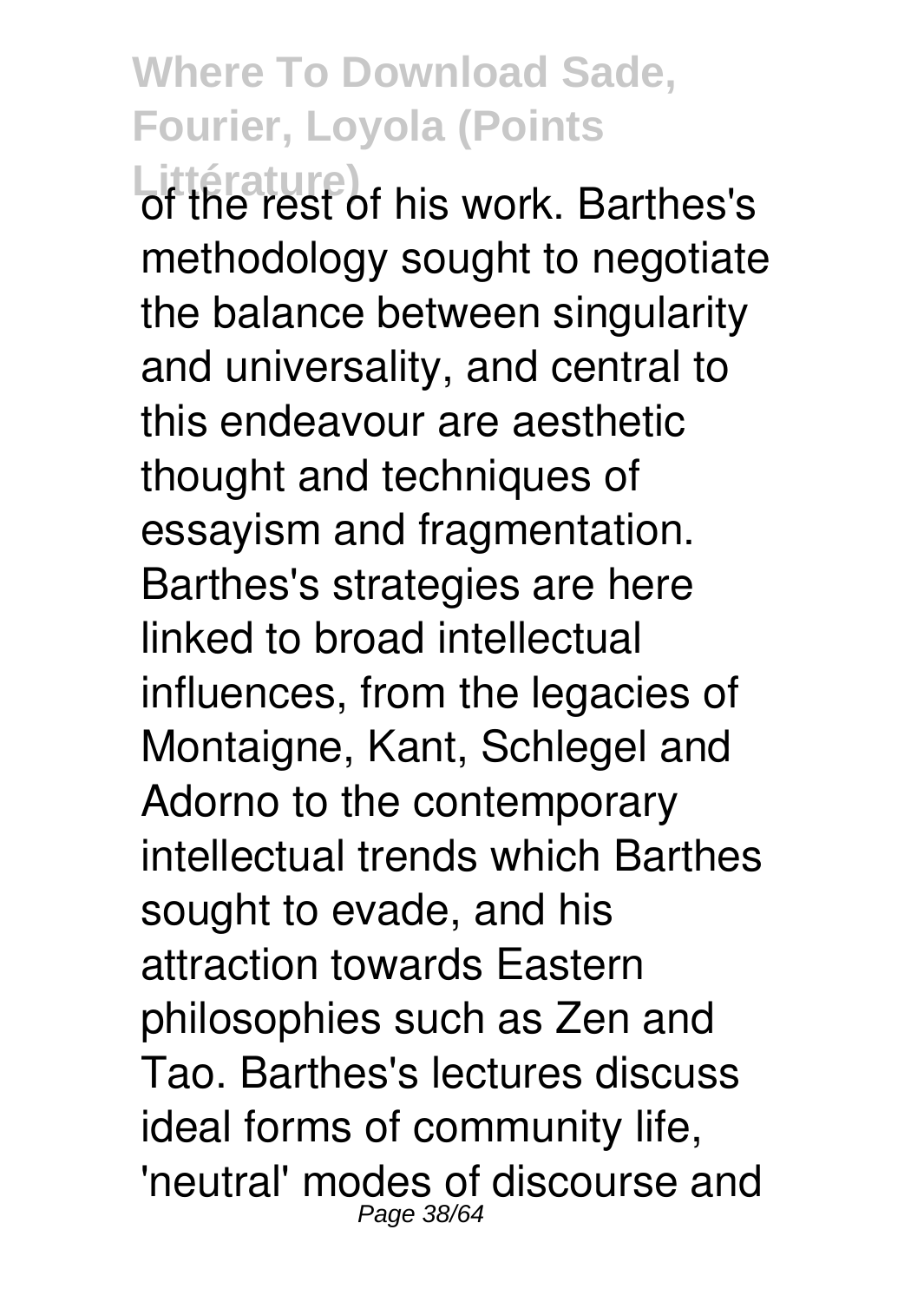**Littérature)** behaviour, and the idea of writing a novel. His consideration of these fantasies involves a profound exploration of the nature of literary creation, social interaction, subjectivity, and the possibility of a universal particular. Roland Barthes at the Collège de France reassesses the critical and ethical priorities of Barthes's work in the decade before his death, demonstrating the vitally affirmative core of Barthes's late thought. Sade, Fourier, LoyolaViolence in French and Francophone Literature and FilmBRILL An important and timely book on a subject of enduring interest<br>Page 39/64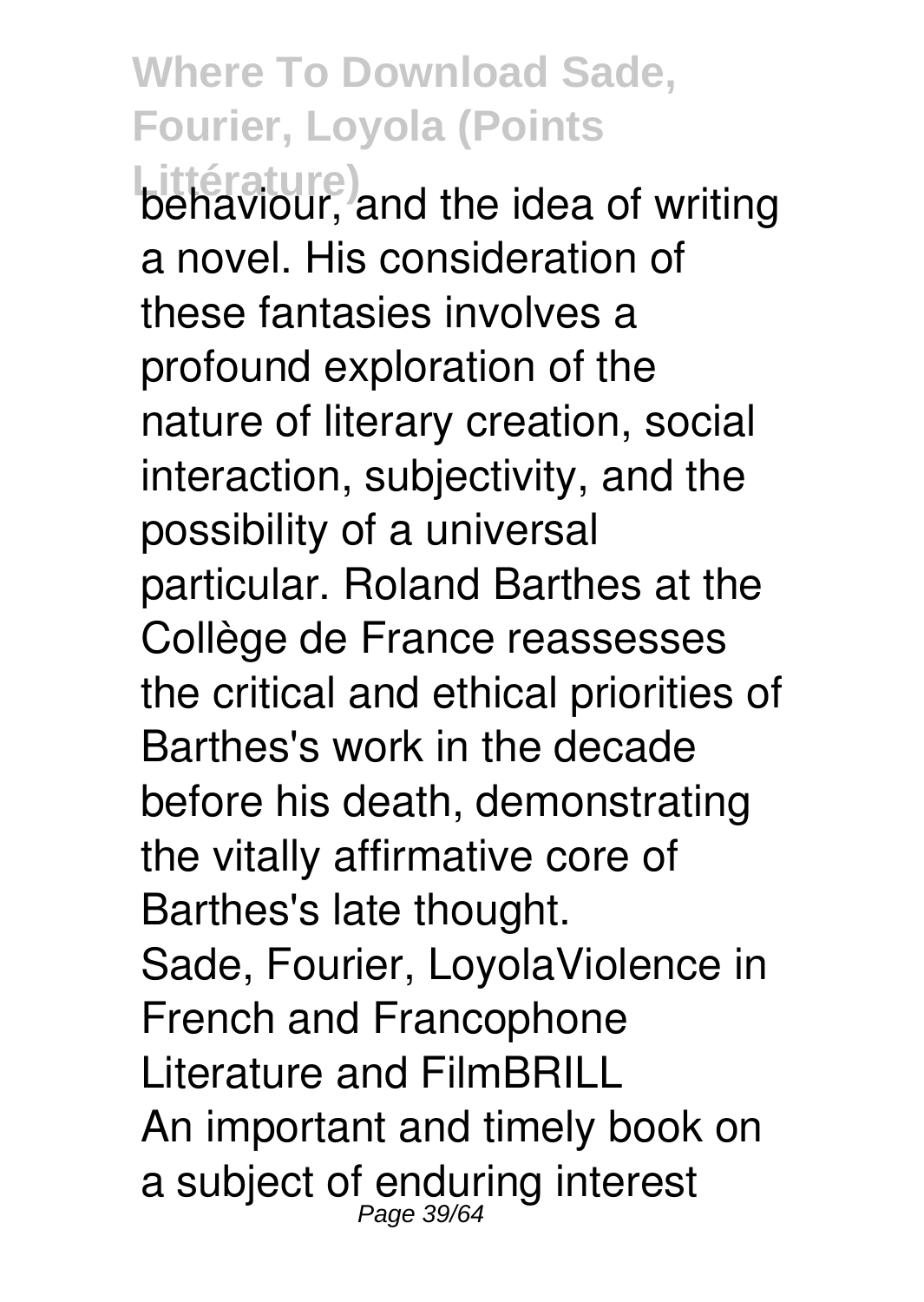**Littérature)** This work is both a meditation on the theory of literary biography and an examination of the relationship between Tennessee Williams and the texts attributed to him.

Sade, Fourier, Loyola The Johns Hopkins Guide A Postmodern Approach to Tennessee Williams Contemporary Literary and Cultural Theory The Unmaking of Fascist **Aesthetics** Biography in Theory Violence in French and Francophone Literature and Film In this highly original book David Wills rethinks not only our nature Page 40/64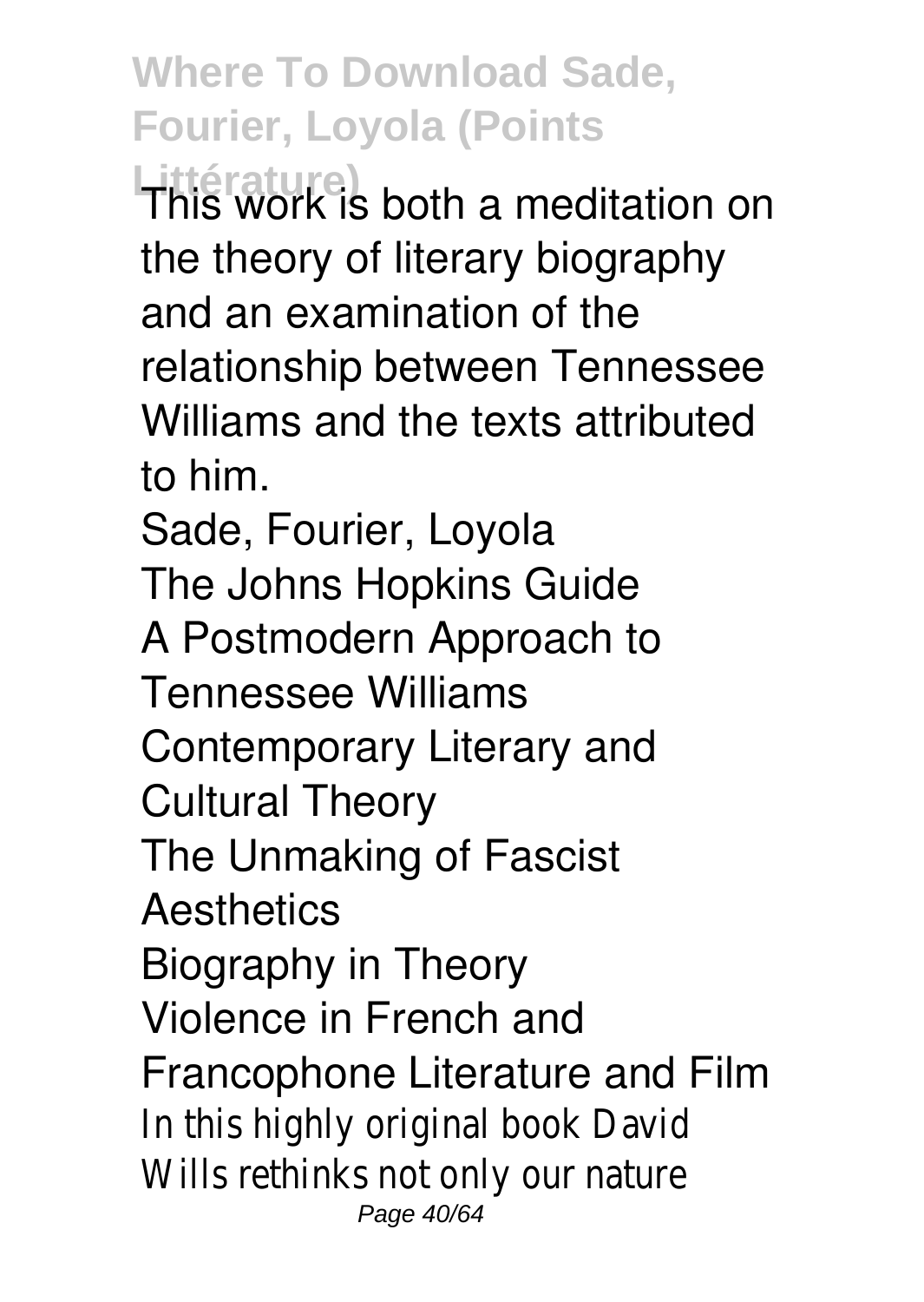**Littérature**<br> **Littérature**<br> **Littérature**<br> **Littérature**<br> **Littérature**<br> **Littérature**<br> **Littérature**<br> **Littérature**<br> **Littérature** we understand to be technology. Rather than considering the human being as something natural that then develops technology, Wills argues, we should instead imagine an originary imbrication of nature and machine that begins with a dorsal turn-a turn that takes place behind our back, outside our field of vision. With subtle and insightful readings, Wills pursues this sense of what lies behind our idea of the human by rescuing Heidegger's thinking from a reductionist dismissal of technology, examining different angles on Lvinas's face-toface relation, and tracing a politics of friendship and sexuality in Derrida and Sade. He also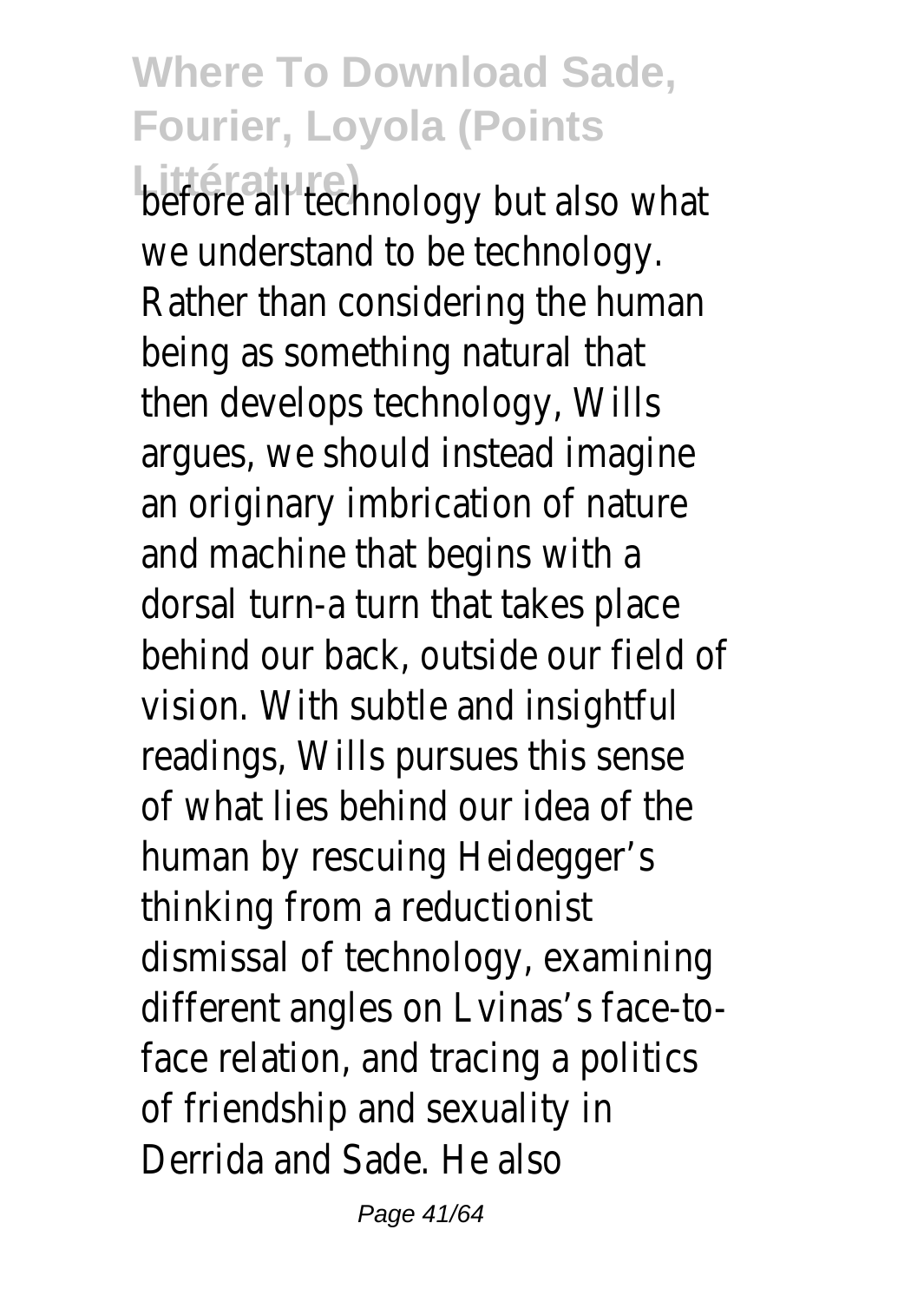**Littérature)** analyzes versions of exile in Joyce's rewriting of Homer and Broch's rewriting of Virgil and discusses how Freud and Rimbaud exemplify the rhetoric of soil and blood that underlies every attempt to draw lines between nations and discriminate between peoples. In closing, Wills demonstrates the political force of rhetoric in a sophisticated analysis of Nietzsche's oft-quoted declaration that "God is dead." Forward motion, Wills ultimately reveals, is an ideology through which we have favored the front-what can be seenover the aspects of the human and technology that lie behind the back and in the spine-what can be sensed otherwise-and shows that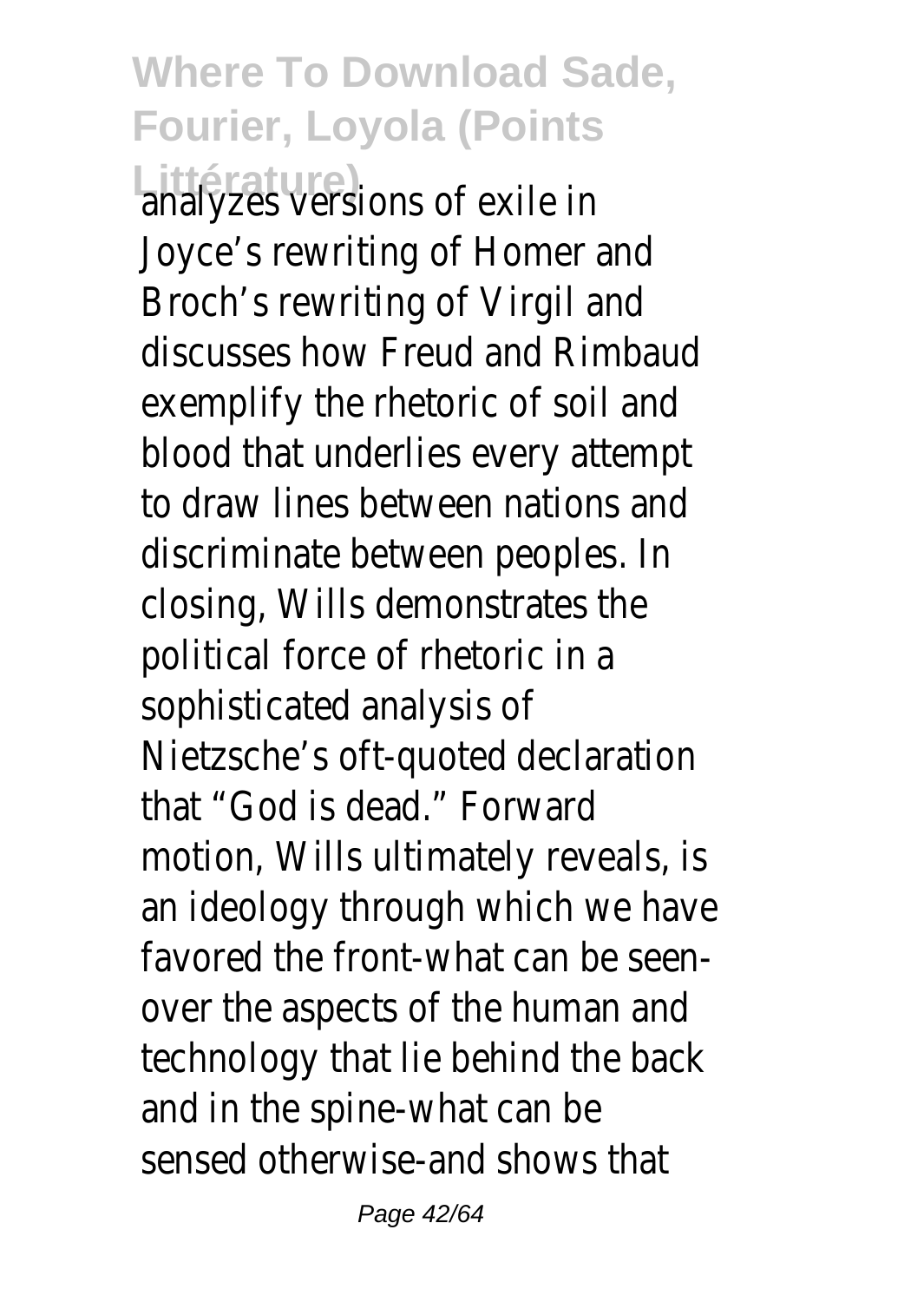**Littérature)**<br>this preference has had profound environmental, political, sexual, and ethical consequences. David Wills is professor of French and English at the University of Albany (SUNY). He is the author of Prosthesis and Matchbook: Essays in Deconstruction as well as the translator of works by Jacques Derrida, including The Gift of Death.

From Daisy Miller to Isabel Archer to Maisie, female characters dominate the work of Henry James and, often, critical discussion of James's work. Donatella Izzo shifts that discussion to a different, more revealing, plane in this original interpretation of James's short fiction. By redirecting criticism from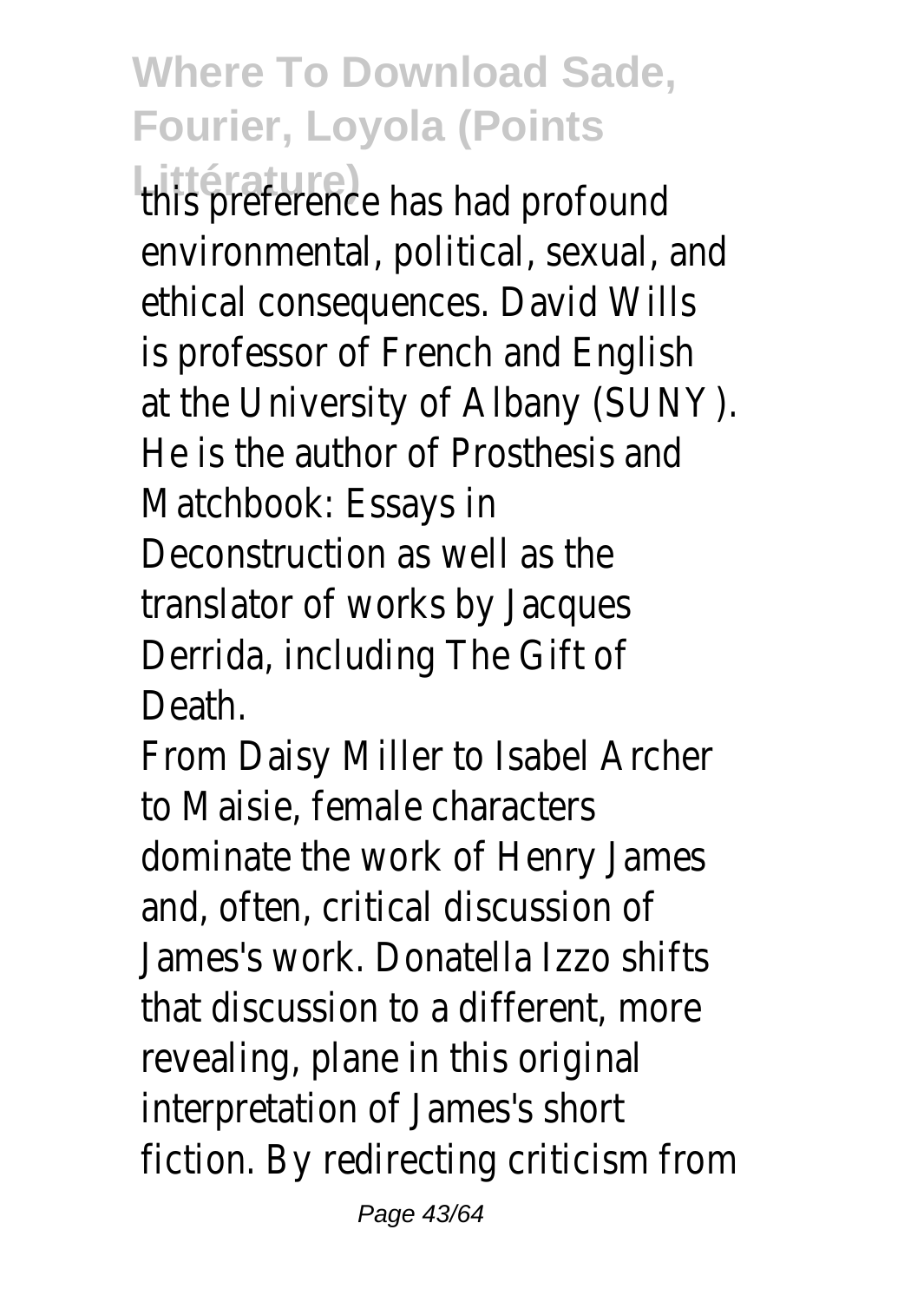**Littérature)** a biographical emphasis to a focus on James's engagement with the issues of representation, Izzo shows how these short stories actually question and investigate the cultural and ideological practices that produced women, both in literature and in society.øPortraying the Lady brings to light the experimental quality and inherent consistency of stories that have received little critical attention, all of which revolve around ideas at the core of the cultural representation of femininity at the time. Izzo shows how James, by testing and stretching these ideas in his imagery and plots, exposed and exploded the perverse logic and the ultimate implications of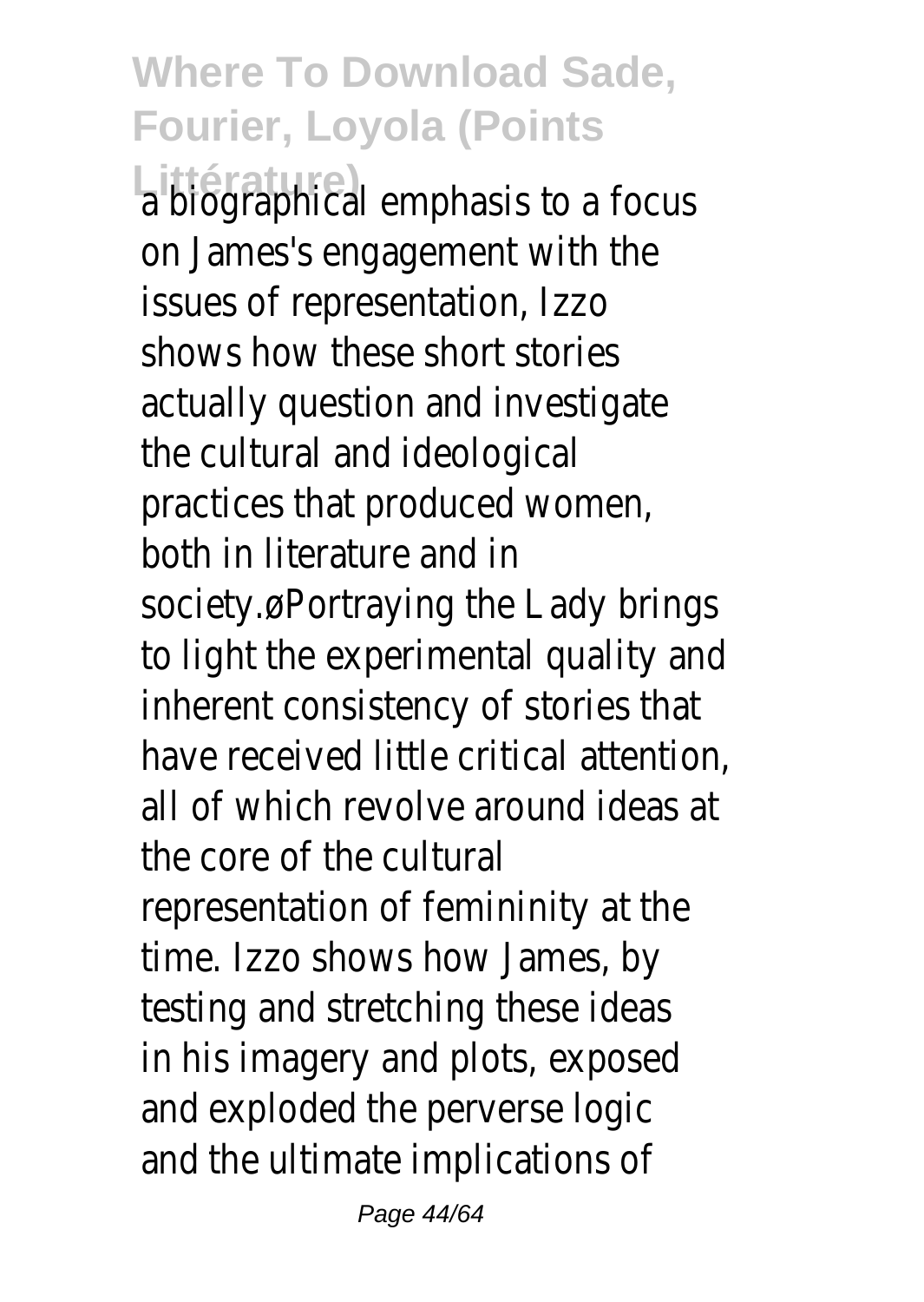Littérature)<br>
such culturally shared versions of femininity, thus revealing their oppressive quality for women and laying bare literature's complicity in reproducing and circulating them. Exposing James's texts as sensitive registers of women's roles during the Victorian-Edwardian era, this book demonstrates that his texts make readers aware of how those stereotypes operated.øBlending literary, art, and feminist criticism with narratological analysis and postmodern theory, this groundbreaking work restores a formal awareness to James studies within the wider theoretical concerns of feminist, gender, and cultural critiques.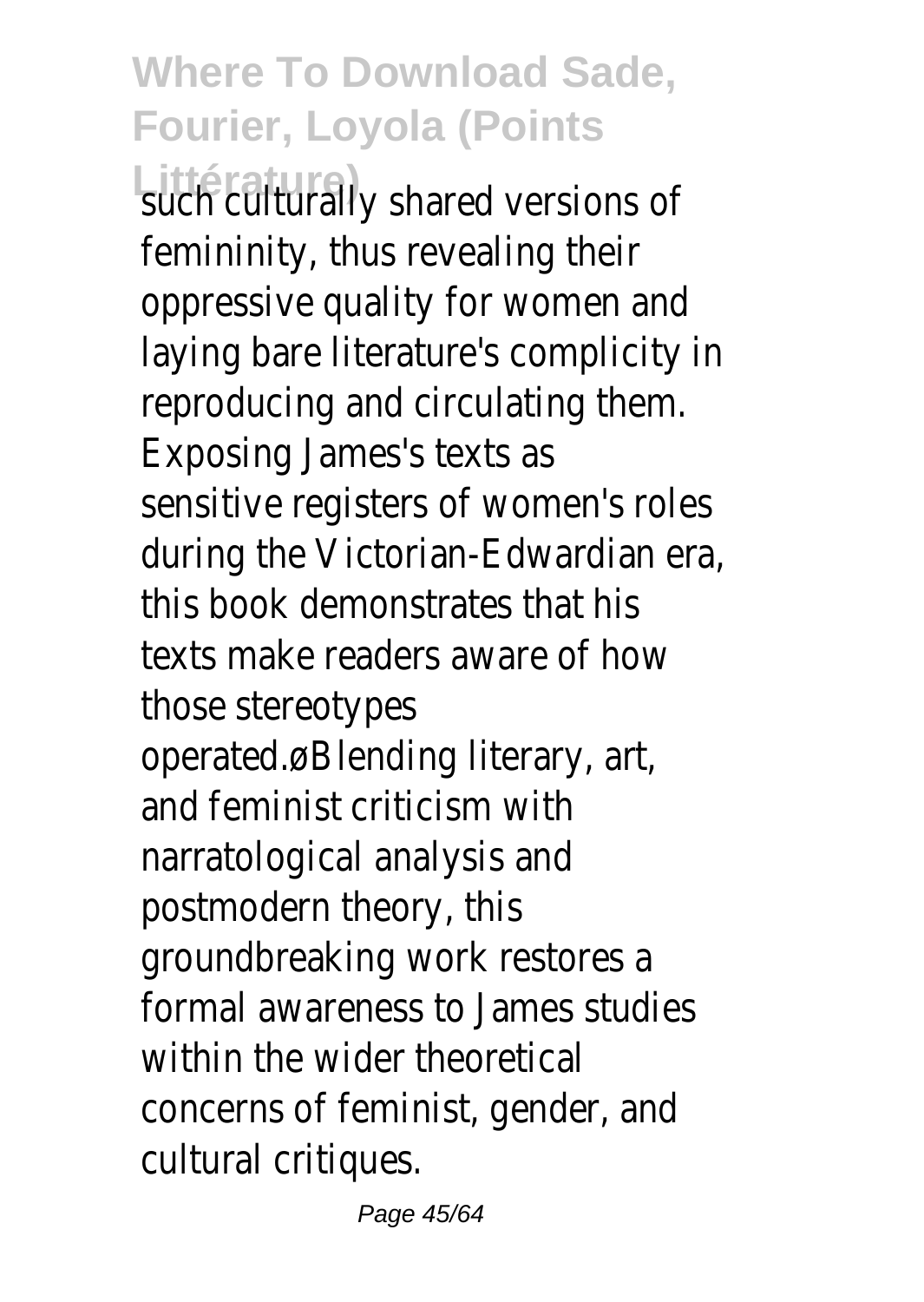**Littérature**<br> **In the decades after the French** Revolution, philosophers, artists, and social scientists set out to chart and build a way to a new world and their speculative blueprints circulated like banknotes in a parallel economy of ideas. Examining representations of ideal societies in nineteenth-century French culture, Daniel Sipe argues that the dream-image of the literary or art-historical utopia does not disappear but rather is profoundly altered by its proximity to the social utopianism of the day. Sipe focuses on this persistent afterlife in utopias ranging from François-René de Chateaubriand's Amerindian utopia in Atala (1801) to the utopian spoof of J.J. Grandville's illustrated novel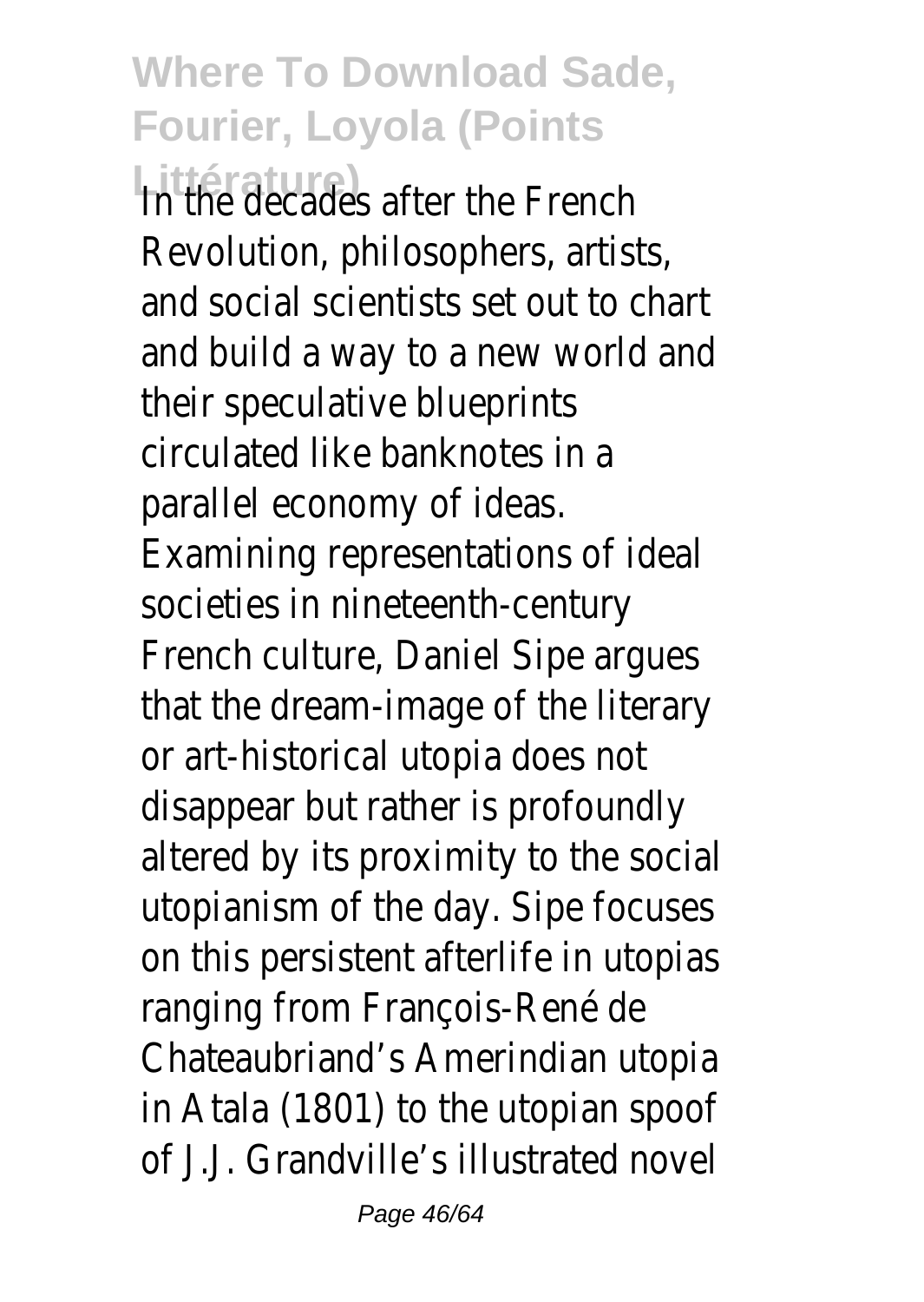**Littérature)** Un autre monde (1844). He proposes a new reading of Etienne Cabet's seminal utopian novel, Voyage en Icarie (1840) and offers an original perspective on the gendered utopias of technological inspiration that authors such as Charles Barbara and Auguste Villiers de l'Isle-Adam penned in the second half of the century. In addition, Sipe considers utopias or important readings of the century's rampant utopianism in, among others, Victor Hugo, Alfred de Vigny, Théophile Gautier, Charles Baudelaire, and Gustave Courbet. His book provides the historical context for comprehending the significance and implications of this enigmatic afterlife in nineteenth-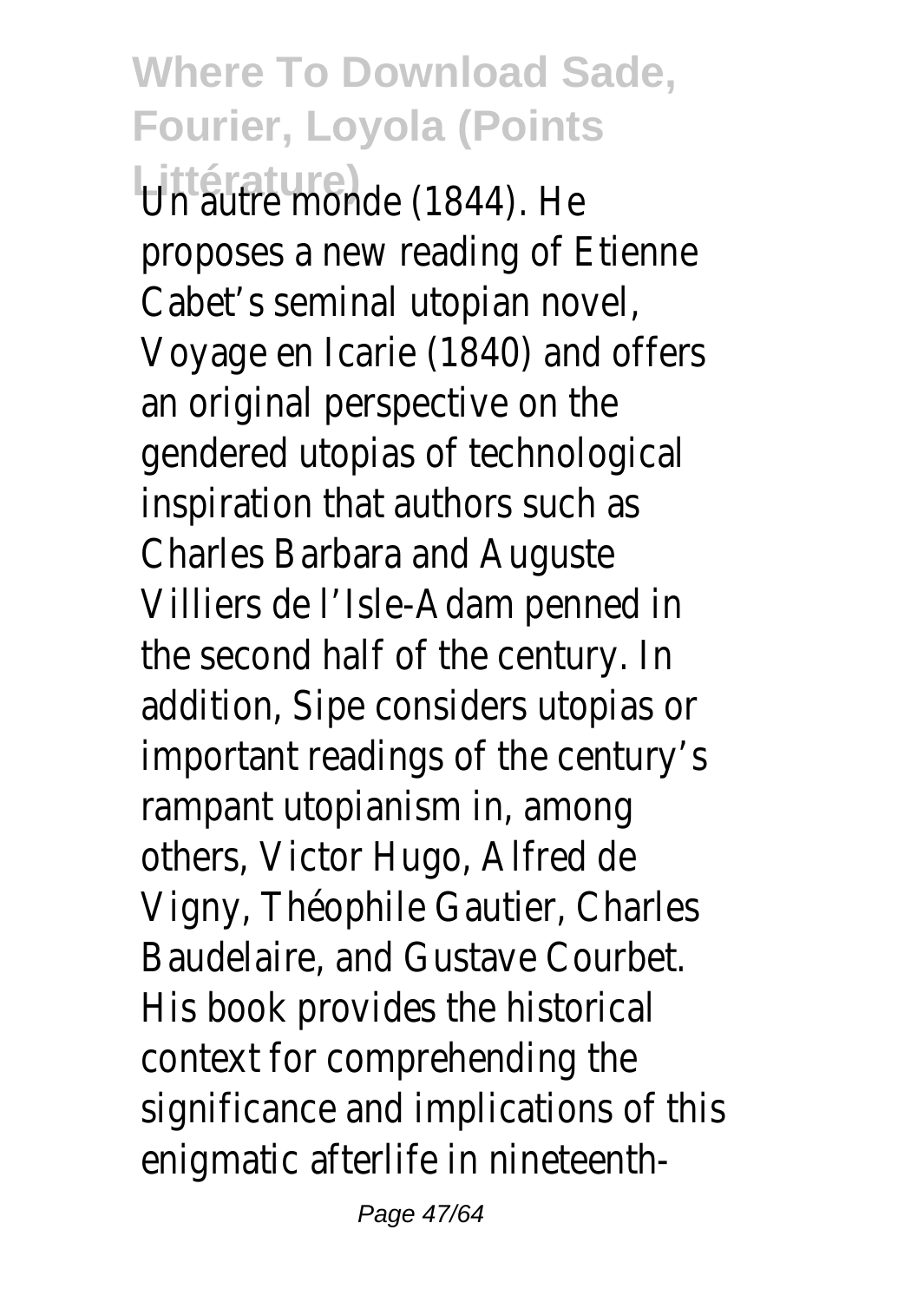**Littérature)** century utopian art and literature. The Baroque imagination has its roots in Ignatius of Loyola's Spiritual Exercises (1547), which defined for the Counter-Reformation era the parameters in which Catholic believers must confront the Enemy and the temporal corruption he embodies in order to enter a state of grace and obtain salvation. Through complex interactions of different imaginative functions, Loyola's text is able to superpose a variety of simultaneous narrative levels. In order to reformulate the «greater narrative» (the Magisterium) of the Roman faith beyond what is revealed in Scripture, the Spiritual Exercises require their exercitant to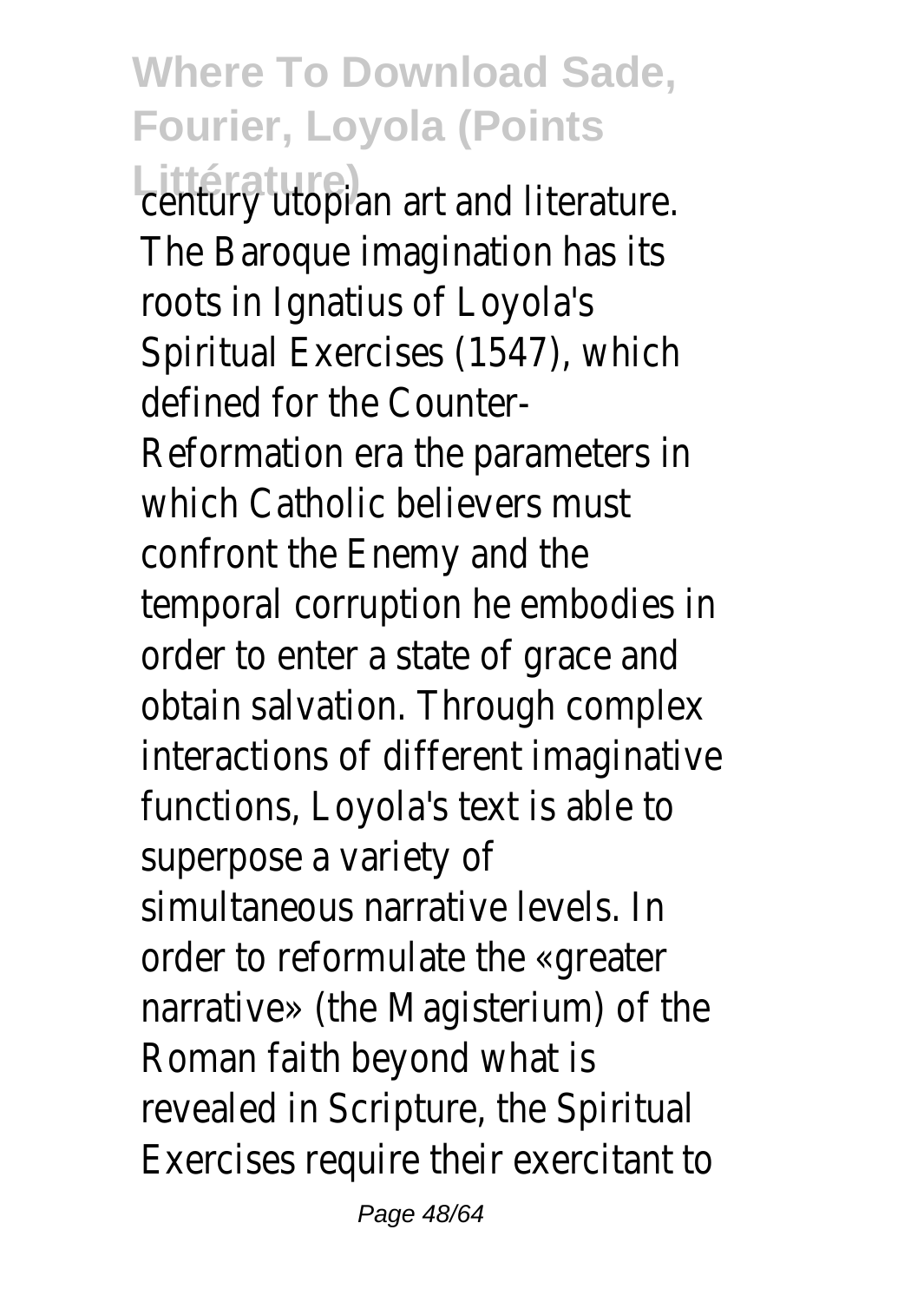**Littérature)** become an active participant in this narrative through constant visual contact with «orders of corruption», that is, spaces in which virtue can be confronted with physical decay and sin. Through these spaces Counter-Reformation Rome (La Roma Ignaziana) would redefine the economy of salvation and diffuse the visual dynamics of the Spiritual Exercises throughout the Catholic world. In their writings, Spanish Golden Age authors Miguel de Cervantes and Baltasar Gracián use the rising modernity of the novel to transform Loyola's notion of «orders of corruption» by adapting it to the secular world. Their encoded criticism of Loyolan imagination contributed to the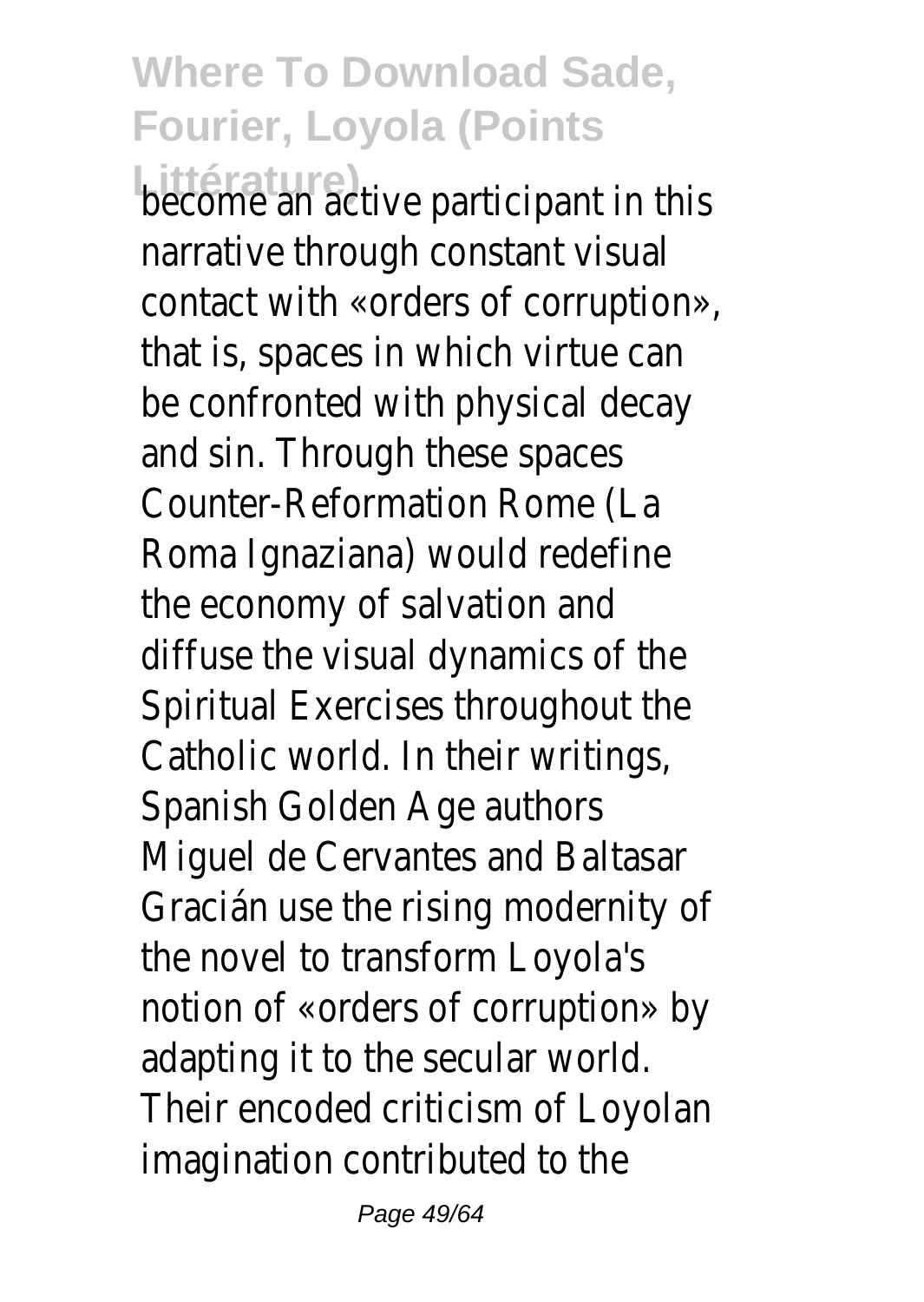**Littérature)** epistemological crisis that marks the Baroque age, but also prepared the way for the crucial debates that would take place during the Enlightenment (such as the deconstruction of the Catholic «greater narrative» reflected in Loyola). This book concludes with a discussion of the eventual negation of Loyolan imagination in the novels of the Marquis de Sade, which undermine the Roman faith by parodying the Baroque forms of spiritual visual experience and negate the Loyolan projection into «orders of corruption». Pedagogy, Praxis, Ulysses The Architecture of the Spiritual Exercises in Golden Age and Enlightenment Literature

Page 50/64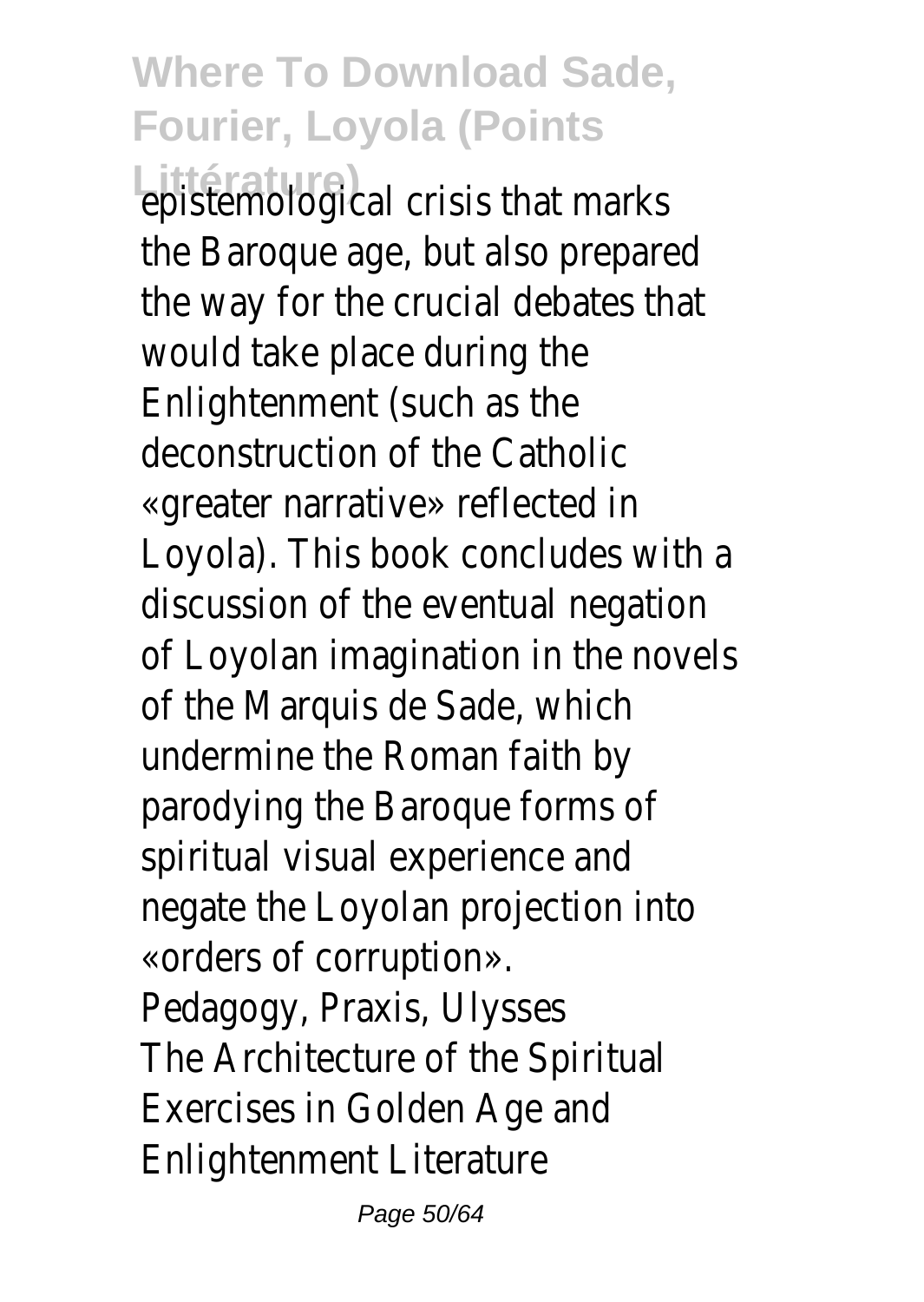**Littérature)** Loyola's Greater Narrative Life, Writings, Spirituality, Influence Devising Order The Old French "Roman de Renart"

Roland Barthes at the Collège de France

*"This is the first book to examine the cultural history of Marquis de Sade's (1740-1814) philosophical ideas and their lasting influence on political and artistic debates. An icon of free expression, Sade lived through France's Reign of Terror, and his writings offer both a pitiless mirror on humanity and a series of subversive metaphors that allow for the exploration of*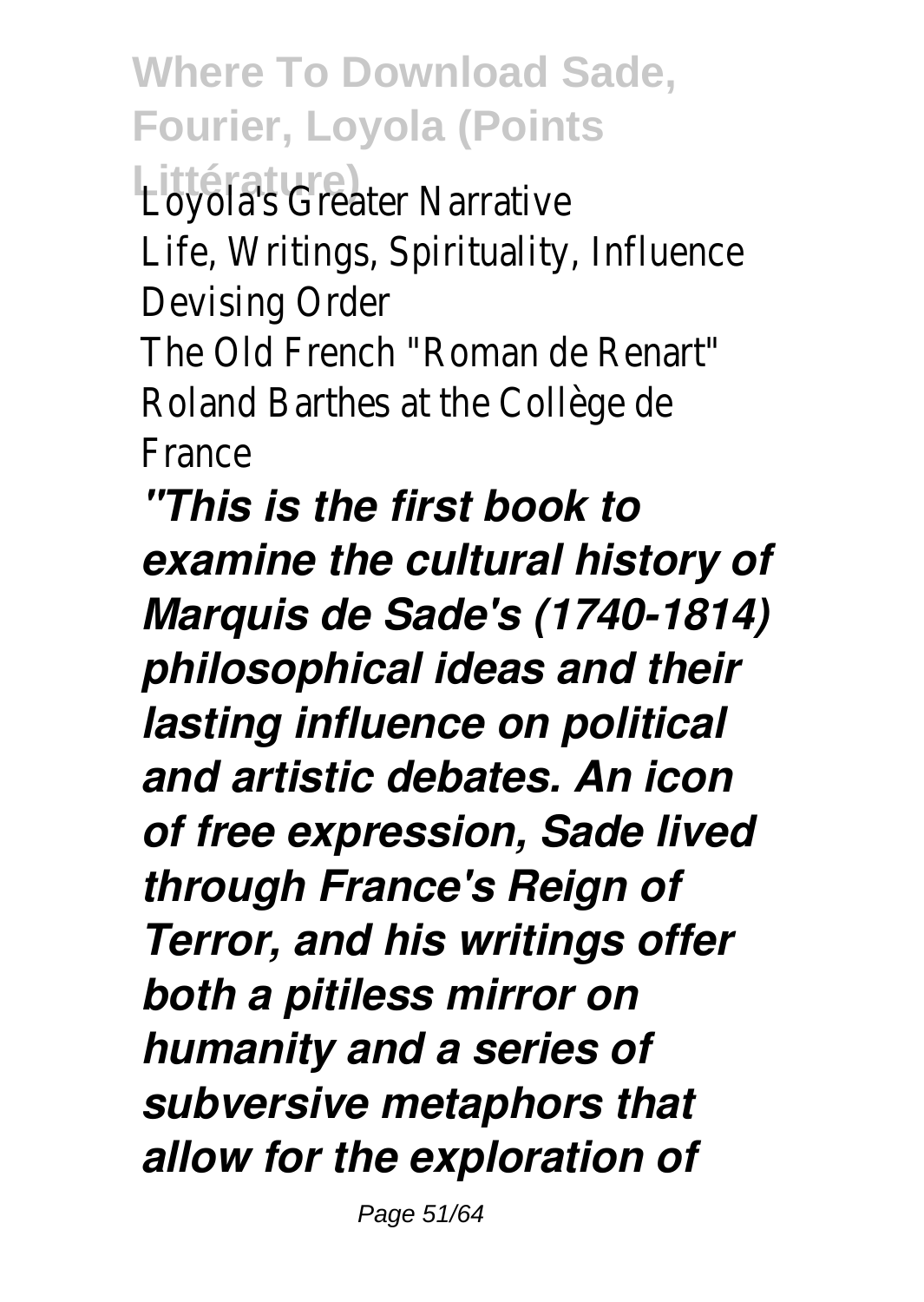**Where To Download Sade, Fourier, Loyola (Points Littérature)** *political, sexual, and psychological terror. Generations of avant-garde writers and artists have responded to Sade's philosophy as a means of liberation and as a radical engagement with social politics and sexual desire, writing fiction modelled on Sade's novels, illustrating luxury editions of his works, and translating his ideas into film, photography, and painting. In The Sadean Imagination, Alyce Mahon examines how Sade used images and texts as forms that could explore and dramatize* Page 52/64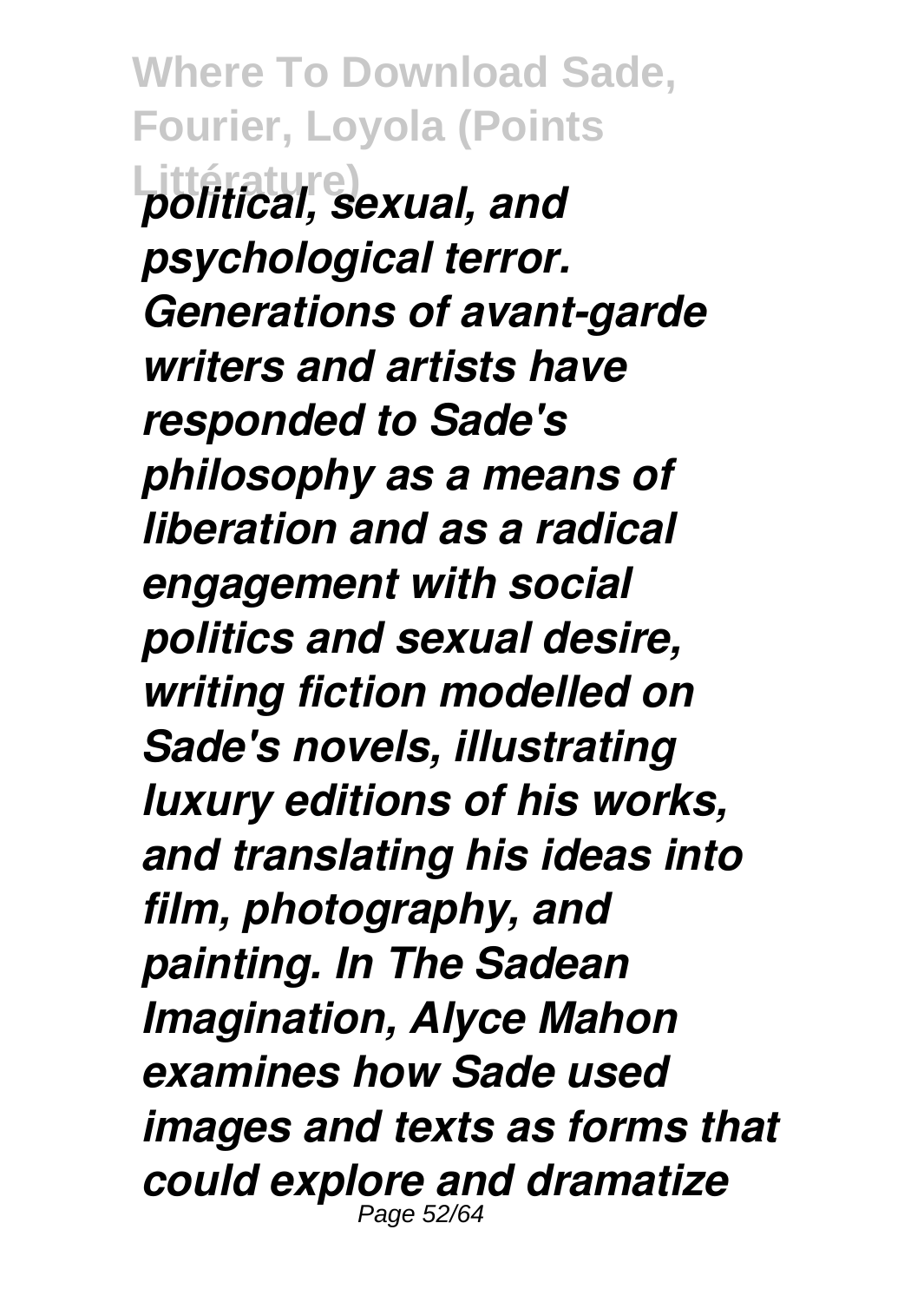**Where To Download Sade, Fourier, Loyola (Points Littérature)** *the concept of terror on political, physical, and psychic levels, and how avant-garde artists have continued to engage in a complex dialogue with his works. Studying Sade's influence on art from the French Revolution through the twentieth century, Mahon examines works ranging from Anne Desclos's The Story of O, to images, texts, and films by Man Ray, Pier Paolo Pasolini, Guillaume Apollinaire, Jean-Jacques Lebel, and Peter Brook. She also discusses writings and responses to Sade by feminist theorists including Angela* Page 53/64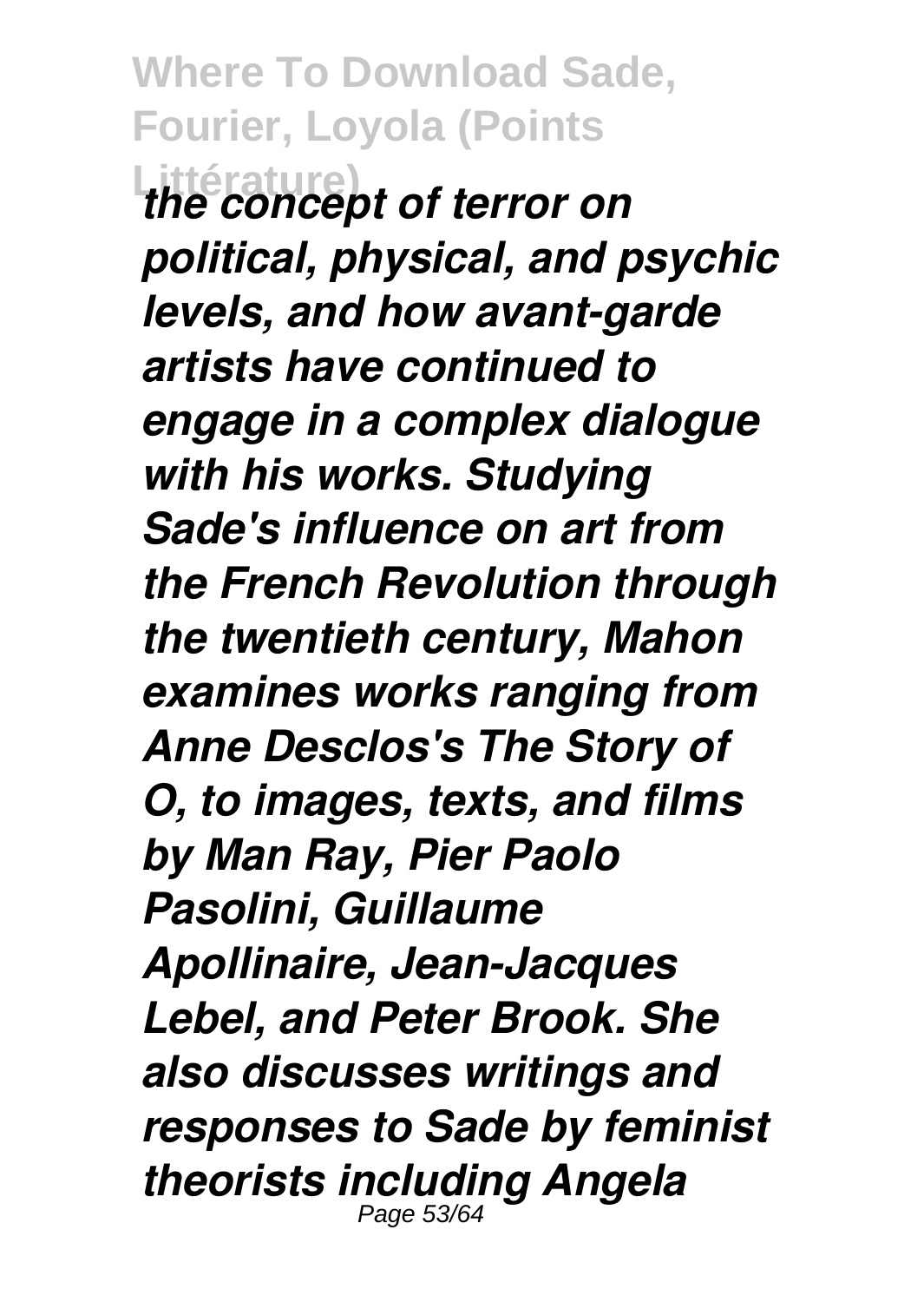**Where To Download Sade, Fourier, Loyola (Points Littérature)** *Carter and Judith Butler. Throughout, she shows how Sade's work challenged traditional artistic expectations and pushed the boundaries of the body and the body politic, inspiring future artists, writers, and filmmakers to imagine and portray the unthinkable"-- At last a study of Adam Smith that fills a large hole in the historical literature of political theory. This innovative volume, by Michael Shapiro, is not about Adam Smith in the sense in which 'about' is usually understood, for it is neither a comprehensive* Page 54/64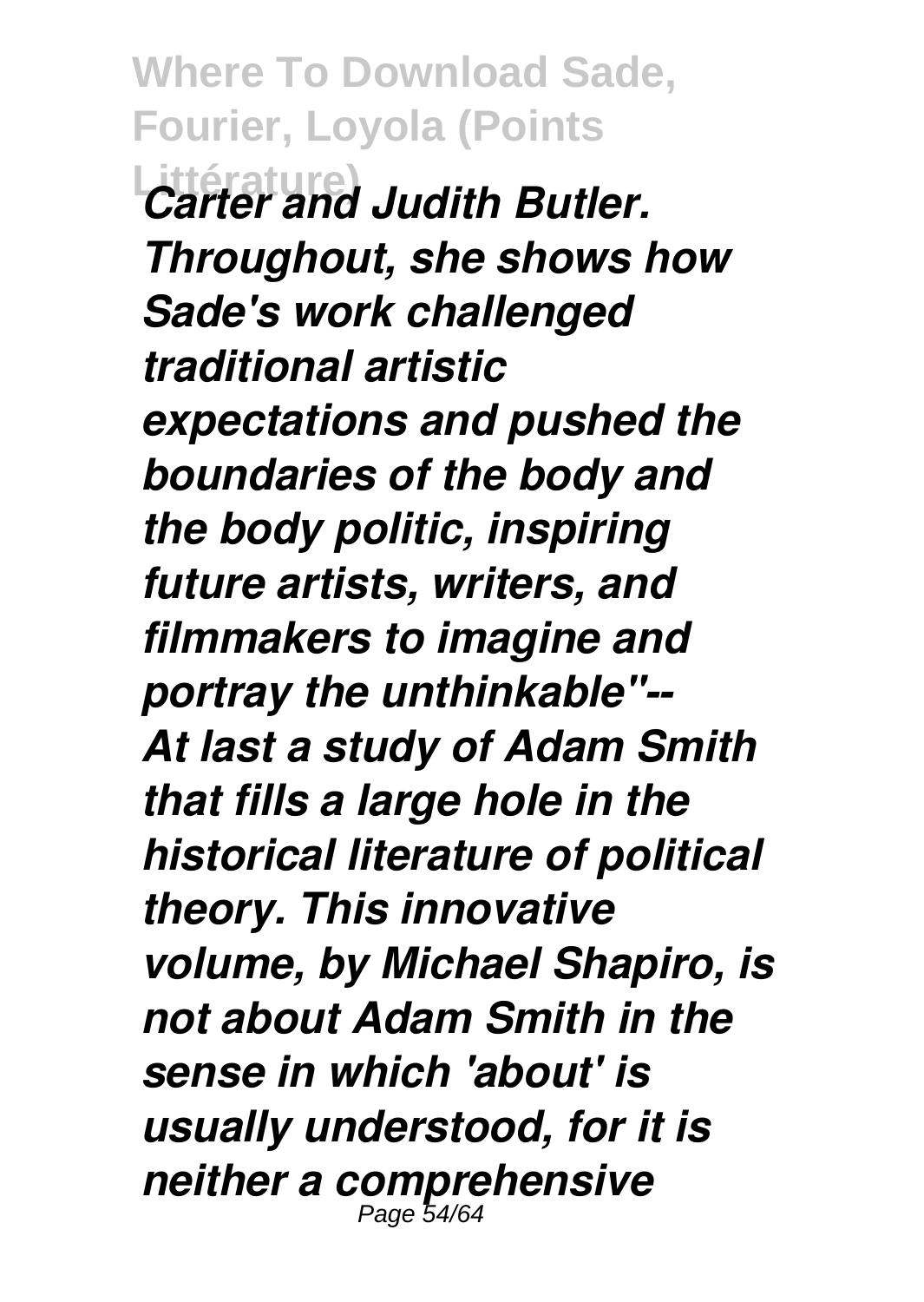**Where To Download Sade, Fourier, Loyola (Points Littérature)** *explication of his views nor a careful tracing of the sources of them. Instead it is a confrontation. This is a book about modernity whose vehicle is a reading of Adam Smith--it is an enactment of the convention that despite the contribution Smith made to creating and legitimating the conceptual space for modern, commercial, liberal, and democratic society, his views are inadequate for those who want an effective, politicized understanding of the present. Shapiro's ultimate goal in this examination is to 'exemplify a way of doing political* Page 55/64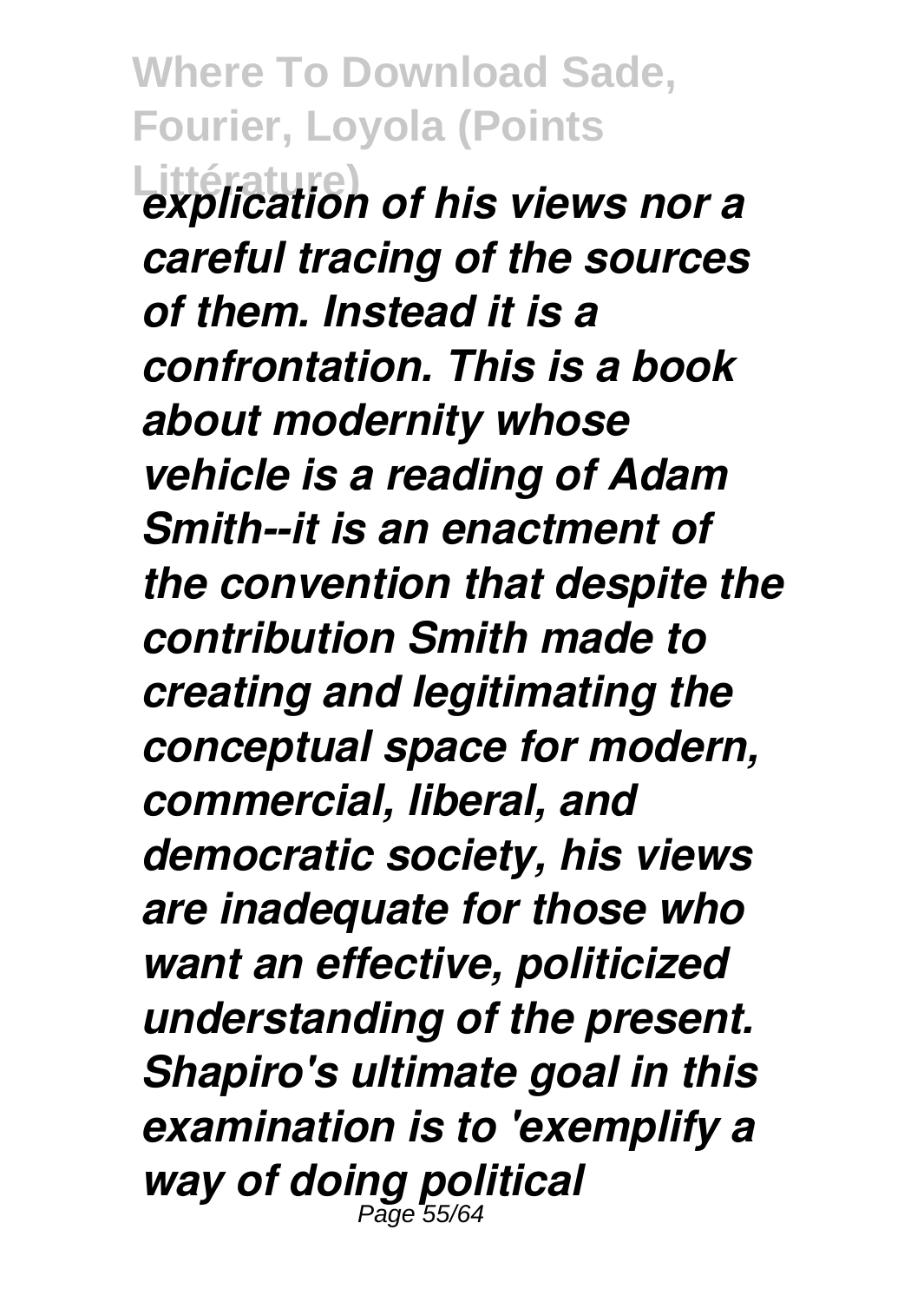**Where To Download Sade, Fourier, Loyola (Points Littérature)** *theory--one that challenges some traditional ways of constructing and celebrating the 'political theory cannon.'' Roland Barthes recourt de façon récurrente dans ses textes à des filiations ou à des déductions étymologiques, savantes ou fantaisistes. Si les travaux critiques consacrés au sémiologue ont relevé ce phénomène, ils ne l'ont jamais exploré de façon approfondie et l'ont en général rapporté à un goût du lexique ou à un jeu langagier. Les étymologies de Barthes, pourtant, sont loin d'être uniformes et elles n'interviennent pas sous sa* Page  $56/6$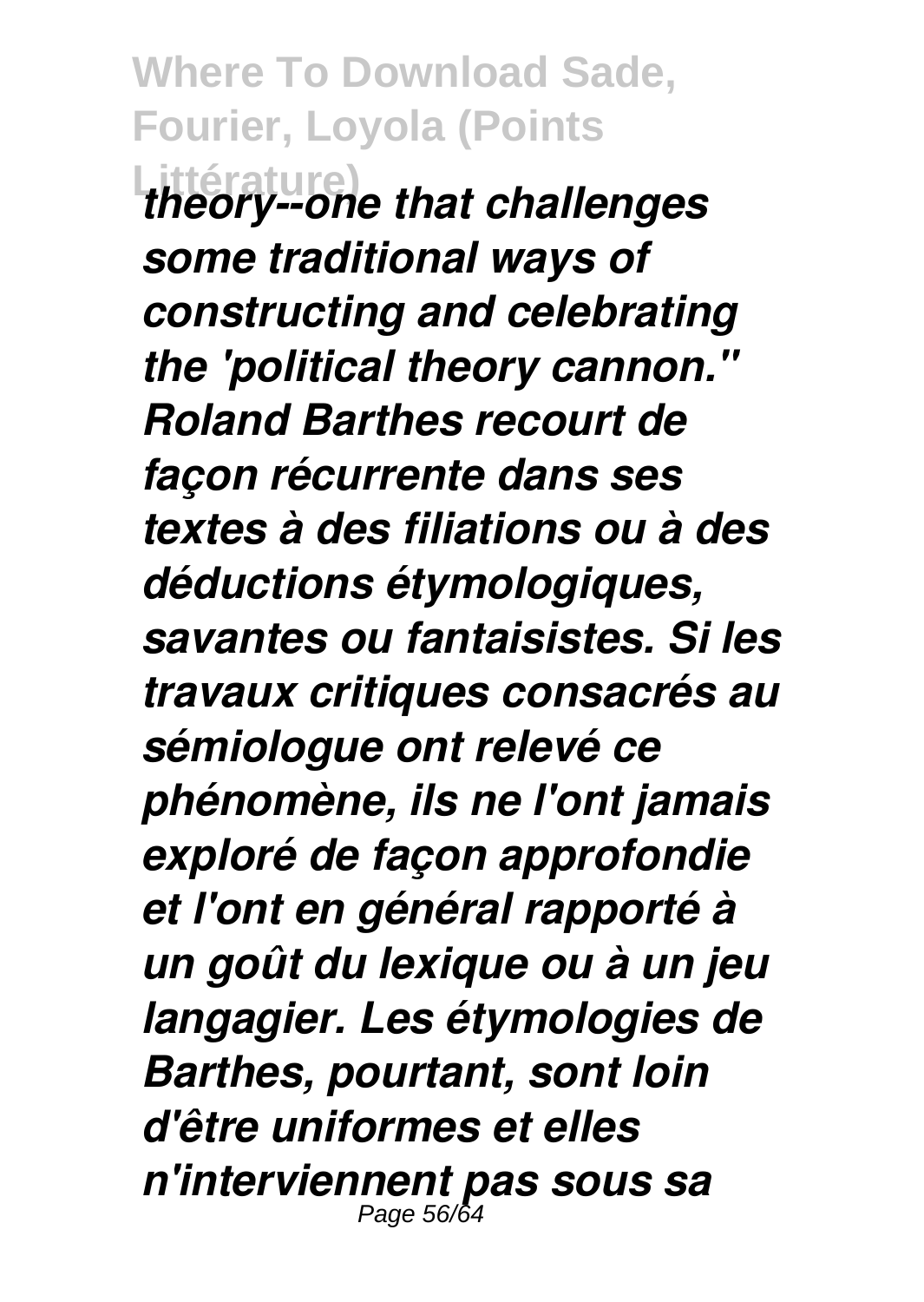**Where To Download Sade, Fourier, Loyola (Points Littérature)** *plume de façon toujours ludique et heureuse. Ce livre propose une étude neuve et détaillée de l'usage étymologique de Barthes à travers toute son oeuvre. Il en révèle l'ambivalence fondamentale ainsi que le rôle stratégique et les enjeux critiques. Loin de réduire l'étymologie à un effet de style anodin, l'auteure retrace l'histoire complexe de son étude et de sa pratique. En analysant son statut sémantique et épistémologique au cours des âges, elle remet à jour ses dimensions philosophiques,* Page 57/64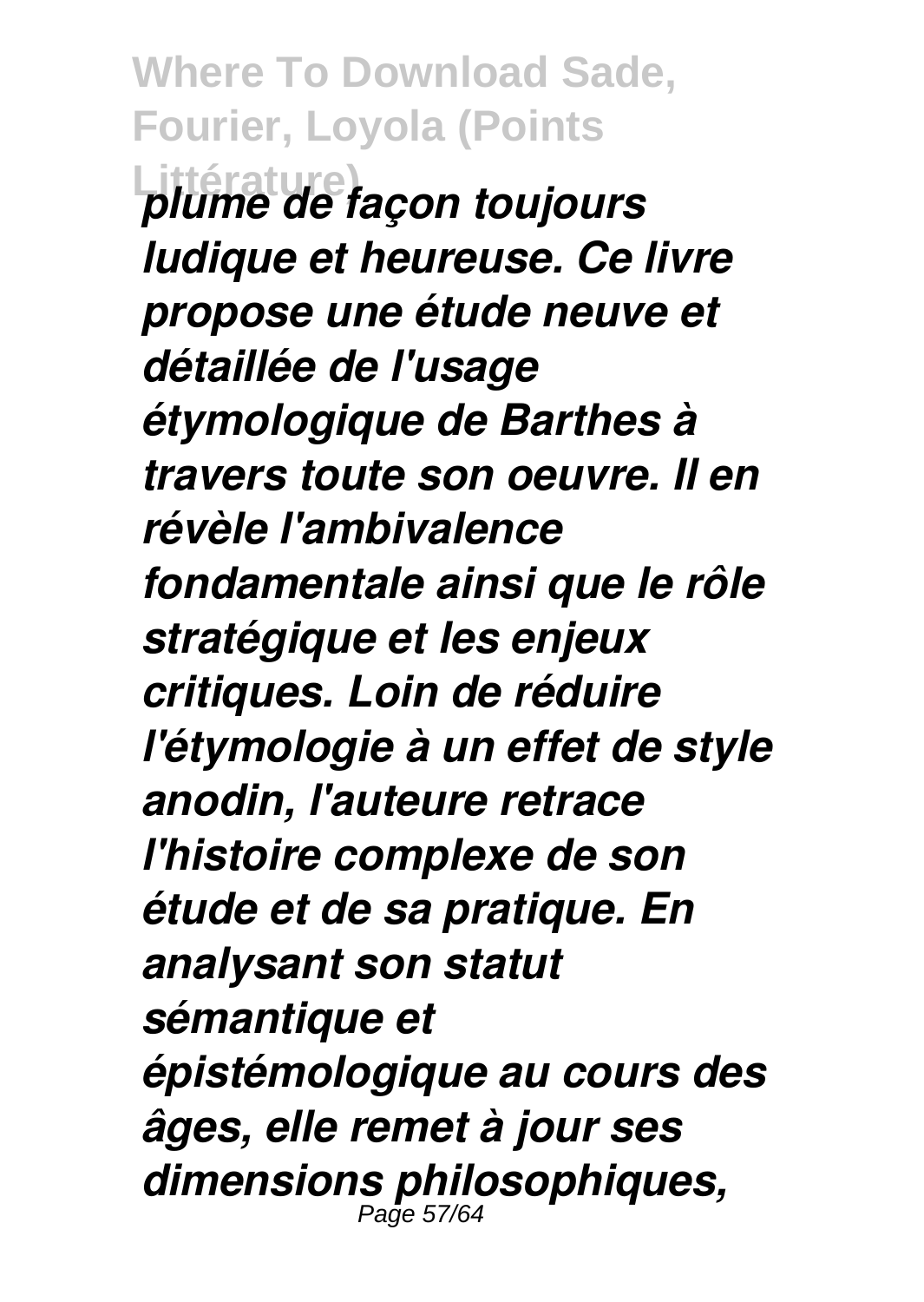**Where To Download Sade, Fourier, Loyola (Points Littérature)** *politiques et poétiques et questionne la légitimité et la fonction de son intervention chez Barthes. Les formes qu'elle emprunte, les mutations qu'elle subit au fil de ses textes et les différentes théories ou rêveries linguistiques et littéraires qui l'orientent, montrent que l'étymologie est au coeur des interrogations de Barthes sur l'écriture.*

*A serious and independent contribution to the literature of autobiography. -- John SturrockFrench StudiesClearly a landmark study. It seems certain to provoke a great deal* Page 58/6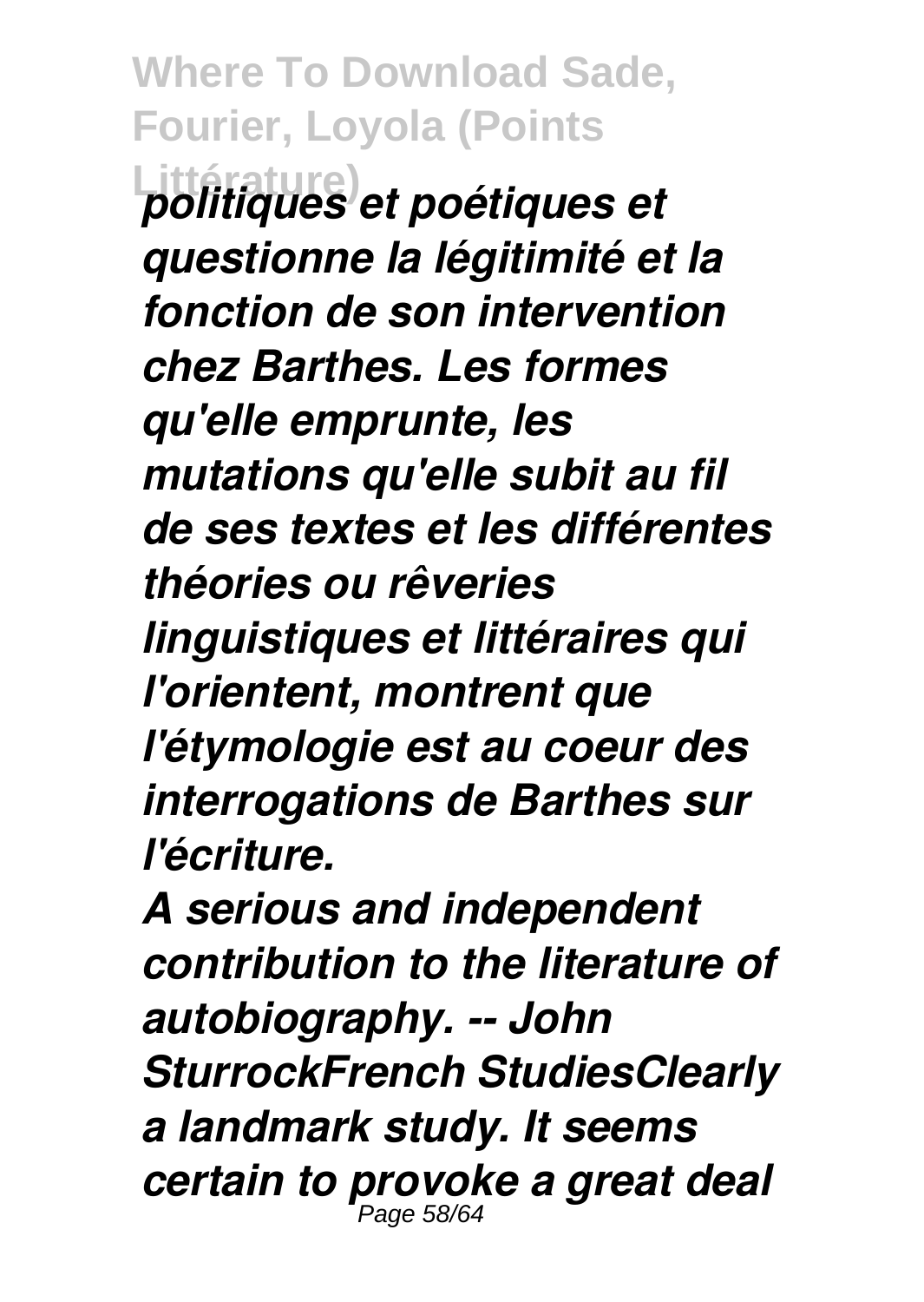**Where To Download Sade, Fourier, Loyola (Points Littérature)** *of productive debate among those concerned with any of the many issues it raises. -- Comparative Literature The literary self-portrait, often considered to be an ill- formed autobiography, is receiving more attention as a result of the current obsession with personal narrative, but little progress has been made toward an understanding of its specific features. With Poetics of the Literary Self-Portrait, Michel Beaujour reveals the hidden ambitions of this genre. From St. Augustine to Montaigne, from Nietzsche to Malraux, Leiris and Barthes,* Page 59/64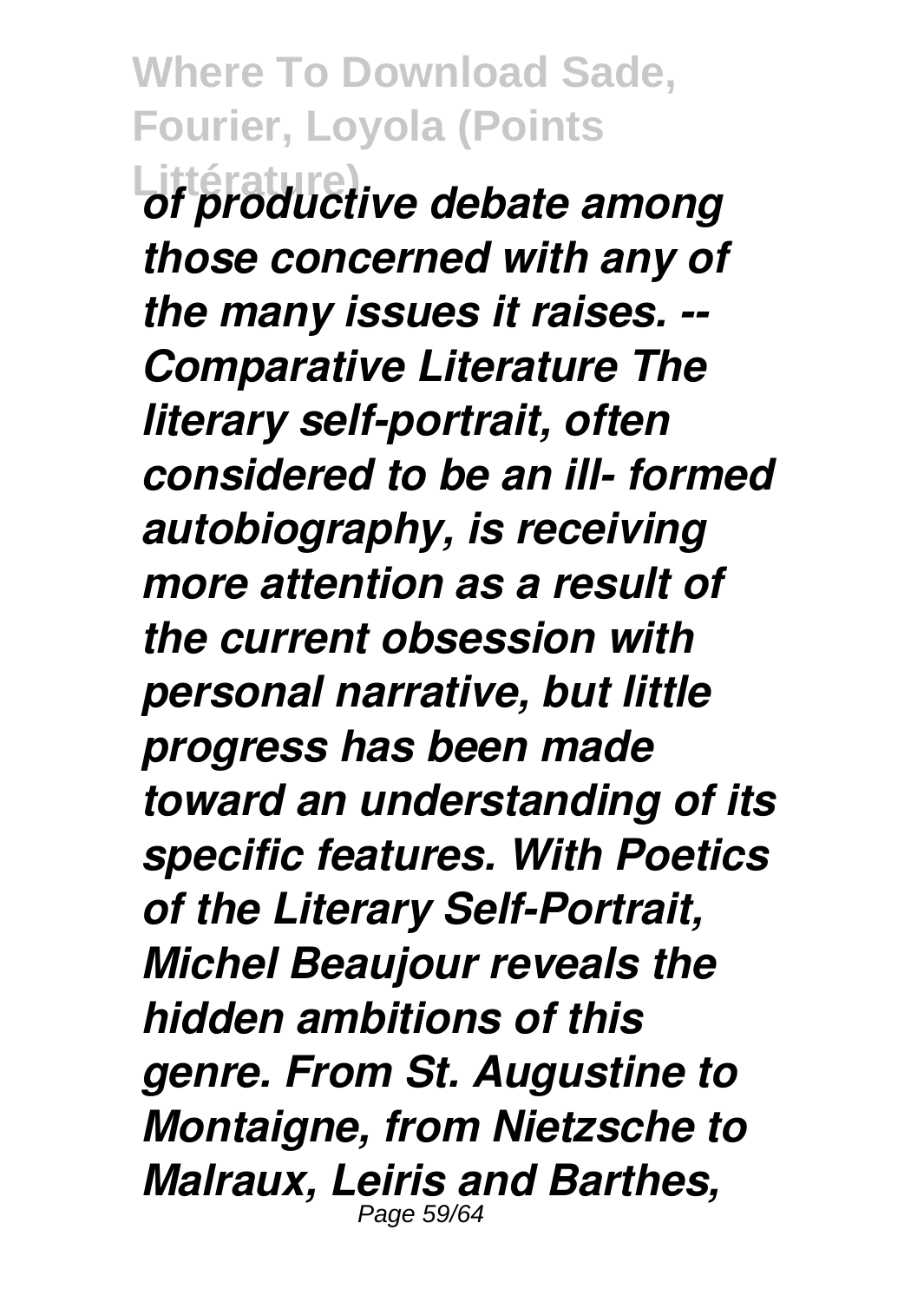**Where To Download Sade, Fourier, Loyola (Points Littérature)** *individual self-portraits are analyzed jointly with the enduring cultural matrix from which self-portrayal derives its disconcerting non-narrative structure, and many of its recurrent topics. Literature as Communication Patrick Modiano's Postmodern Fictions Portraying the Lady Dorsality The Three Paradoxes of Roland Barthes Roland Barthes Power and Parody in Sade* Vols. for 1969- include ACTFL annual bibliography of books and articles on pedagogy in Page 60/6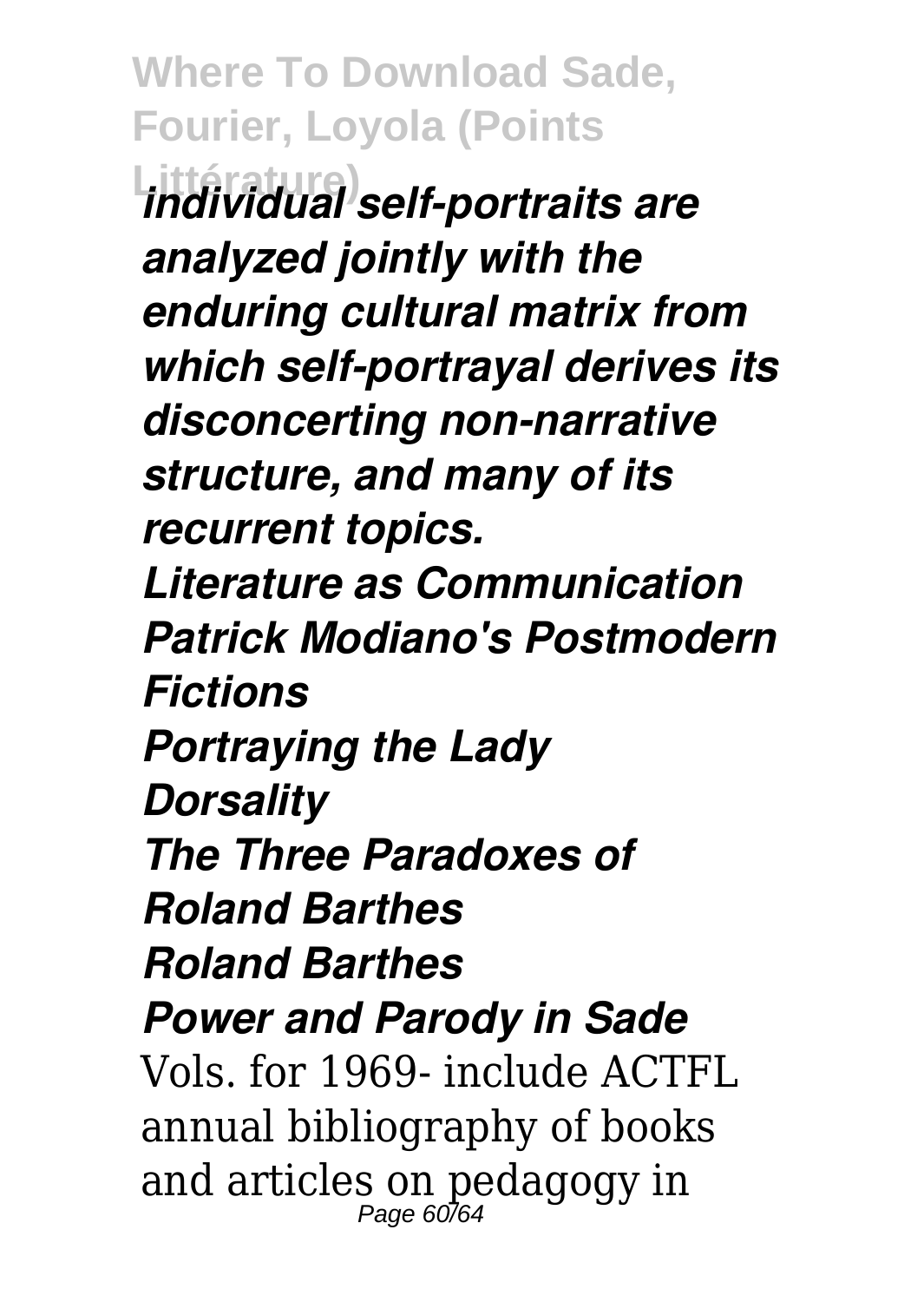#### **Where To Download Sade, Fourier, Loyola (Points Littérature)** foreign languages 1969- 'A Self-Conscious Art' deals with the formal complexities of Modiano's work, by reading 'against the grain' of his selfprofessed ingenuousness. A detailed examination of his narratives shows the deeply postmodern nature of his writing. Parodying precursors such as Proust or the nouveau romanciers, his narratives are built around a profound lack of faith in the ability of writing to retrieve the past through memory, and this failure is acknowledged in the discreet playfulness that characterises his novels. Page 61/64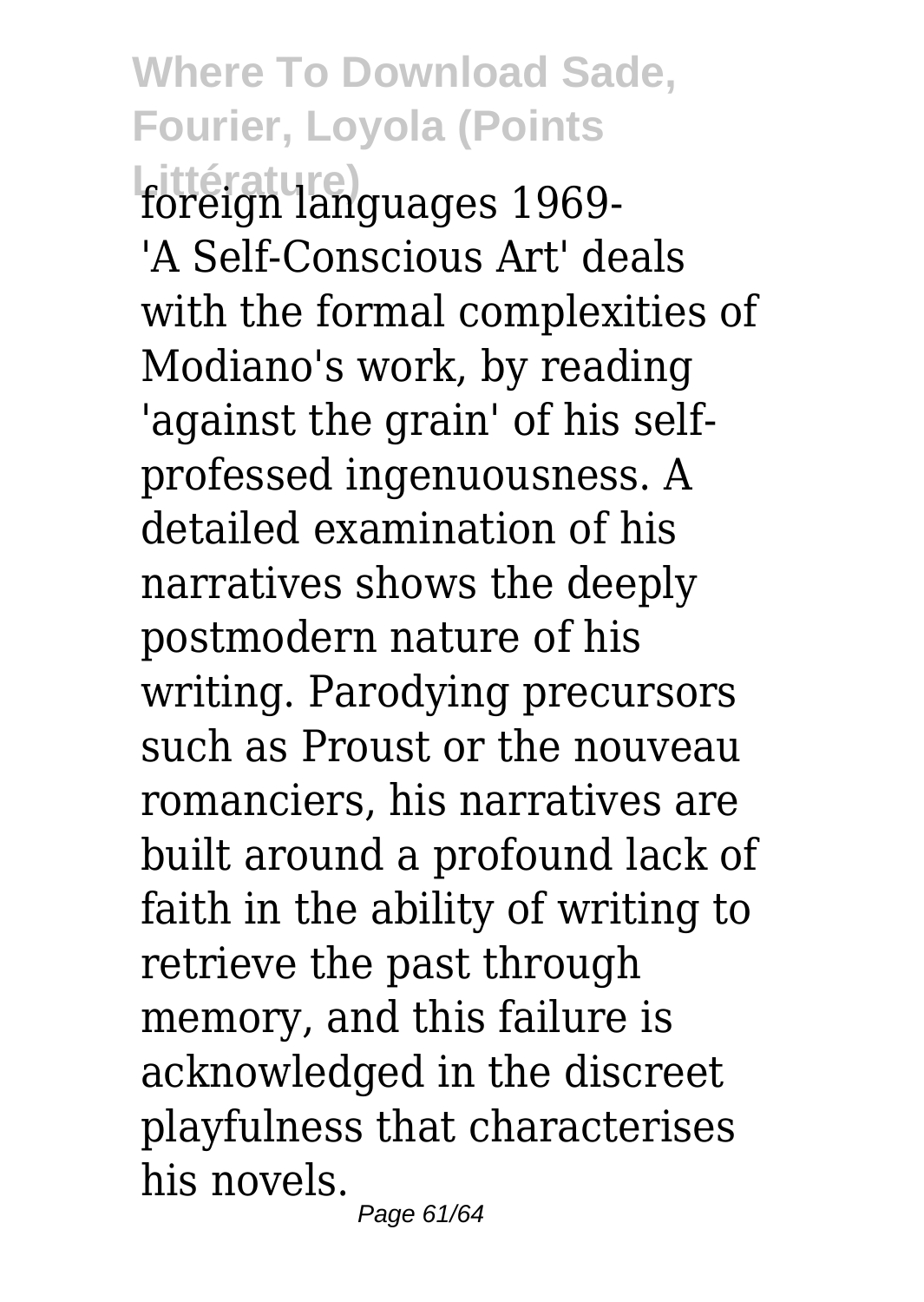**Littérature)** In The Thousand and One Nights and Twentieth-Century Fiction, Richard van Leeuwen challenges conventional perceptions of the development of 20th-century prose by arguing that Thousand and One Nights, as an intertextual model, has been a crucial influence on authors who have contributed to shaping the main literary currents in 20thcentury world literature, inspiring new forms and concepts of literature and texts. Breaking new ground in Sarraute studies, John Phillips reads the novels and plays of Nathalie Sarraute in a hitherto Page 62/64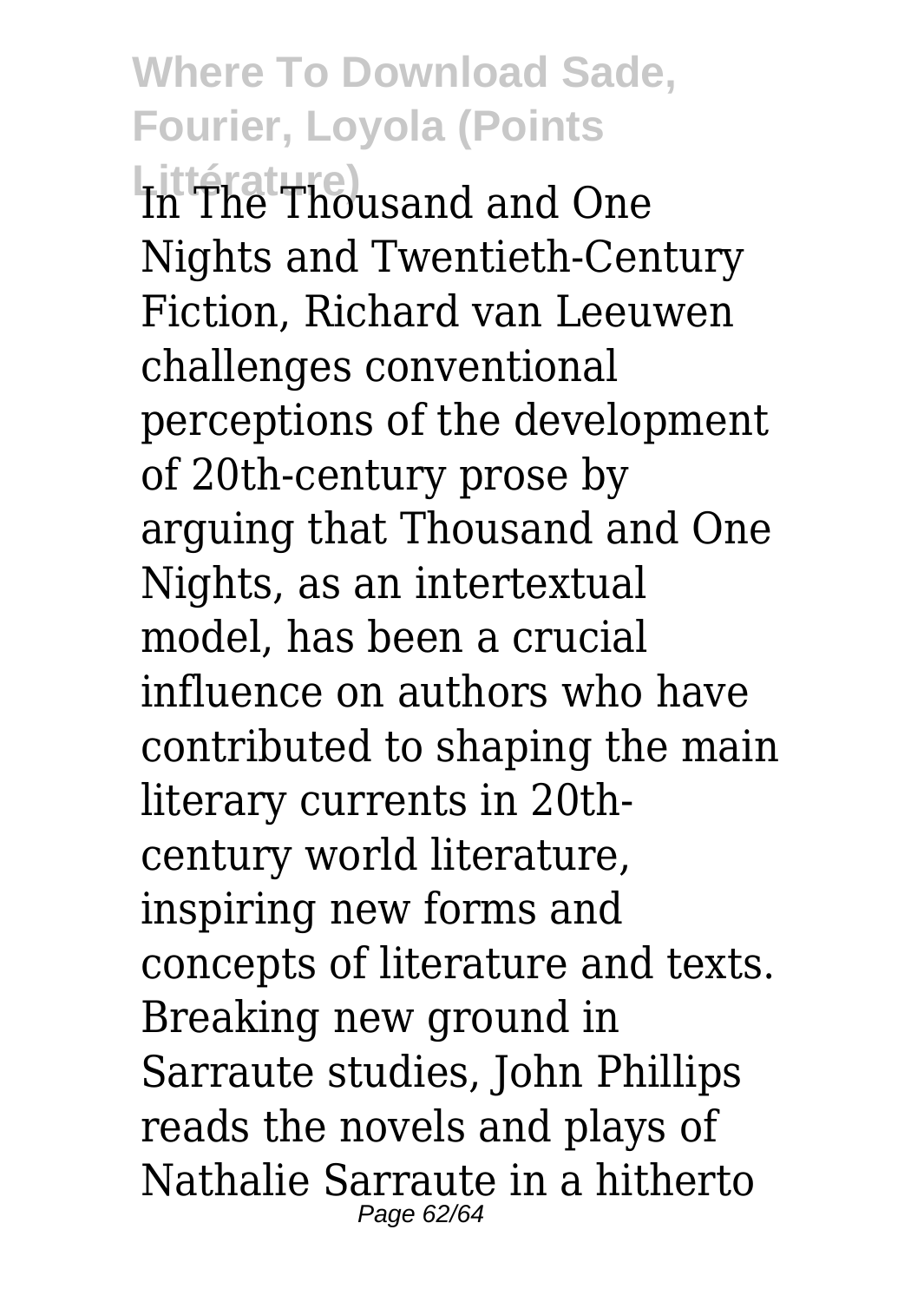**Littérature)** largely neglected critical perspective. Through a detailed analysis of textual metaphors, he demonstrates that Sarraute's writing is informed and inspired by an intensely personal set of desires. Unlike previous criticism, which has stressed the formal aspects of the writing to the exclusion of the psychological, this study exploits contemporary psychoanalytic and feminist theory to expose an unconscious feminine dimension which the author herself has never recognized. Key Texts with Commentaries A Self-conscious Art Page 63/64